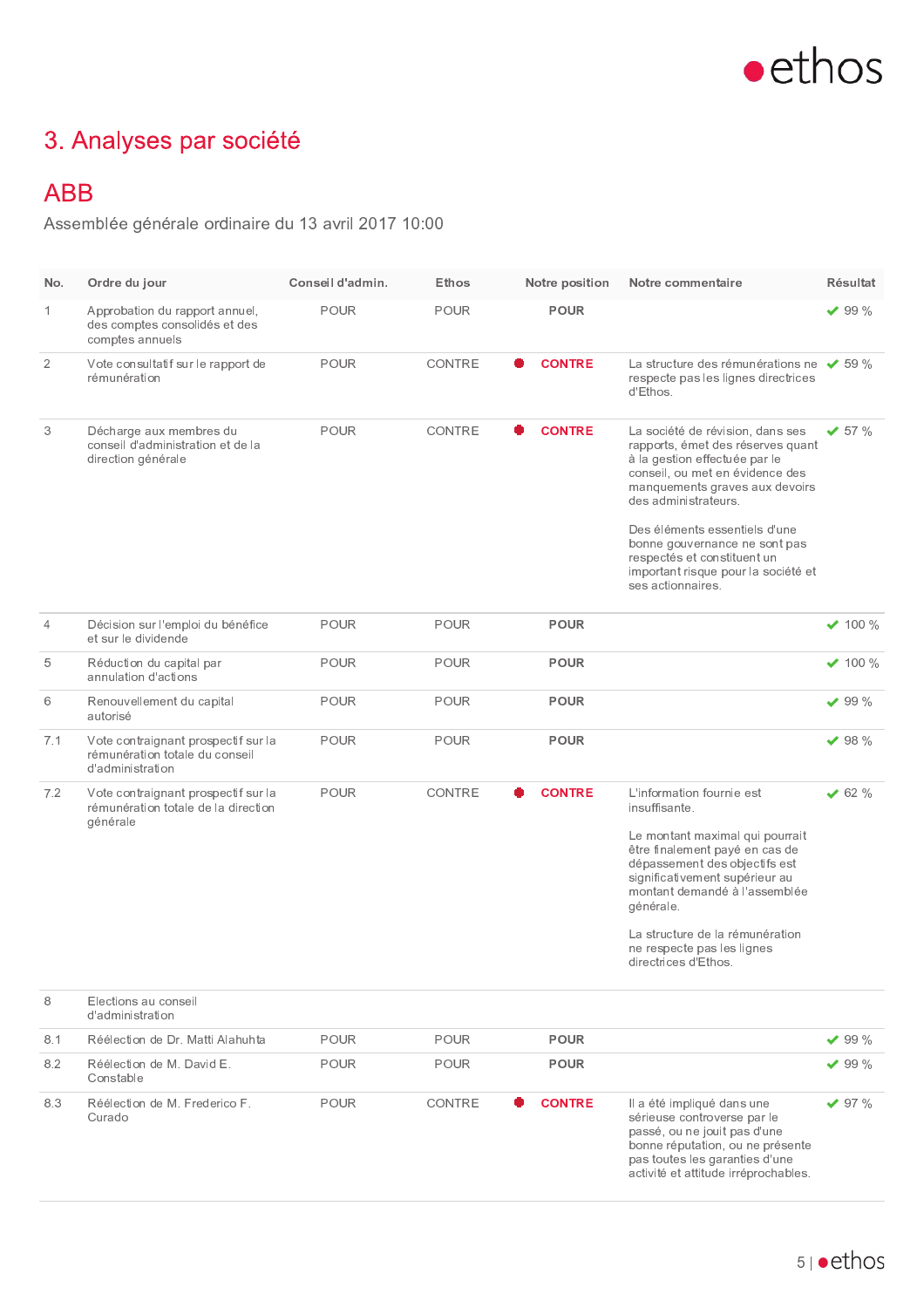

| No.   | Ordre du jour                                                                                     | Conseil d'admin. | <b>Ethos</b> | Notre position | Notre commentaire                                                                                                                                                | <b>Résultat</b> |
|-------|---------------------------------------------------------------------------------------------------|------------------|--------------|----------------|------------------------------------------------------------------------------------------------------------------------------------------------------------------|-----------------|
| 8.4   | Election de M. Lars Förberg                                                                       | <b>POUR</b>      | POUR         | <b>POUR</b>    |                                                                                                                                                                  | $\vee$ 99 %     |
| 8.5   | Réélection de M. Louis R. Hughes                                                                  | <b>POUR</b>      | CONTRE       | <b>CONTRE</b>  | Il est président du comité d'audit<br>et la société fait face à des<br>problèmes sérieux liés à la<br>révision interne.                                          | $\times$ 87 %   |
| 8.6   | Réélection de M. David Meline                                                                     | <b>POUR</b>      | POUR         | <b>POUR</b>    |                                                                                                                                                                  | $\times$ 100 %  |
| 8.7   | Réélection de M. Satish Pai                                                                       | <b>POUR</b>      | POUR         | <b>POUR</b>    |                                                                                                                                                                  | $\times$ 100 %  |
| 8.8   | Réélection de M. Jacob<br>Wallenberg                                                              | <b>POUR</b>      | POUR         | <b>POUR</b>    |                                                                                                                                                                  | $\times$ 98 %   |
| 8.9   | Réélection de Mme Ying Yeh                                                                        | <b>POUR</b>      | POUR         | <b>POUR</b>    |                                                                                                                                                                  | $\times$ 100 %  |
| 8.10  | Réélection de M. Peter R. Voser<br>en tant que membre et président<br>du conseil d'administration | <b>POUR</b>      | POUR         | <b>POUR</b>    |                                                                                                                                                                  | $\times$ 99 %   |
| $9\,$ | Elections au comité de<br>rémunération                                                            |                  |              |                |                                                                                                                                                                  |                 |
| 9.1   | Réélection de M. David E.<br>Constable au comité de<br>rémunération                               | <b>POUR</b>      | POUR         | <b>POUR</b>    |                                                                                                                                                                  | $\times$ 95 %   |
| 9.2   | Réélection de M. Frederico F.<br>Curado au comité de<br>rémunération                              | <b>POUR</b>      | CONTRE       | <b>CONTRE</b>  | Comme Ethos ne peut pas<br>approuver l'élection de M. Curado<br>au sein du conseil<br>d'administration, son élection au<br>comité ne peut pas être<br>approuvée. | $\times$ 92 %   |
| 9.3   | Réélection de Mme Ying Yeh au<br>comité de rémunération                                           | <b>POUR</b>      | POUR         | <b>POUR</b>    |                                                                                                                                                                  | $\vee$ 95 %     |
| 10    | Election du représentant<br>indépendant                                                           | <b>POUR</b>      | POUR         | <b>POUR</b>    |                                                                                                                                                                  | $\times$ 100 %  |
| 11    | Election de l'organe de révision                                                                  | <b>POUR</b>      | POUR         | <b>POUR</b>    |                                                                                                                                                                  | $\times$ 99 %   |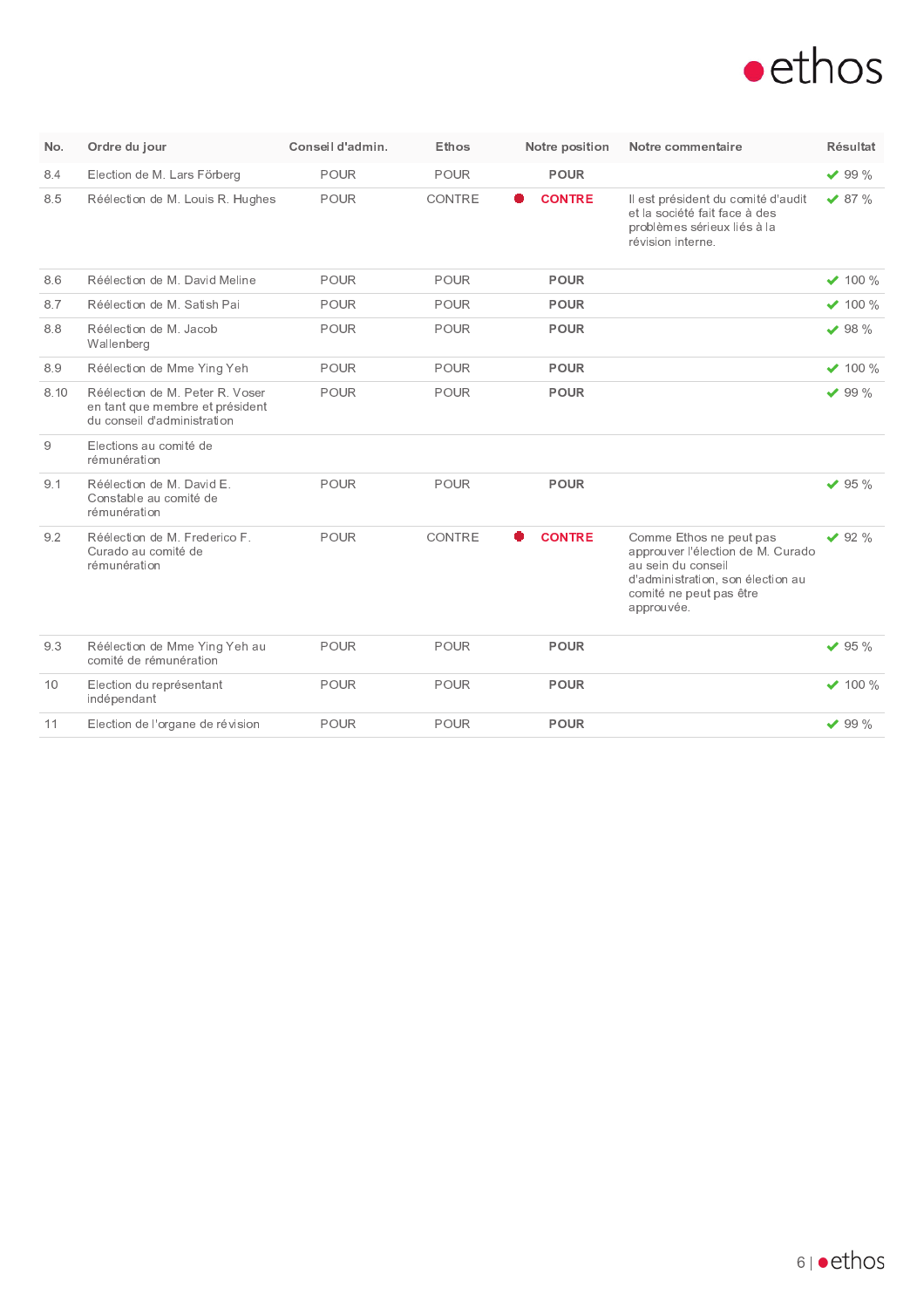

### Adecco

Assemblée générale ordinaire du 20 avril 2017 11:00

| No.            | Ordre du jour                                                                                            | Conseil d'admin. | Ethos  | Notre position | Notre commentaire                                                                                                                                                                                                                                                           | <b>Résultat</b> |
|----------------|----------------------------------------------------------------------------------------------------------|------------------|--------|----------------|-----------------------------------------------------------------------------------------------------------------------------------------------------------------------------------------------------------------------------------------------------------------------------|-----------------|
| 1.1            | Approbation du rapport annuel,<br>des comptes consolidés et des<br>comptes annuels                       | <b>POUR</b>      | POUR   | <b>POUR</b>    |                                                                                                                                                                                                                                                                             | $\vee$ 100 %    |
| 1.2            | Vote consultatif sur le rapport de<br>rémunération                                                       | POUR             | POUR   | <b>POUR</b>    |                                                                                                                                                                                                                                                                             | $\vee$ 96 %     |
| $\overline{2}$ | Emploi du bénéfice, dividende et<br>remboursement de valeur<br>nominale                                  |                  |        |                |                                                                                                                                                                                                                                                                             |                 |
| 2.1            | Emploi du bénéfice et dividende                                                                          | <b>POUR</b>      | POUR   | <b>POUR</b>    |                                                                                                                                                                                                                                                                             | $\vee$ 94 %     |
| 2.2            | Réduction du capital par<br>remboursement de valeur<br>nominale                                          | <b>POUR</b>      | POUR   | <b>POUR</b>    |                                                                                                                                                                                                                                                                             | $\times$ 94 %   |
| 2.3            | Modification des statuts : Seuil de<br>capital nécessaire pour déposer<br>des résolutions d'actionnaires | POUR             | POUR   | <b>POUR</b>    |                                                                                                                                                                                                                                                                             | $\vee$ 94 %     |
| 3              | Décharge aux membres du<br>conseil d'administration et de la<br>direction générale                       | <b>POUR</b>      | POUR   | <b>POUR</b>    |                                                                                                                                                                                                                                                                             | $\vee$ 99 %     |
| 4.1            | Vote contraignant prospectif sur la<br>rémunération totale du conseil<br>d'administration                | <b>POUR</b>      | CONTRE | <b>CONTRE</b>  | La rémunération du président du<br>conseil est significativement<br>supérieure à la rémunération<br>versée par des sociétés de taille<br>et de complexité similaires.                                                                                                       | $\times$ 93 %   |
| 4.2            | Vote contraignant prospectif sur la<br>rémunération totale de la direction<br>générale                   | <b>POUR</b>      | CONTRE | <b>CONTRE</b>  | Le montant maximal qui pourrait<br>être finalement payé en cas de<br>dépassement des objectifs est<br>significativement supérieur au<br>montant demandé à l'assemblée<br>générale.<br>La structure de la rémunération<br>ne respecte pas les lignes<br>directrices d'Ethos. | $\vee$ 94 %     |
| 5.1            | Elections au conseil<br>d'administration                                                                 |                  |        |                |                                                                                                                                                                                                                                                                             |                 |
| 5.1.1          | Réélection de Dr. Rolf Dörig en<br>tant que membre et président du<br>conseil d'administration           | <b>POUR</b>      | POUR   | <b>POUR</b>    |                                                                                                                                                                                                                                                                             | $\vee$ 95 %     |
| 5.1.2          | Réélection de M. Jean-Christophe<br>Deslarzes                                                            | <b>POUR</b>      | POUR   | <b>POUR</b>    |                                                                                                                                                                                                                                                                             | $\vee$ 96 %     |
| 5.1.3          | Réélection de Dr. Rainer<br>Alexander Gut                                                                | POUR             | POUR   | <b>POUR</b>    |                                                                                                                                                                                                                                                                             | $\times$ 95 %   |
| 5.1.4          | Réélection de Dr. Didier<br>Lamouche                                                                     | <b>POUR</b>      | POUR   | <b>POUR</b>    |                                                                                                                                                                                                                                                                             | $\times$ 82 %   |
| 5.1.5          | Réélection de M. David Prince                                                                            | POUR             | POUR   | <b>POUR</b>    |                                                                                                                                                                                                                                                                             | $\times$ 93 %   |
| 5.1.6          | Réélection de Dr. Wanda<br>Rapaczynski                                                                   | <b>POUR</b>      | POUR   | <b>POUR</b>    |                                                                                                                                                                                                                                                                             | $\times$ 96 %   |
| 5.1.7          | Réélection de Mme Kathleen P.<br>Taylor                                                                  | <b>POUR</b>      | POUR   | <b>POUR</b>    |                                                                                                                                                                                                                                                                             | $\times$ 95 %   |
| 5.1.8          | Election de Mme Ariane Gorin                                                                             | <b>POUR</b>      | POUR   | <b>POUR</b>    |                                                                                                                                                                                                                                                                             | $\vee$ 97 %     |
| 5.2            | Elections au comité de<br>rémunération                                                                   |                  |        |                |                                                                                                                                                                                                                                                                             |                 |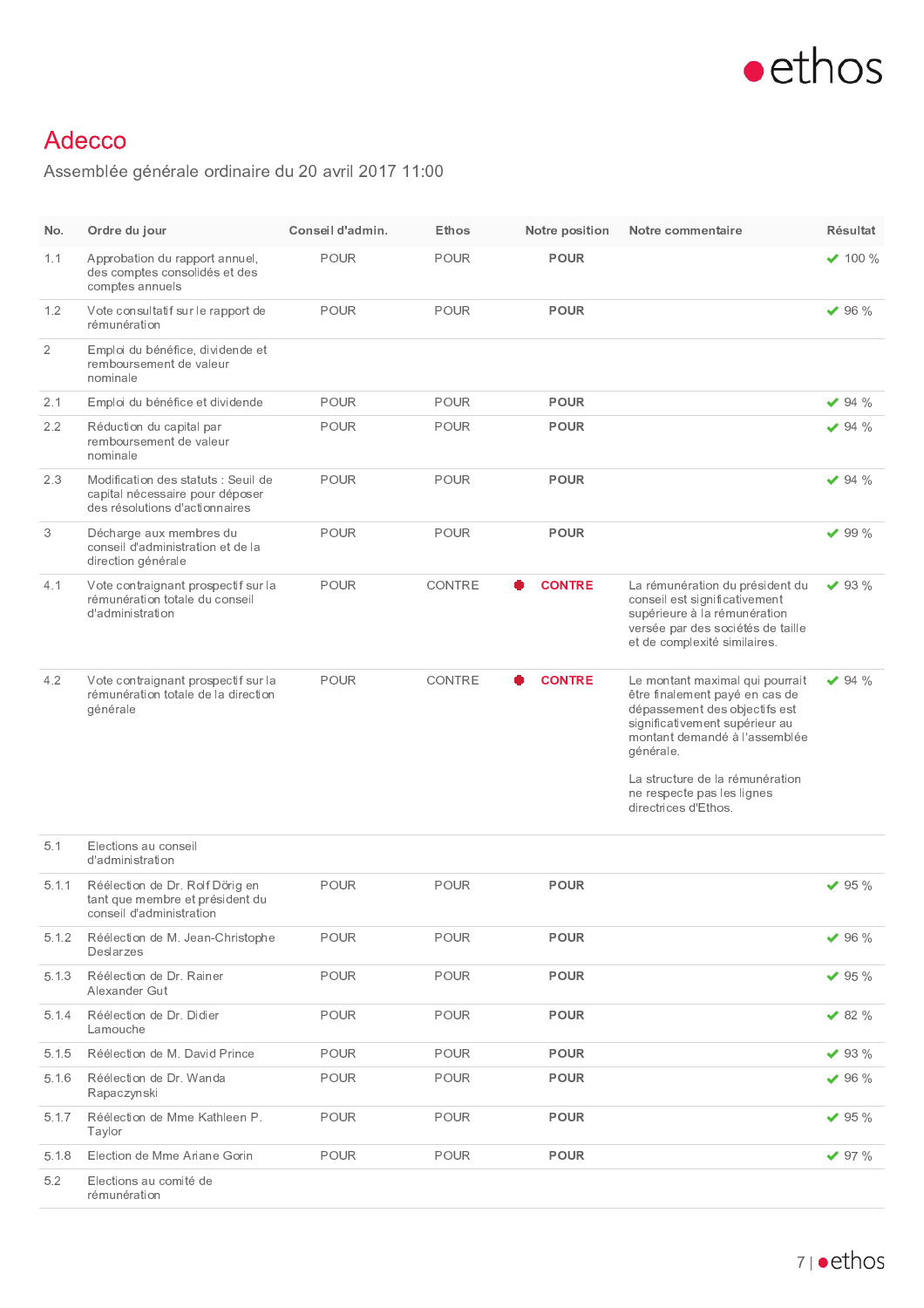

| No.   | Ordre du jour                                                                | Conseil d'admin. | Ethos | Notre position | Notre commentaire | <b>Résultat</b> |
|-------|------------------------------------------------------------------------------|------------------|-------|----------------|-------------------|-----------------|
| 5.2.1 | Réélection de Dr. Rainer<br>Alexander Gut au comité de<br>rémunération       | POUR             | POUR  | <b>POUR</b>    |                   | $\times$ 98 %   |
| 5.2.2 | Réélection de M. Jean-Christophe<br>Deslarzes au comité de<br>rémunération   | POUR             | POUR  | <b>POUR</b>    |                   | $\times$ 99 %   |
| 5.2.3 | Réélection de Dr. Wanda<br>Rapaczynski au comité de<br>rémunération          | POUR             | POUR  | <b>POUR</b>    |                   | $\times$ 99 %   |
| 5.2.4 | Election de Mme Kathleen P.<br>Taylor au comité de rémunération              | POUR             | POUR  | <b>POUR</b>    |                   | $\times$ 98 %   |
| 5.3   | Election du représentant<br>indépendant                                      | POUR             | POUR  | <b>POUR</b>    |                   | $\times$ 100 %  |
| 5.4   | Election de l'organe de révision                                             | <b>POUR</b>      | POUR  | <b>POUR</b>    |                   | $\vee$ 99 %     |
| 6.1   | Suppression partielle du capital<br>conditionnel                             | POUR             | POUR  | <b>POUR</b>    |                   | $\vee$ 100 %    |
| 6.2   | Création d'un capital autorisé                                               | POUR             | POUR  | <b>POUR</b>    |                   | $\vee$ 90 %     |
| 7     | Modification des statuts : Taille<br>maximale du conseil<br>d'administration | <b>POUR</b>      | POUR  | <b>POUR</b>    |                   | $\times$ 58 %   |
| 8     | Modification des statuts : Siège<br>social                                   | <b>POUR</b>      | POUR  | <b>POUR</b>    |                   | $\vee$ 94 %     |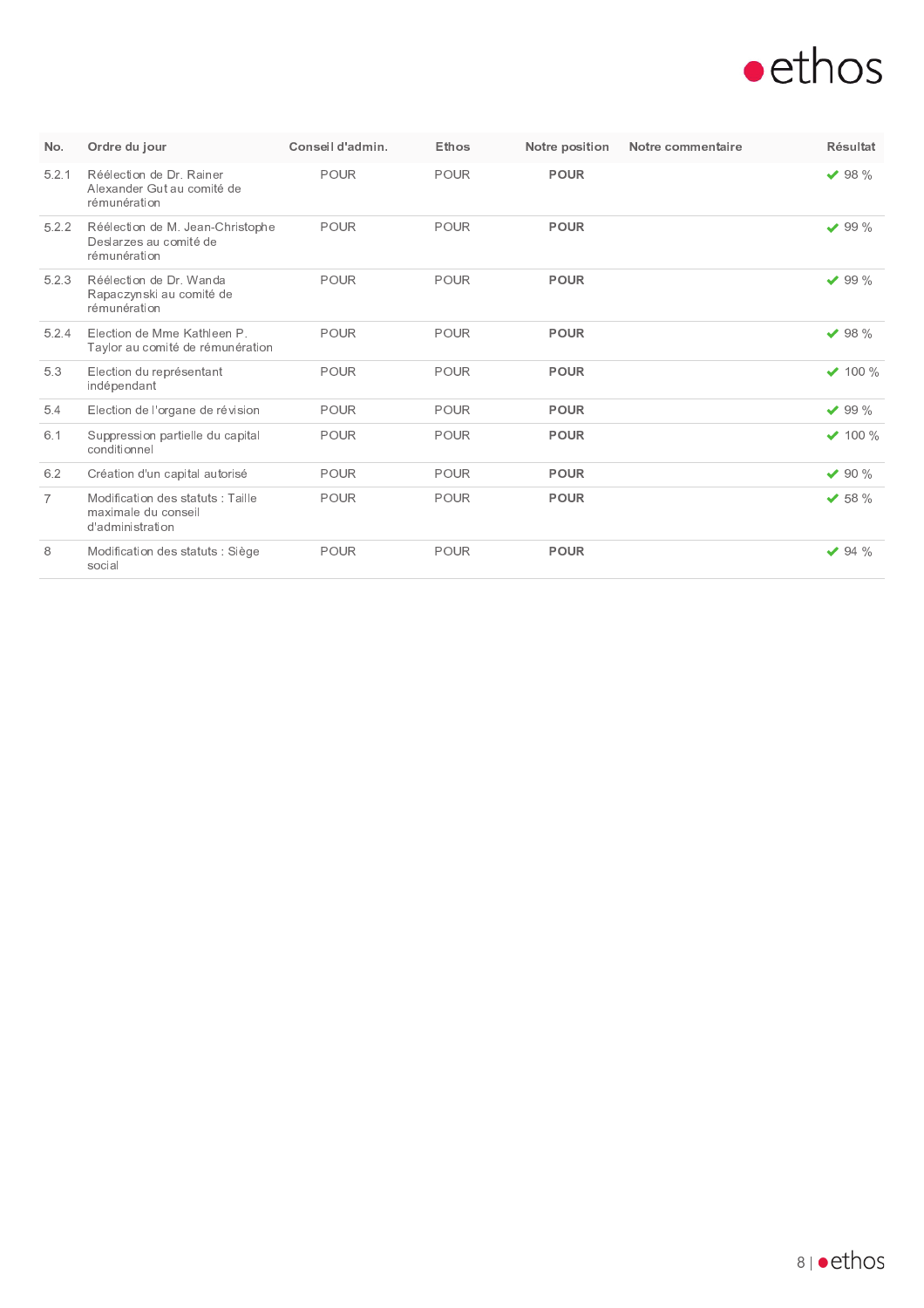

# Clariant

Assemblée générale ordinaire du 20 mars 2017 10:30

| No.            | Ordre du jour                                                                      | Conseil d'admin. | Ethos       | Notre position | Notre commentaire                                                                                  | Résultat       |
|----------------|------------------------------------------------------------------------------------|------------------|-------------|----------------|----------------------------------------------------------------------------------------------------|----------------|
| 1.1            | Approbation du rapport annuel,<br>des comptes consolidés et des<br>comptes annuels | <b>POUR</b>      | <b>POUR</b> | <b>POUR</b>    |                                                                                                    | $\times$ 100 % |
| 1.2            | Vote consultatif sur le rapport de<br>rémunération                                 | <b>POUR</b>      | CONTRE      | <b>CONTRE</b>  | La structure des rémunérations ne $\sqrt{82\%}$<br>respecte pas les lignes directrices<br>d'Ethos. |                |
| $\overline{2}$ | Décharge aux membres du<br>conseil d'administration et de la<br>direction générale | <b>POUR</b>      | POUR        | <b>POUR</b>    |                                                                                                    | $\times$ 100 % |
| 3.1            | Emploi du bénéfice                                                                 | POUR             | <b>POUR</b> | <b>POUR</b>    |                                                                                                    | $\times$ 100 % |
| 3.2            | Approbation de la distribution des<br>réserves d'apports en capital                | <b>POUR</b>      | <b>POUR</b> | <b>POUR</b>    |                                                                                                    | $\times$ 100 % |
| 4.1            | Elections au conseil<br>d'administration                                           |                  |             |                |                                                                                                    |                |
| 4.1.1          | Réélection de Dr. chem. Günter<br>von Au                                           | <b>POUR</b>      | POUR        | <b>POUR</b>    |                                                                                                    | $\vee$ 97 %    |
| 4.1.2          | Réélection de Prof. Dr. sc. Peter<br>Chen                                          | <b>POUR</b>      | <b>POUR</b> | <b>POUR</b>    |                                                                                                    | $\vee$ 100 %   |
| 4.1.3          | Réélection de Dr. chem. Hariolf<br>Kottmann                                        | <b>POUR</b>      | CONTRE      | <b>CONTRE</b>  | Il est simultanément membre de<br>la direction générale de façon<br>permanente (CEO).              | $\times$ 89 %  |
| 4.1.4          | Réélection de Dr. iur. Eveline<br>Saupper                                          | <b>POUR</b>      | <b>POUR</b> | <b>POUR</b>    |                                                                                                    | $\times$ 99 %  |
| 4.1.5          | Réélection de M. Carlo G. Soave                                                    | <b>POUR</b>      | <b>POUR</b> | <b>POUR</b>    |                                                                                                    | $\vee$ 99 %    |
| 4.1.6          | Réélection de M. Peter Steiner                                                     | <b>POUR</b>      | <b>POUR</b> | <b>POUR</b>    |                                                                                                    | $\vee$ 98 %    |
| 4.1.7          | Réélection de Dr. Claudia<br>Süssmuth Dyckerhoff                                   | <b>POUR</b>      | <b>POUR</b> | <b>POUR</b>    |                                                                                                    | $\times$ 100 % |
| 4.1.8          | Réélection de Mme Susanne<br>Wamsler                                               | <b>POUR</b>      | POUR        | <b>POUR</b>    |                                                                                                    | $\vee$ 100 %   |
| 4.1.9          | Réélection de Dr. phil. Rudolf<br>Wehrli                                           | <b>POUR</b>      | <b>POUR</b> | <b>POUR</b>    |                                                                                                    | $\vee$ 100 %   |
|                | 4.1.10 Réélection de M. Konstantin<br>Winterstein                                  | POUR             | <b>POUR</b> | <b>POUR</b>    |                                                                                                    | $\vee$ 97 %    |
| 4.2            | Election du président du conseil<br>d'administration                               | POUR             | POUR        | <b>POUR</b>    |                                                                                                    | $\times$ 100 % |
| 4.3            | Elections au comité de<br>rémunération                                             |                  |             |                |                                                                                                    |                |
| 4.3.1          | Réélection de M. Carlo G. Soave<br>au comité de rémunération                       | POUR             | POUR        | <b>POUR</b>    |                                                                                                    | $\times$ 95 %  |
| 4.3.2          | Réélection de Dr. iur. Eveline<br>Saupper au comité de<br>rémunération             | POUR             | POUR        | <b>POUR</b>    |                                                                                                    | $\times$ 94 %  |
| 4.3.3          | Réélection de Dr. phil. Rudolf<br>Wehrli au comité de rémunération                 | <b>POUR</b>      | <b>POUR</b> | <b>POUR</b>    |                                                                                                    | $\times$ 95 %  |
| 4.4            | Election du représentant<br>indépendant                                            | POUR             | POUR        | <b>POUR</b>    |                                                                                                    | $\times$ 100 % |
| 4.5            | Election de l'organe de révision                                                   | POUR             | POUR        | <b>POUR</b>    |                                                                                                    | $\times$ 98 %  |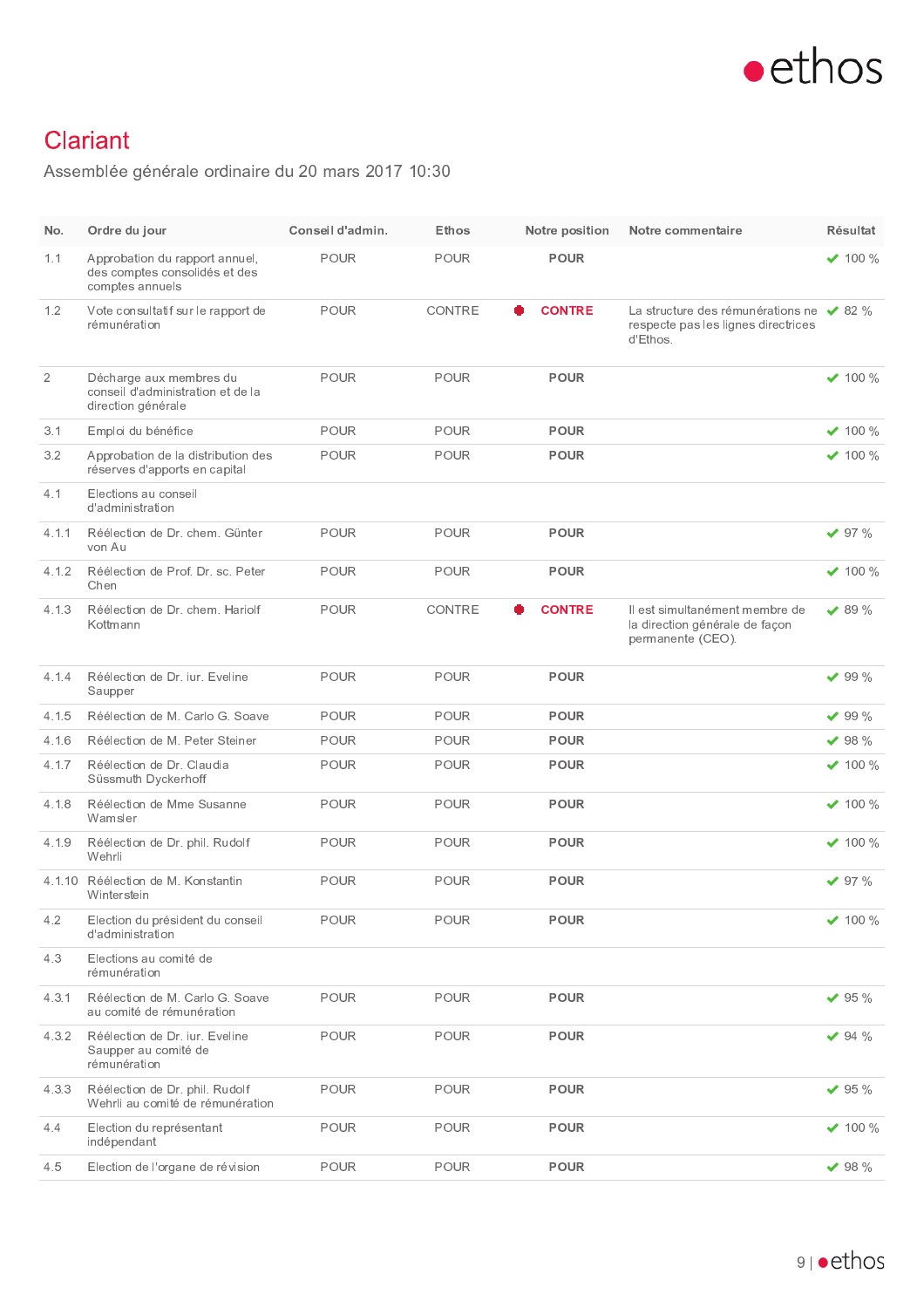

| No. | Ordre du jour                                                                             | Conseil d'admin. | Ethos       | Notre position | Notre commentaire                                                                                                                                                                                                                                                                                                                                                               | <b>Résultat</b> |
|-----|-------------------------------------------------------------------------------------------|------------------|-------------|----------------|---------------------------------------------------------------------------------------------------------------------------------------------------------------------------------------------------------------------------------------------------------------------------------------------------------------------------------------------------------------------------------|-----------------|
| 5.1 | Vote contraignant prospectif sur la<br>rémunération totale du conseil<br>d'administration | <b>POUR</b>      | <b>POUR</b> | <b>POUR</b>    |                                                                                                                                                                                                                                                                                                                                                                                 | $\vee$ 97 %     |
| 5.2 | Vote contraignant prospectif sur la<br>rémunération totale de la direction<br>générale    | <b>POUR</b>      | CONTRE      | <b>CONTRE</b>  | L'information fournie est<br>insuffisante.<br>Le montant global maximal<br>permettrait de verser des<br>rémunérations significativement<br>supérieures aux rémunérations<br>versées par un groupe de<br>référence constitué d'entreprises<br>de taille et de complexité<br>similaires.<br>La structure de la rémunération<br>ne respecte pas les lignes<br>directrices d'Ethos. | $\vee$ 84 %     |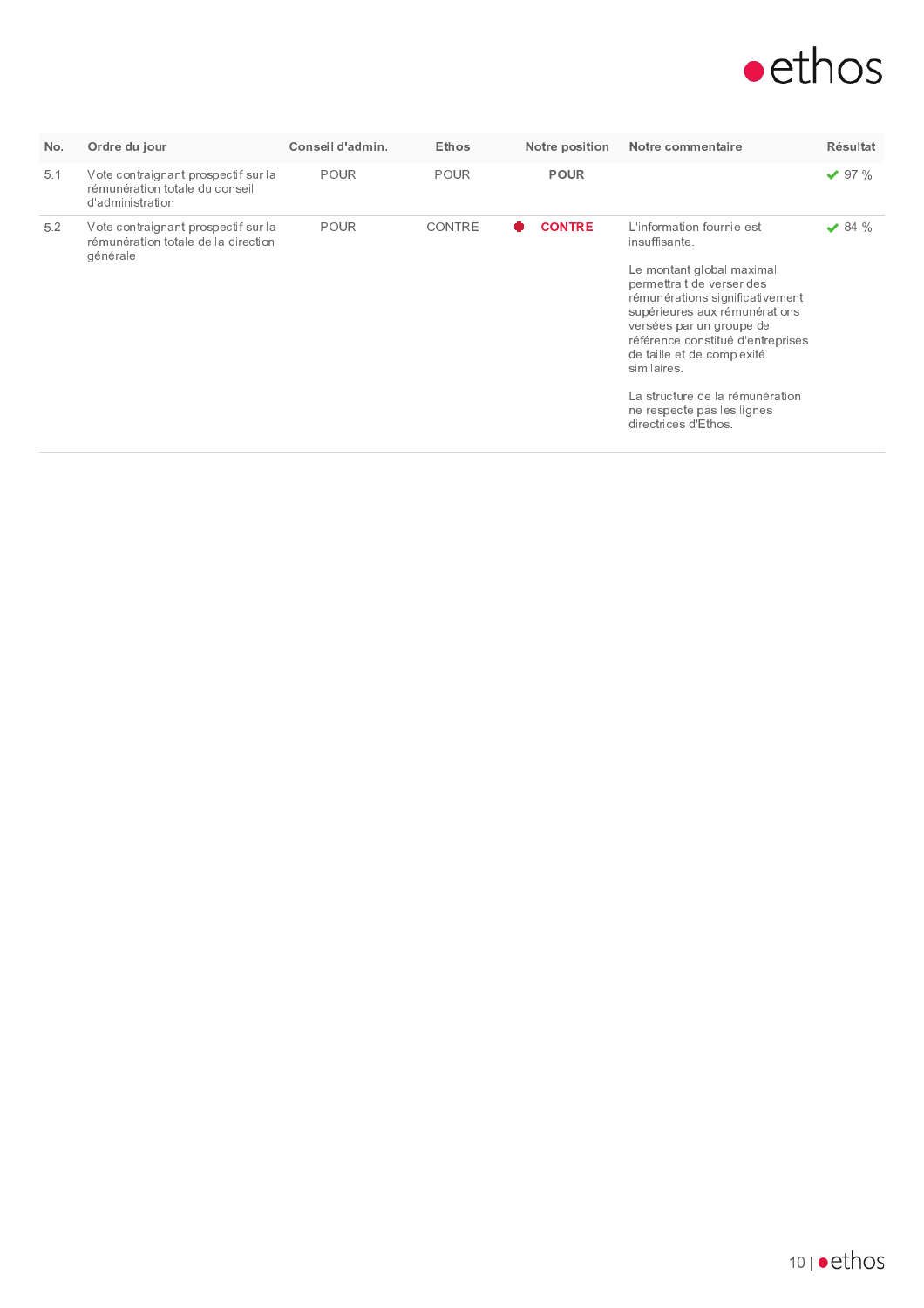

#### **Credit Suisse Group**

Assemblée générale extraordinaire du 18 mai 2017 10:30

| No. | Ordre du jour                                                        | Conseil d'admin. | Ethos       |             | Notre position Notre commentaire | Résultat    |
|-----|----------------------------------------------------------------------|------------------|-------------|-------------|----------------------------------|-------------|
|     | Augmentation de capital ordinaire<br>pour les actionnaires existants | <b>POUR</b>      | <b>POUR</b> | <b>POUR</b> |                                  | $\vee$ 99 % |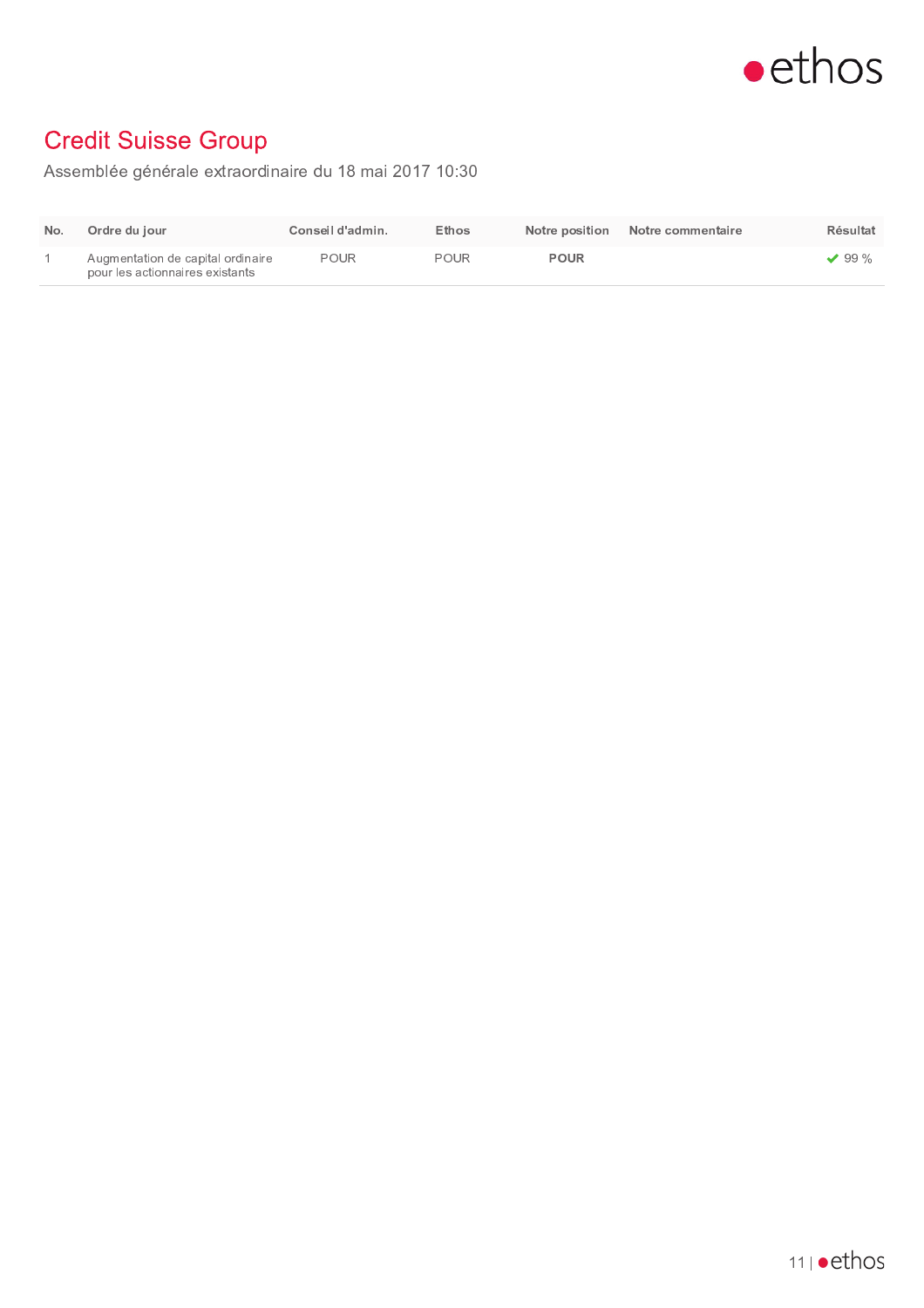

### **Credit Suisse Group**

Assemblée générale ordinaire du 28 avril 2017 10:30

| No.            | Ordre du jour                                                                                                           | Conseil d'admin. | Ethos            | Notre position   | Notre commentaire                                                                                                                                                                                                           | Résultat      |
|----------------|-------------------------------------------------------------------------------------------------------------------------|------------------|------------------|------------------|-----------------------------------------------------------------------------------------------------------------------------------------------------------------------------------------------------------------------------|---------------|
| 1.1            | Présentation des états financiers<br>et des comptes                                                                     | <b>SANS VOTE</b> | <b>SANS VOTE</b> | <b>SANS VOTE</b> |                                                                                                                                                                                                                             |               |
| 1.2            | Vote consultatif sur le rapport de<br>rémunération                                                                      | <b>POUR</b>      | CONTRE           | <b>CONTRE</b>    | La structure des rémunérations ne $\sqrt{58\%}$<br>respecte pas les lignes directrices<br>d'Ethos.                                                                                                                          |               |
| 1.3            | Approbation du rapport annuel,<br>des comptes consolidés et des<br>comptes annuels                                      | <b>POUR</b>      | POUR             | <b>POUR</b>      |                                                                                                                                                                                                                             | $\vee$ 99 %   |
| $\overline{2}$ | Décharge aux membres du<br>conseil d'administration et de la<br>direction générale                                      | <b>POUR</b>      | CONTRE           | <b>CONTRE</b>    | Ethos est en désaccord avec la<br>gestion effectuée et les décisions<br>prises par le conseil<br>d'administration.                                                                                                          | $\times$ 89 % |
| 3.1            | Emploi du bénéfice                                                                                                      | <b>POUR</b>      | POUR             | <b>POUR</b>      |                                                                                                                                                                                                                             | $\vee$ 99 %   |
| 3.2            | Décision sur la distribution par<br>prélèvement sur les réserves<br>issues d'apports en capital                         | <b>POUR</b>      | CONTRE           | <b>CONTRE</b>    | L'utilisation proposée du résultat<br>semble inappropriée, compte tenu<br>de la situation financière et des<br>intérêts à long terme de<br>l'entreprise, de tous ses<br>actionnaires et de ses autres<br>parties prenantes. | $\times$ 95 % |
| $\overline{4}$ | Votes contraignants sur la<br>rémunération du conseil<br>d'administration et de la direction<br>générale                |                  |                  |                  |                                                                                                                                                                                                                             |               |
| 4.1            | Vote contraignant prospectif sur la<br>rémunération totale du conseil<br>d'administration                               | <b>POUR</b>      | CONTRE           | <b>CONTRE</b>    | La rémunération du président du<br>conseil est significativement<br>supérieure à la rémunération<br>versée par des sociétés de taille<br>et de complexité similaires.                                                       | $\times$ 73 % |
| 4.2.1          | Vote contraignant rétrospectif sur<br>la rémunération variable à court<br>terme de la direction générale                | <b>POUR</b>      | CONTRE           | <b>CONTRE</b>    | La structure et les conditions des<br>plans ne respectent pas les lignes<br>directrices d'Ethos.                                                                                                                            | $\times$ 60 % |
| 4.2.2          | Vote contraignant prospectif sur la<br>rémunération fixe de la direction<br>générale                                    | <b>POUR</b>      | CONTRE           | <b>CONTRE</b>    | La rémunération fixe est<br>significativement supérieure à la<br>rémunération versée par des<br>sociétés de taille et de complexité<br>similaires.                                                                          | $\times$ 82 % |
| 4.2.3          | Vote contraignant prospectif sur la<br>rémunération variable à long<br>terme de la direction générale                   | <b>POUR</b>      | CONTRE           | <b>CONTRE</b>    | L'information fournie est<br>insuffisante.<br>La structure et les conditions des<br>plans ne respectent pas les lignes<br>directrices d'Ethos.                                                                              | $\times$ 74 % |
| 5              | Augmentation et prolongation du<br>capital autorisé destiné à un<br>dividende en actions ou à un<br>dividende optionnel | <b>POUR</b>      | CONTRE           | <b>CONTRE</b>    | Le but poursuivi n'est pas<br>compatible avec les intérêts à<br>long terme de la majorité des<br>parties prenantes de la société.                                                                                           | $\vee$ 93 %   |
| 6.1            | Elections au conseil<br>d'administration                                                                                |                  |                  |                  |                                                                                                                                                                                                                             |               |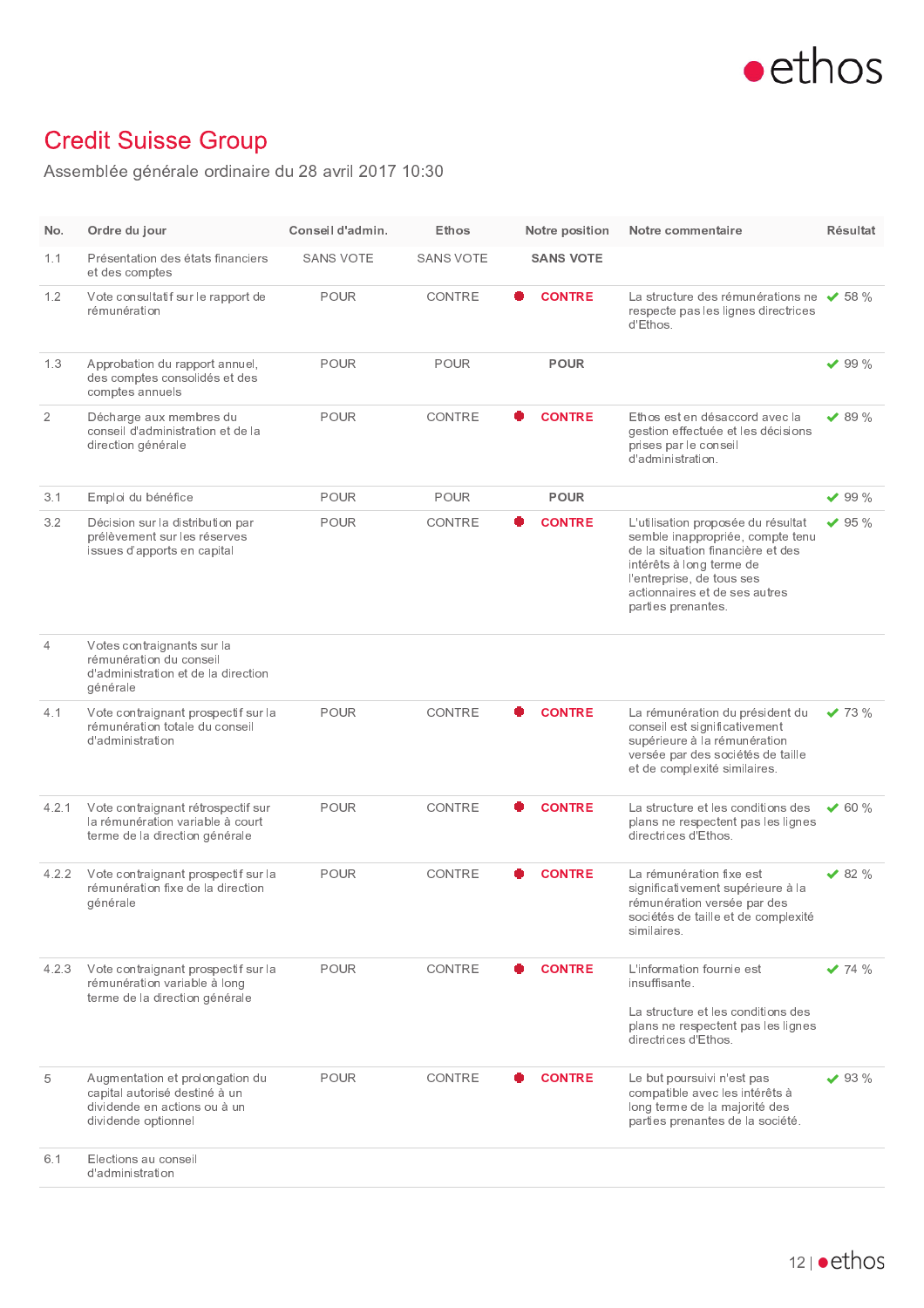

| No.   | Ordre du jour                                                                           | Conseil d'admin. | Ethos  | Notre position | Notre commentaire                                                                                                                                                                                       | Résultat      |
|-------|-----------------------------------------------------------------------------------------|------------------|--------|----------------|---------------------------------------------------------------------------------------------------------------------------------------------------------------------------------------------------------|---------------|
| 6.1.1 | Réélection de M. Urs Rohner<br>comme président et membre du<br>conseil d'administration | POUR             | CONTRE | <b>CONTRE</b>  | La performance financière de la<br>société est insatisfaisante depuis<br>plusieurs années.                                                                                                              | $\times$ 91 % |
| 6.1.2 | Réélection de Dr. oec. Iris Bohnet                                                      | <b>POUR</b>      | POUR   | <b>POUR</b>    |                                                                                                                                                                                                         | $\times$ 97 % |
| 6.1.3 | Réélection de Dr. oec. publ.<br>Rainer Alexander Gut                                    | <b>POUR</b>      | POUR   | <b>POUR</b>    |                                                                                                                                                                                                         | $\times$ 98 % |
| 6.1.4 | Réélection de M. Andreas N.<br>Koopmann                                                 | <b>POUR</b>      | POUR   | <b>POUR</b>    |                                                                                                                                                                                                         | $\times$ 96 % |
| 6.1.5 | Réélection de Mme Seraina Maag                                                          | <b>POUR</b>      | POUR   | <b>POUR</b>    |                                                                                                                                                                                                         | $\vee$ 99 %   |
| 6.1.6 | Réélection de M. Kaikhushru S.<br>Nargolwala                                            | POUR             | POUR   | <b>POUR</b>    |                                                                                                                                                                                                         | $\times$ 96 % |
| 6.1.7 | Réélection de M. Joaquin J.<br>Ribeiro                                                  | <b>POUR</b>      | POUR   | <b>POUR</b>    |                                                                                                                                                                                                         | $\times$ 99 % |
| 6.1.8 | Réélection de Dr. iur. Severin<br>Schwan                                                | <b>POUR</b>      | POUR   | <b>POUR</b>    |                                                                                                                                                                                                         | $\times$ 98 % |
| 6.1.9 | Réélection de M. Richard E.<br>Thornburgh                                               | <b>POUR</b>      | CONTRE | <b>CONTRE</b>  | Il a été impliqué dans une<br>sérieuse controverse par le<br>passé, ou ne jouit pas d'une<br>bonne réputation, ou ne présente<br>pas toutes les garanties d'une<br>activité et attitude irréprochables. | $\vee$ 94 %   |
|       | 6.1.10 Réélection de M. John Tiner                                                      | POUR             | POUR   | <b>POUR</b>    |                                                                                                                                                                                                         | $\times$ 98 % |
|       | 6.1.11 Election de M. Andreas<br>Gottschling                                            | <b>POUR</b>      | POUR   | <b>POUR</b>    |                                                                                                                                                                                                         | $\vee$ 99 %   |
|       | 6.1.12 Election de M. Alexandre Zeller                                                  | <b>POUR</b>      | POUR   | <b>POUR</b>    |                                                                                                                                                                                                         | $\times$ 97 % |
| 6.2   | Elections au comité de<br>rémunération                                                  |                  |        |                |                                                                                                                                                                                                         |               |
| 6.2.1 | Réélection de Dr. oec. Iris Bohnet<br>au comité de rémunération                         | <b>POUR</b>      | POUR   | <b>POUR</b>    |                                                                                                                                                                                                         | $\times$ 91 % |
| 6.2.2 | Réélection de M. Andreas N.<br>Koopmann au comité de<br>rémunération                    | <b>POUR</b>      | POUR   | <b>POUR</b>    |                                                                                                                                                                                                         | $\times$ 91 % |
| 6.2.3 | Réélection de M. Kaikhushru S.<br>Nargolwala au comité de<br>rémunération               | <b>POUR</b>      | POUR   | <b>POUR</b>    |                                                                                                                                                                                                         | $\vee$ 90 %   |
| 6.2.4 | Election de M. Alexandre Zeller<br>au comité de rémunération                            | <b>POUR</b>      | POUR   | <b>POUR</b>    |                                                                                                                                                                                                         | $\times$ 97 % |
| 6.3   | Election de l'organe de révision                                                        | <b>POUR</b>      | CONTRE | <b>CONTRE</b>  | La durée du mandat de la société<br>de révision est supérieure à 20<br>ans.                                                                                                                             | $\vee$ 94 %   |
| 6.4   | Election de l'organe de révision<br>spécial                                             | <b>POUR</b>      | POUR   | <b>POUR</b>    |                                                                                                                                                                                                         | $\times$ 99 % |
| 6.5   | Election du représentant<br>indépendant                                                 | <b>POUR</b>      | POUR   | <b>POUR</b>    |                                                                                                                                                                                                         | $\vee$ 99 %   |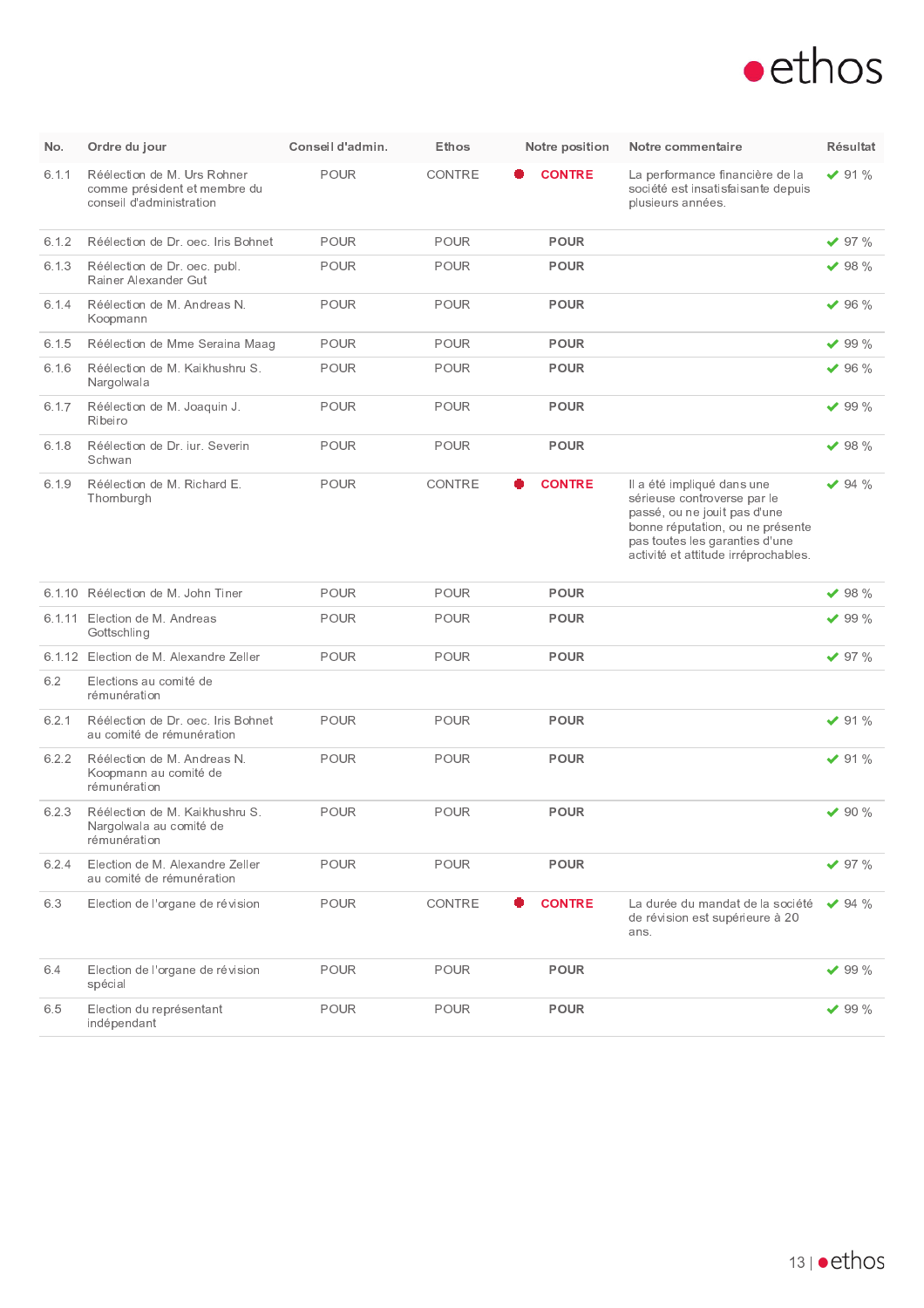

### Geberit

Assemblée générale ordinaire du 05 avril 2017 16:30

| No.            | Ordre du jour                                                                                          | Conseil d'admin. | Ethos  | Notre position | Notre commentaire                                                           | Résultat       |
|----------------|--------------------------------------------------------------------------------------------------------|------------------|--------|----------------|-----------------------------------------------------------------------------|----------------|
| $\mathbf 1$    | Approbation du rapport annuel,<br>des comptes consolidés et des<br>comptes annuels                     | <b>POUR</b>      | POUR   | POUR           |                                                                             | $\vee$ 100 %   |
| $\overline{2}$ | Décision sur l'emploi du bénéfice<br>et sur le dividende                                               | <b>POUR</b>      | POUR   | <b>POUR</b>    |                                                                             | $\times$ 100 % |
| 3              | Décharge aux membres du<br>conseil d'administration                                                    | POUR             | POUR   | <b>POUR</b>    |                                                                             | $\times$ 99 %  |
| 4.1            | Elections au conseil<br>d'administration                                                               |                  |        |                |                                                                             |                |
| 4.1.1          | Réélection de M. Albert M.<br>Baehny en tant que membre et<br>président du conseil<br>d'administration | POUR             | POUR   | <b>POUR</b>    |                                                                             | $\times$ 98 %  |
| 4.1.2          | Réélection de Dr. Felix R. Ehrat                                                                       | <b>POUR</b>      | POUR   | <b>POUR</b>    |                                                                             | $\times$ 99 %  |
| 4.1.3          | Réélection de M. Thomas M.<br>Hübner                                                                   | POUR             | POUR   | <b>POUR</b>    |                                                                             | $\vee$ 99 %    |
| 4.1.4          | Réélection de M. Hartmut Reuter                                                                        | <b>POUR</b>      | POUR   | <b>POUR</b>    |                                                                             | $\times$ 100 % |
| 4.1.5          | Réélection de M. Jorgen<br>Tang-Jensen                                                                 | <b>POUR</b>      | POUR   | <b>POUR</b>    |                                                                             | $\times$ 99 %  |
| 4.1.6          | Election de Mme Eunice<br>Zehnder-Lai                                                                  | <b>POUR</b>      | POUR   | <b>POUR</b>    |                                                                             | $\times$ 99 %  |
| 4.2            | Elections au comité de<br>rémunération                                                                 |                  |        |                |                                                                             |                |
| 4.2.1          | Réélection de M. Hartmut Reuter<br>au comité de rémunération                                           | <b>POUR</b>      | POUR   | <b>POUR</b>    |                                                                             | $\times$ 99 %  |
| 4.2.2          | Réélection de M. Jorgen<br>Tang-Jensen au comité de<br>rémunération                                    | <b>POUR</b>      | POUR   | <b>POUR</b>    |                                                                             | $\times$ 99 %  |
| 4.2.3          | Election de Mme Eunice<br>Zehnder-Lai au comité de<br>rémunération                                     | <b>POUR</b>      | POUR   | <b>POUR</b>    |                                                                             | $\times$ 99 %  |
| 5              | Election du représentant<br>indépendant                                                                | <b>POUR</b>      | POUR   | <b>POUR</b>    |                                                                             | $\times$ 100 % |
| 6              | Election de l'organe de révision                                                                       | POUR             | CONTRE | <b>CONTRE</b>  | La durée du mandat de la société<br>de révision est supérieure à 20<br>ans. | $\vee$ 90 %    |
| 7.1            | Vote consultatif sur le rapport de<br>rémunération                                                     | POUR             | POUR   | <b>POUR</b>    |                                                                             | $\times$ 96 %  |
| 7.2            | Vote contraignant prospectif sur la<br>rémunération totale du conseil<br>d'administration              | POUR             | POUR   | <b>POUR</b>    |                                                                             | $\times$ 97 %  |
| 7.3            | Vote contraignant prospectif sur la<br>rémunération totale de la direction<br>générale                 | POUR             | POUR   | <b>POUR</b>    |                                                                             | $\times$ 97 %  |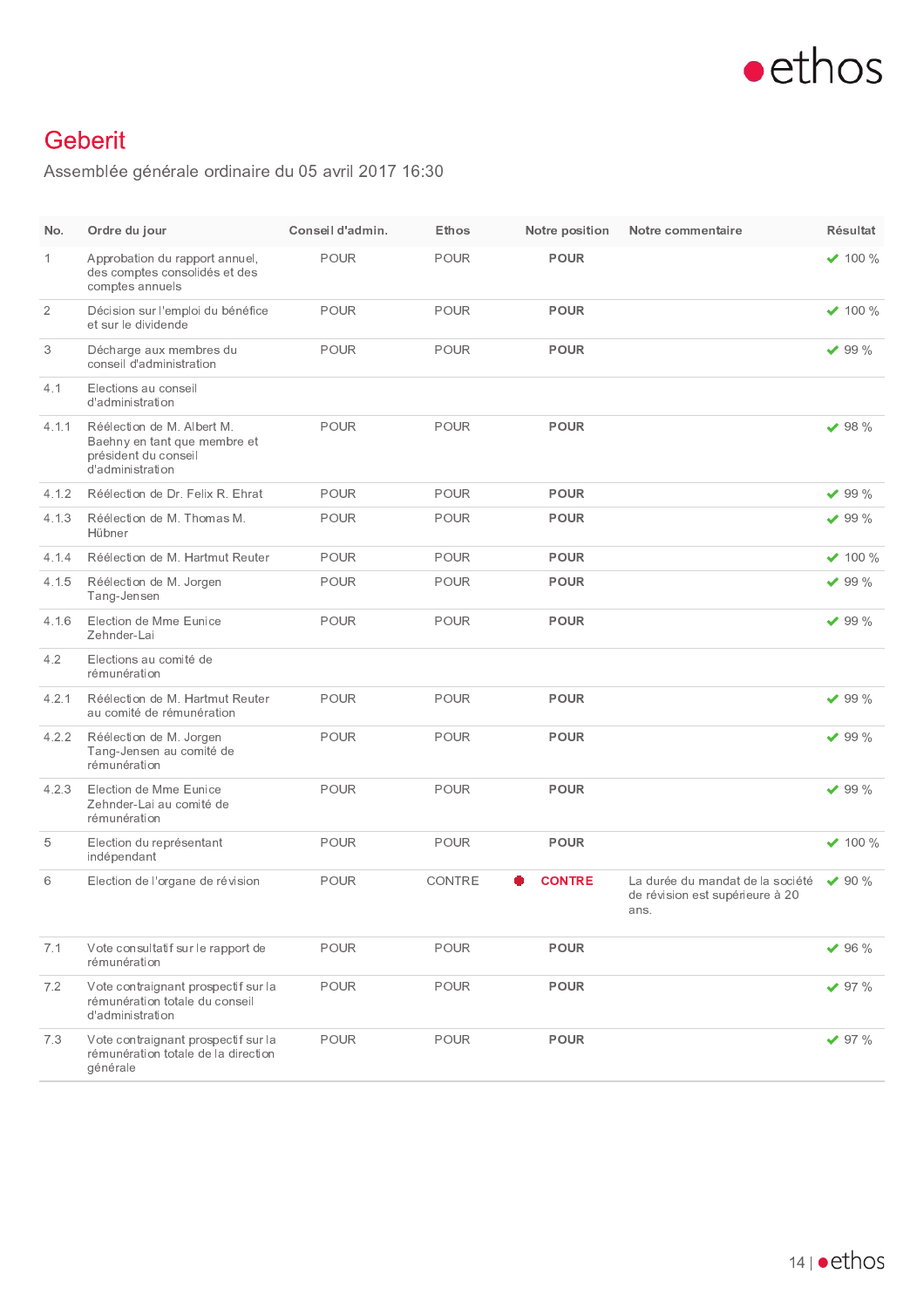

### Givaudan

Assemblée générale ordinaire du 23 mars 2017 10:30

| No.            | Ordre du jour                                                                                            | Conseil d'admin. | Ethos       | Notre position | Notre commentaire                                                                                  | Résultat       |
|----------------|----------------------------------------------------------------------------------------------------------|------------------|-------------|----------------|----------------------------------------------------------------------------------------------------|----------------|
| 1              | Approbation du rapport annuel,<br>des comptes consolidés et des<br>comptes annuels                       | <b>POUR</b>      | <b>POUR</b> | <b>POUR</b>    |                                                                                                    | $\vee$ 99 %    |
| $\overline{2}$ | Vote consultatif sur le rapport de<br>rémunération                                                       | POUR             | CONTRE      | <b>CONTRE</b>  | La structure des rémunérations ne $\sqrt{80\%}$<br>respecte pas les lignes directrices<br>d'Ethos. |                |
| 3              | Décision sur l'emploi du bénéfice<br>et sur le dividende                                                 | POUR             | POUR        | <b>POUR</b>    |                                                                                                    | $\times$ 99 %  |
| 4              | Décharge aux membres du<br>conseil d'administration et de la<br>direction générale                       | <b>POUR</b>      | POUR        | <b>POUR</b>    |                                                                                                    | $\vee$ 98 %    |
| 5.1            | Elections au conseil<br>d'administration                                                                 |                  |             |                |                                                                                                    |                |
| 5.1.1          | Réélection de M. Victor Balli                                                                            | <b>POUR</b>      | <b>POUR</b> | <b>POUR</b>    |                                                                                                    | $\times$ 100 % |
| 5.1.2          | Réélection de Prof. Dr. Ing.<br>Werner J. Bauer                                                          | <b>POUR</b>      | POUR        | <b>POUR</b>    |                                                                                                    | $\vee$ 99 %    |
| 5.1.3          | Réélection de Mme Lilian Fossum<br>Biner                                                                 | POUR             | <b>POUR</b> | <b>POUR</b>    |                                                                                                    | $\times$ 99 %  |
| 5.1.4          | Réélection de M. Michael Carlos                                                                          | POUR             | <b>POUR</b> | <b>POUR</b>    |                                                                                                    | $\times$ 97 %  |
| 5.1.5          | Réélection de Mme Ingrid<br>Deltenre                                                                     | <b>POUR</b>      | POUR        | <b>POUR</b>    |                                                                                                    | $\vee$ 99 %    |
| 5.1.6          | Réélection de M. Calvin Grieder                                                                          | <b>POUR</b>      | POUR        | <b>POUR</b>    |                                                                                                    | $\vee$ 98 %    |
| 5.1.7          | Réélection de M. Thomas Rufer                                                                            | <b>POUR</b>      | <b>POUR</b> | <b>POUR</b>    |                                                                                                    | $\times$ 100 % |
| 5.2            | Election de M. Calvin Grieder en<br>tant que président du conseil<br>d'administration                    | <b>POUR</b>      | <b>POUR</b> | <b>POUR</b>    |                                                                                                    | $\vee$ 99 %    |
| 5.3            | Elections au comité de<br>rémunération                                                                   |                  |             |                |                                                                                                    |                |
| 5.3.1          | Réélection de Prof. Dr. Ing.<br>Werner J. Bauer au comité de<br>rémunération                             | <b>POUR</b>      | <b>POUR</b> | <b>POUR</b>    |                                                                                                    | $\times$ 89 %  |
| 5.3.2          | Réélection de Mme Ingrid<br>Deltenre au comité de<br>rémunération                                        | <b>POUR</b>      | <b>POUR</b> | <b>POUR</b>    |                                                                                                    | $\times$ 89 %  |
| 5.3.3          | Election de M. Victor Balli au<br>comité de rémunération                                                 | POUR             | <b>POUR</b> | <b>POUR</b>    |                                                                                                    | $\times$ 89 %  |
| 5.4            | Election du représentant<br>indépendant                                                                  | POUR             | POUR        | <b>POUR</b>    |                                                                                                    | $\times$ 100 % |
| 5.5            | Election de l'organe de révision                                                                         | POUR             | POUR        | <b>POUR</b>    |                                                                                                    | $\times$ 99 %  |
| 6              | Votes contraignants sur la<br>rémunération du conseil<br>d'administration et de la direction<br>générale |                  |             |                |                                                                                                    |                |
| 6.1            | Vote contraignant prospectif sur la<br>rémunération totale du conseil<br>d'administration                | POUR             | POUR        | <b>POUR</b>    |                                                                                                    | $\times$ 95 %  |
| 6.2.1          | Vote contraignant rétrospectif sur<br>la rémunération variable à court<br>terme de la direction générale | <b>POUR</b>      | POUR        | <b>POUR</b>    |                                                                                                    | $\times$ 97 %  |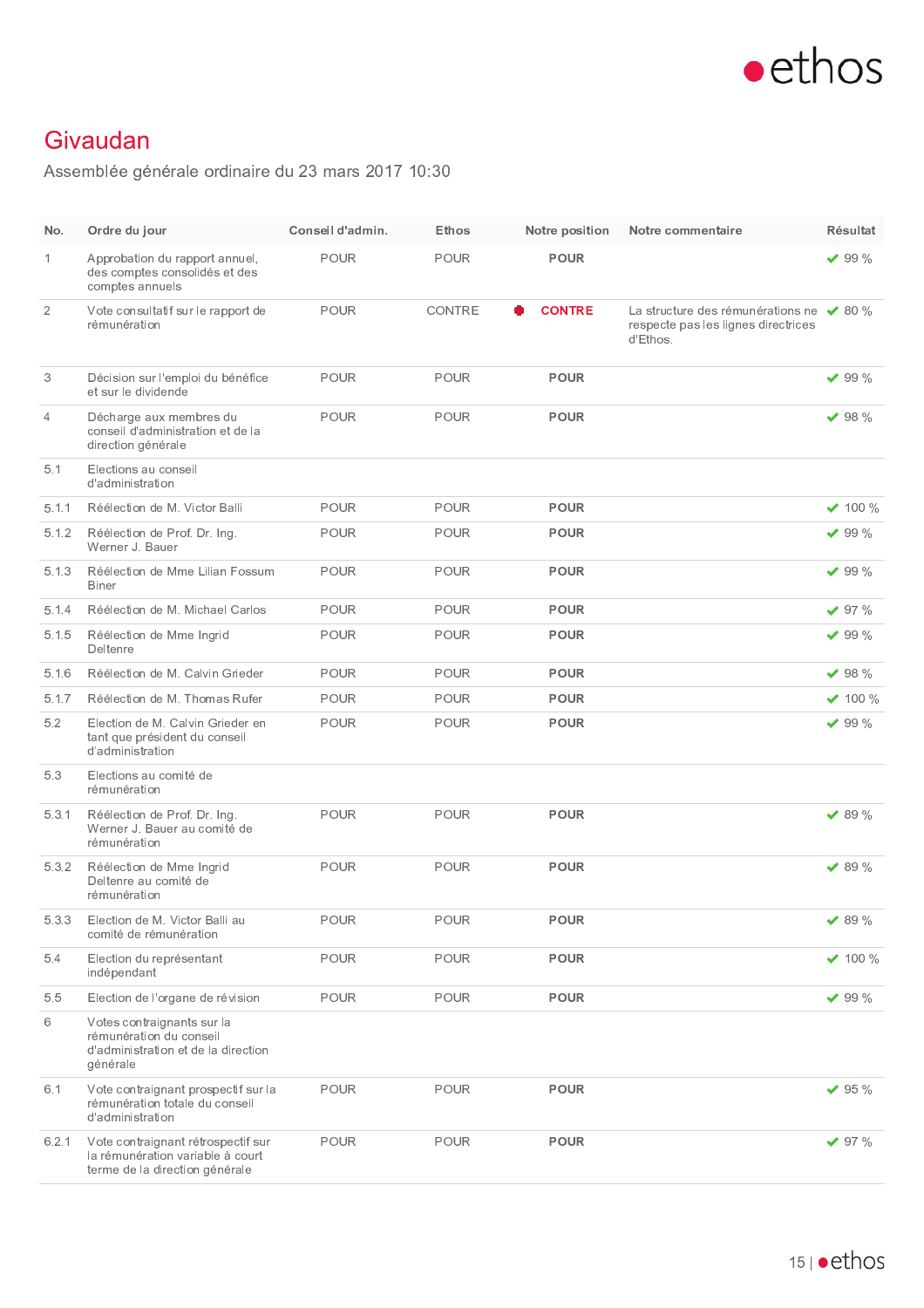

| No.   | Ordre du jour                                                                                                    | Conseil d'admin. | Ethos  | Notre position | Notre commentaire                                                                                                                               | <b>Résultat</b> |
|-------|------------------------------------------------------------------------------------------------------------------|------------------|--------|----------------|-------------------------------------------------------------------------------------------------------------------------------------------------|-----------------|
| 6.2.2 | Vote contraignant prospectif sur la<br>rémunération fixe et variable à<br>long terme de la direction<br>générale | <b>POUR</b>      | CONTRE | <b>CONTRE</b>  | L'information fournie est<br>insuffisante.<br>Le montant maximal qui pourrait                                                                   | $\vee$ 91 %     |
|       |                                                                                                                  |                  |        |                | être finalement payé en cas de<br>dépassement des objectifs est<br>significativement supérieur au<br>montant demandé à l'assemblée<br>générale. |                 |
|       |                                                                                                                  |                  |        |                | La structure de la rémunération<br>ne respecte pas les lignes<br>directrices d'Ethos.                                                           |                 |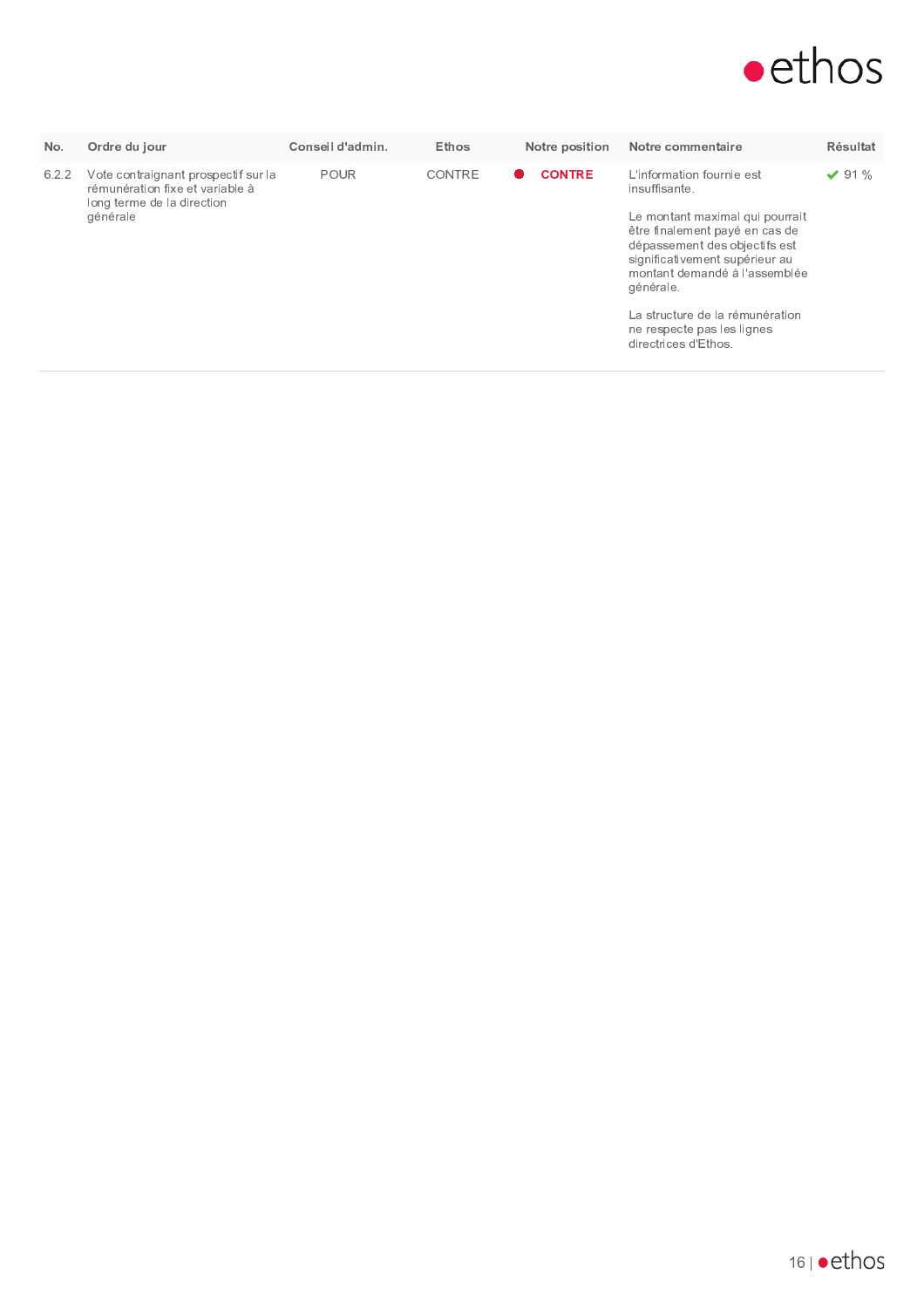

# Julius Bär

Assemblée générale ordinaire du 12 avril 2017 10:00

| No.            | Ordre du jour                                                                                            | Conseil d'admin. | Ethos         | Notre position | Notre commentaire                                                                                                                  | Résultat      |
|----------------|----------------------------------------------------------------------------------------------------------|------------------|---------------|----------------|------------------------------------------------------------------------------------------------------------------------------------|---------------|
| 1.1            | Approbation du rapport annuel,<br>des comptes consolidés et des<br>comptes annuels                       | <b>POUR</b>      | <b>POUR</b>   | <b>POUR</b>    |                                                                                                                                    | $\vee$ 98 %   |
| 1.2            | Vote consultatif sur le rapport de<br>rémunération                                                       | <b>POUR</b>      | <b>CONTRE</b> | <b>CONTRE</b>  | L'information fournie est<br>insuffisante.<br>La structure des rémunérations ne<br>respecte pas les lignes directrices<br>d'Ethos. | $\vee$ 88 %   |
| $\overline{2}$ | Décision sur l'emploi du bénéfice<br>et sur le dividende                                                 | POUR             | <b>POUR</b>   | <b>POUR</b>    |                                                                                                                                    | $\times$ 98 % |
| 3              | Décharge aux membres du<br>conseil d'administration et de la<br>direction générale                       | POUR             | <b>POUR</b>   | <b>POUR</b>    |                                                                                                                                    | $\vee$ 95 %   |
| 4.1            | Vote contraignant prospectif sur la<br>rémunération totale du conseil<br>d'administration                | <b>POUR</b>      | <b>POUR</b>   | <b>POUR</b>    |                                                                                                                                    | $\vee$ 97 %   |
| 4.2.1          | Vote contraignant rétrospectif sur<br>la rémunération variable à court<br>terme de la direction générale | <b>POUR</b>      | <b>POUR</b>   | <b>POUR</b>    |                                                                                                                                    | $\vee$ 94 %   |
| 4.2.2          | Vote contraignant prospectif sur la<br>rémunération variable à long<br>terme de la direction générale    | <b>POUR</b>      | CONTRE        | <b>CONTRE</b>  | L'information fournie est<br>insuffisante.                                                                                         | $\vee$ 90 %   |
| 4.2.3          | Vote contraignant prospectif sur la<br>rémunération fixe de la direction<br>générale                     | <b>POUR</b>      | POUR          | <b>POUR</b>    |                                                                                                                                    | $\times$ 95 % |
| 5.1            | Elections au conseil<br>d'administration                                                                 |                  |               |                |                                                                                                                                    |               |
| 5.1.1          | Réélection de M. Daniel J. Sauter                                                                        | <b>POUR</b>      | <b>POUR</b>   | <b>POUR</b>    |                                                                                                                                    | $\times$ 95 % |
| 5.1.2          | Réélection de M. Gilbert<br>Achermann                                                                    | <b>POUR</b>      | POUR          | <b>POUR</b>    |                                                                                                                                    | $\vee$ 96 %   |
| 5.1.3          | Réélection de Mme Ann Almeida                                                                            | <b>POUR</b>      | <b>POUR</b>   | <b>POUR</b>    |                                                                                                                                    | $\times$ 97 % |
| 5.1.4          | Réélection de M. Andreas<br>Amschwand                                                                    | <b>POUR</b>      | POUR          | <b>POUR</b>    |                                                                                                                                    | $\vee$ 96 %   |
| 5.1.5          | Réélection de Dr. Heinrich<br>Baumann                                                                    | <b>POUR</b>      | <b>POUR</b>   | <b>POUR</b>    |                                                                                                                                    | $\vee$ 96 %   |
| 5.1.6          | Réélection de M. Paul Man-Yiu<br>Chow                                                                    | <b>POUR</b>      | POUR          | <b>POUR</b>    |                                                                                                                                    | $\vee$ 97 %   |
| 5.1.7          | Réélection de Mme Claire Giraut                                                                          | <b>POUR</b>      | POUR          | <b>POUR</b>    |                                                                                                                                    | $\times$ 97 % |
| 5.1.8          | Réélection de M. Gareth Penny                                                                            | <b>POUR</b>      | CONTRE        | <b>CONTRE</b>  | Il exerce un nombre excessif de<br>mandats.                                                                                        | $\times$ 92 % |
| 5.1.9          | Réélection de M. Charles<br>Stonehill                                                                    | <b>POUR</b>      | POUR          | <b>POUR</b>    |                                                                                                                                    | $\vee$ 97 %   |
| 5.2            | Election de M. Ivo Furrer                                                                                | <b>POUR</b>      | POUR          | <b>POUR</b>    |                                                                                                                                    | $\times$ 96 % |
| 5.3            | Election du président du conseil<br>d'administration                                                     | POUR             | POUR          | <b>POUR</b>    |                                                                                                                                    | $\times$ 96 % |
| 5.4            | Elections au comité de<br>rémunération                                                                   |                  |               |                |                                                                                                                                    |               |
| 5.4.1          | Réélection de Mme Ann Almeida<br>au comité de rémunération                                               | POUR             | POUR          | <b>POUR</b>    |                                                                                                                                    | $\times$ 97 % |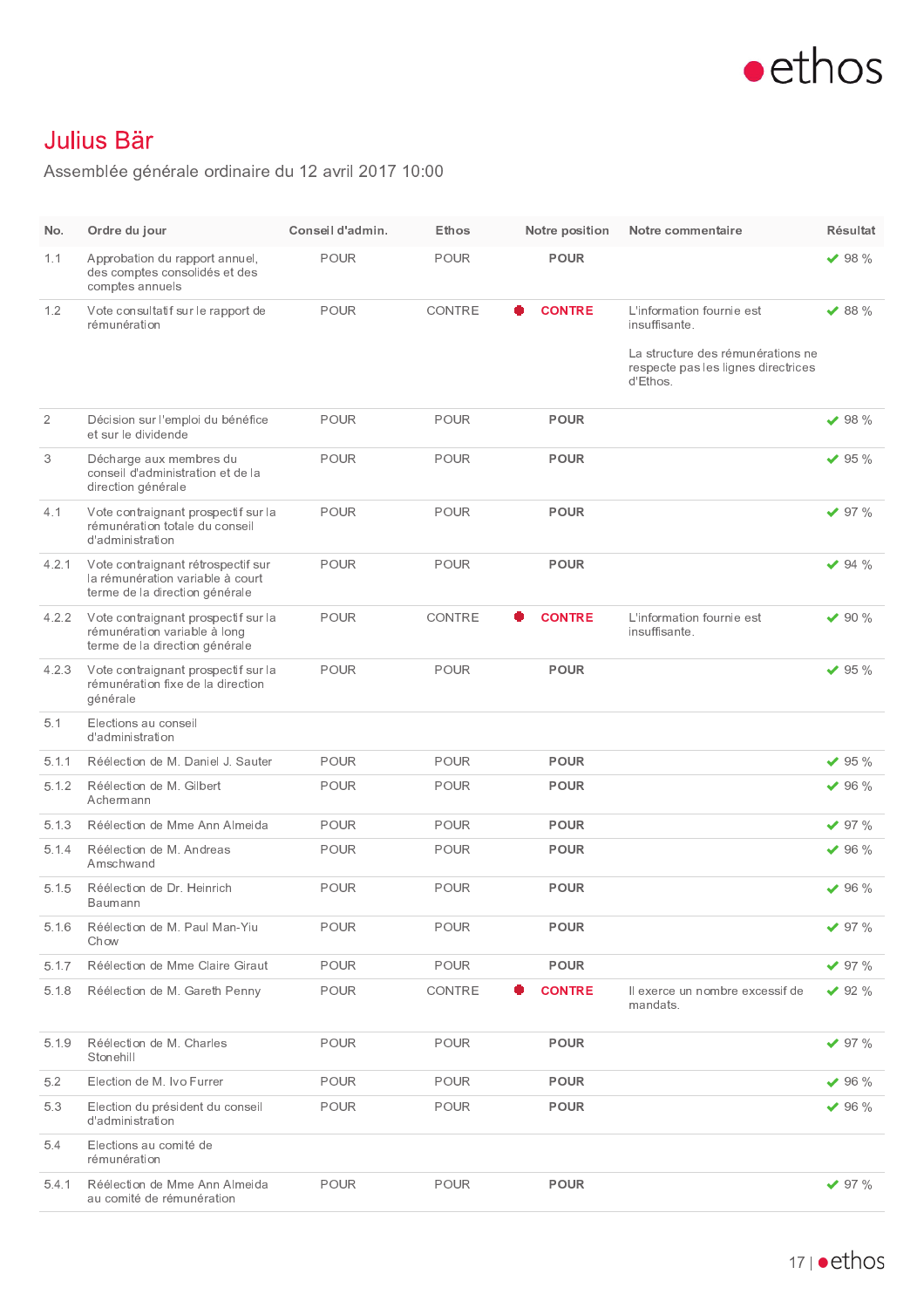

| No.   | Ordre du jour                                                      | Conseil d'admin. | <b>Ethos</b> | Notre position | Notre commentaire                                                                                                                                               | <b>Résultat</b> |
|-------|--------------------------------------------------------------------|------------------|--------------|----------------|-----------------------------------------------------------------------------------------------------------------------------------------------------------------|-----------------|
| 5.4.2 | Réélection de M. Gilbert<br>Achermann au comité de<br>rémunération | <b>POUR</b>      | <b>POUR</b>  | <b>POUR</b>    |                                                                                                                                                                 | $\vee$ 97 %     |
| 5.4.3 | Réélection de Dr. Heinrich<br>Baumann au comité de<br>rémunération | <b>POUR</b>      | <b>POUR</b>  | <b>POUR</b>    |                                                                                                                                                                 | $\vee$ 96 %     |
| 5.4.4 | Réélection de M. Gareth Penny<br>au comité de rémunération         | <b>POUR</b>      | CONTRE       | <b>CONTRE</b>  | Comme Ethos ne peut pas<br>approuver l'élection de M. Penny<br>au sein du conseil<br>d'administration, son élection au<br>comité ne peut pas être<br>approuvée. | $\vee$ 92 %     |
| 6     | Election de l'organe de révision                                   | <b>POUR</b>      | <b>POUR</b>  | <b>POUR</b>    |                                                                                                                                                                 | $\vee$ 97 %     |
| 7     | Election du représentant<br>indépendant                            | <b>POUR</b>      | POUR         | <b>POUR</b>    |                                                                                                                                                                 | $\times$ 98 %   |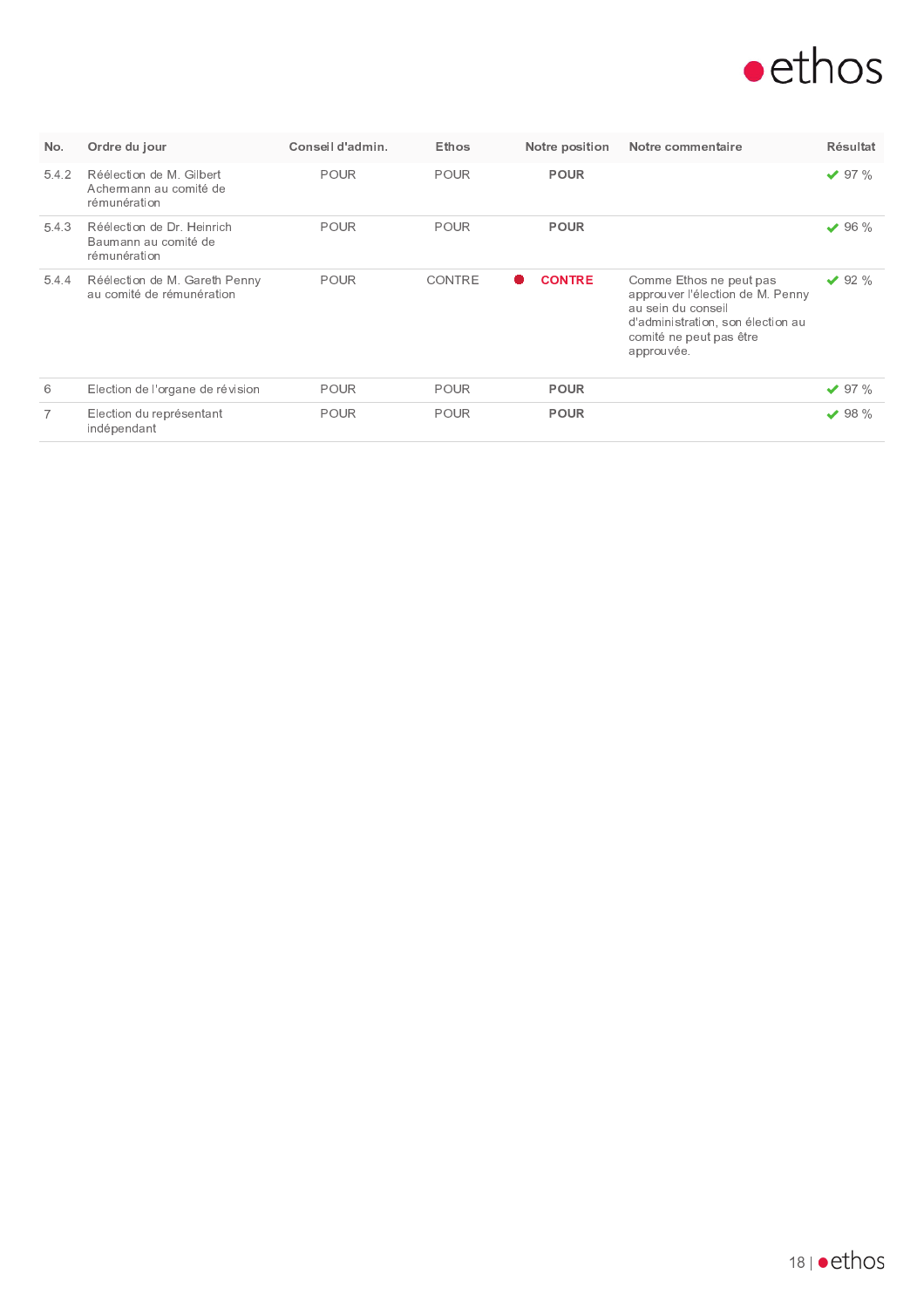

# LafargeHolcim

Assemblée générale ordinaire du 03 mai 2017 14:00

| No.            | Ordre du jour                                                                                                     | Conseil d'admin. | Ethos       | Notre position | Notre commentaire                                                                                                                          | Résultat      |
|----------------|-------------------------------------------------------------------------------------------------------------------|------------------|-------------|----------------|--------------------------------------------------------------------------------------------------------------------------------------------|---------------|
| 1.1            | Approbation du rapport annuel,<br>des comptes consolidés et des<br>comptes annuels                                | <b>POUR</b>      | <b>POUR</b> | <b>POUR</b>    |                                                                                                                                            | $\vee$ 100 %  |
| 1.2            | Vote consultatif sur le rapport de<br>rémunération                                                                | <b>POUR</b>      | CONTRE      | <b>CONTRE</b>  | L'information fournie est<br>insuffisante.<br>La structure des rémunérations ne<br>respecte pas les lignes directrices<br>d'Ethos.         | $\times$ 84 % |
| $\overline{2}$ | Décharge aux membres du<br>conseil d'administration et de la<br>direction générale                                | <b>POUR</b>      | CONTRE      | <b>CONTRE</b>  | Le conseil d'administration fait<br>l'objet d'une poursuite ou d'une<br>condamnation pénale dans le<br>cadre des affaires de l'entreprise. | $\times$ 61 % |
| 3.1            | Emploi du bénéfice                                                                                                | <b>POUR</b>      | <b>POUR</b> | <b>POUR</b>    |                                                                                                                                            | $\vee$ 100 %  |
| 3.2            | Approbation d'un remboursement<br>d'apport de capital                                                             | <b>POUR</b>      | <b>POUR</b> | <b>POUR</b>    |                                                                                                                                            | $\vee$ 100 %  |
| 4.1            | Elections au conseil<br>d'administration                                                                          |                  |             |                |                                                                                                                                            |               |
| 4.1.1          | Réélection du Dr. Beat W. Hess<br>en tant que membre et président<br>du conseil d'administration (vote<br>unique) | <b>POUR</b>      | POUR        | <b>POUR</b>    |                                                                                                                                            | $\vee$ 99 %   |
| 4.1.2          | Réélection de M. Bertrand<br>Collomb                                                                              | <b>POUR</b>      | CONTRE      | <b>CONTRE</b>  | Il est âgé de 75 ans, ce qui<br>dépasse la limite fixée par Ethos.                                                                         | $\times$ 96 % |
| 4.1.3          | Réélection de M. Paul Desmarais<br>Jr.                                                                            | <b>POUR</b>      | <b>POUR</b> | <b>POUR</b>    |                                                                                                                                            | $\vee$ 89 %   |
| 4.1.4          | Réélection du Dr. Oscar Fanjul<br>Martin                                                                          | <b>POUR</b>      | POUR        | <b>POUR</b>    |                                                                                                                                            | $\vee$ 95 %   |
| 4.1.5          | Réélection de M. Gérard<br>Lamarche                                                                               | <b>POUR</b>      | <b>POUR</b> | <b>POUR</b>    |                                                                                                                                            | $\vee$ 93 %   |
| 4.1.6          | Réélection de M. Adrian Loader                                                                                    | <b>POUR</b>      | <b>POUR</b> | <b>POUR</b>    |                                                                                                                                            | $\vee$ 99 %   |
| 4.1.7          | Réélection de M. Jürg Oleas                                                                                       | <b>POUR</b>      | <b>POUR</b> | <b>POUR</b>    |                                                                                                                                            | $\vee$ 99 %   |
| 4.1.8          | Réélection de M. Nassef Sawiris                                                                                   | <b>POUR</b>      | <b>POUR</b> | <b>POUR</b>    |                                                                                                                                            | $\vee$ 94 %   |
| 4.1.9          | Réélection du Dr. Thomas<br>Schmidheiny                                                                           | POUR             | POUR        | <b>POUR</b>    |                                                                                                                                            | $\vee$ 99 %   |
|                | 4.1.10 Réélection de Mme Hanne Birgitte<br><b>Breinbjerg Sorensen</b>                                             | POUR             | POUR        | <b>POUR</b>    |                                                                                                                                            | $\times$ 99 % |
|                | 4.1.11 Réélection du Dr. Dieter Spälti                                                                            | POUR             | POUR        | <b>POUR</b>    |                                                                                                                                            | $\times$ 97 % |
| 4.2.1          | Election de M. Patrick Kron                                                                                       | <b>POUR</b>      | <b>POUR</b> | <b>POUR</b>    |                                                                                                                                            | $\times$ 99 % |
| 4.3            | Elections au comité de nomination<br>et rémunération                                                              |                  |             |                |                                                                                                                                            |               |
| 4.3.1          | Réélection de M. Paul Desmarais<br>Jr. au comité de nomination et<br>rémunération                                 | <b>POUR</b>      | POUR        | <b>POUR</b>    |                                                                                                                                            | $\times$ 90 % |
| 4.3.2          | Réélection du Dr. Oscar Fanjul<br>Martin au comité de nomination et<br>rémunération                               | <b>POUR</b>      | <b>POUR</b> | <b>POUR</b>    |                                                                                                                                            | $\times$ 95 % |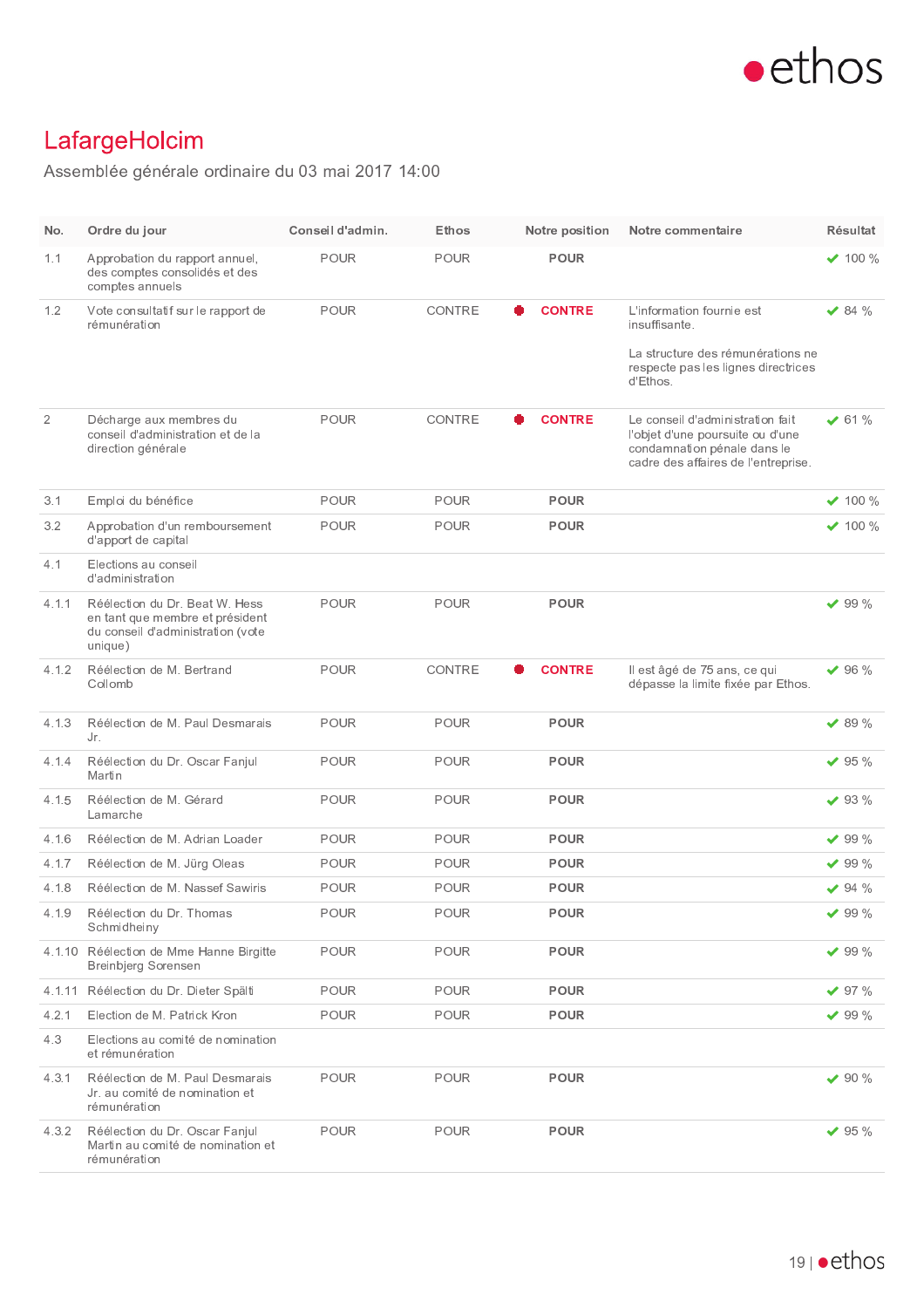

| No.   | Ordre du jour                                                                                      | Conseil d'admin. | Ethos         | Notre position | Notre commentaire                                                                                                                                                                                                                                                                         | Résultat      |
|-------|----------------------------------------------------------------------------------------------------|------------------|---------------|----------------|-------------------------------------------------------------------------------------------------------------------------------------------------------------------------------------------------------------------------------------------------------------------------------------------|---------------|
| 4.3.3 | Réélection de M. Adrian Loader<br>au comité de nomination et<br>rémunération                       | <b>POUR</b>      | POUR          | <b>POUR</b>    |                                                                                                                                                                                                                                                                                           | $\times$ 95 % |
| 4.3.4 | Réélection de M. Nassef Sawiris<br>au comité de nomination et<br>rémunération                      | POUR             | <b>CONTRE</b> | <b>CONTRE</b>  | Il exerce un nombre excessif de<br>mandats.<br>Il a fait partie du comité de<br>rémunération durant l'exercice<br>précédent et le système de<br>rémunération est jugé très<br>insatisfaisant.                                                                                             | $\vee$ 90 %   |
| 4.3.5 | Réélection de Mme Hanne Birgitte<br>Breinbjerg Sorensen au comité de<br>nomination et rémunération | POUR             | POUR          | POUR           |                                                                                                                                                                                                                                                                                           | $\times$ 95 % |
| 4.4.1 | Election de l'organe de révision                                                                   | <b>POUR</b>      | <b>CONTRE</b> | <b>CONTRE</b>  | La durée du mandat de la société<br>de révision est supérieure à 20<br>ans.<br>Il existe des liens entre les<br>associés de la société de révision<br>et les réviseurs chargés du<br>mandat et la société révisée<br>pouvant compromettre<br>l'indépendance de la société de<br>révision. | $96 \%$       |
| 4.4.2 | Réélection du représentant<br>indépendant                                                          | POUR             | POUR          | <b>POUR</b>    |                                                                                                                                                                                                                                                                                           | $\vee$ 100 %  |
| 5.1   | Vote contraignant prospectif sur la<br>rémunération totale du conseil<br>d'administration          | <b>POUR</b>      | POUR          | <b>POUR</b>    |                                                                                                                                                                                                                                                                                           | $\times$ 97 % |
| 5.2   | Vote contraignant prospectif sur la<br>rémunération totale de la direction<br>générale             | <b>POUR</b>      | <b>CONTRE</b> | <b>CONTRE</b>  | L'information fournie est<br>insuffisante.<br>La structure de la rémunération<br>ne respecte pas les lignes<br>directrices d'Ethos.                                                                                                                                                       | $\vee$ 95 %   |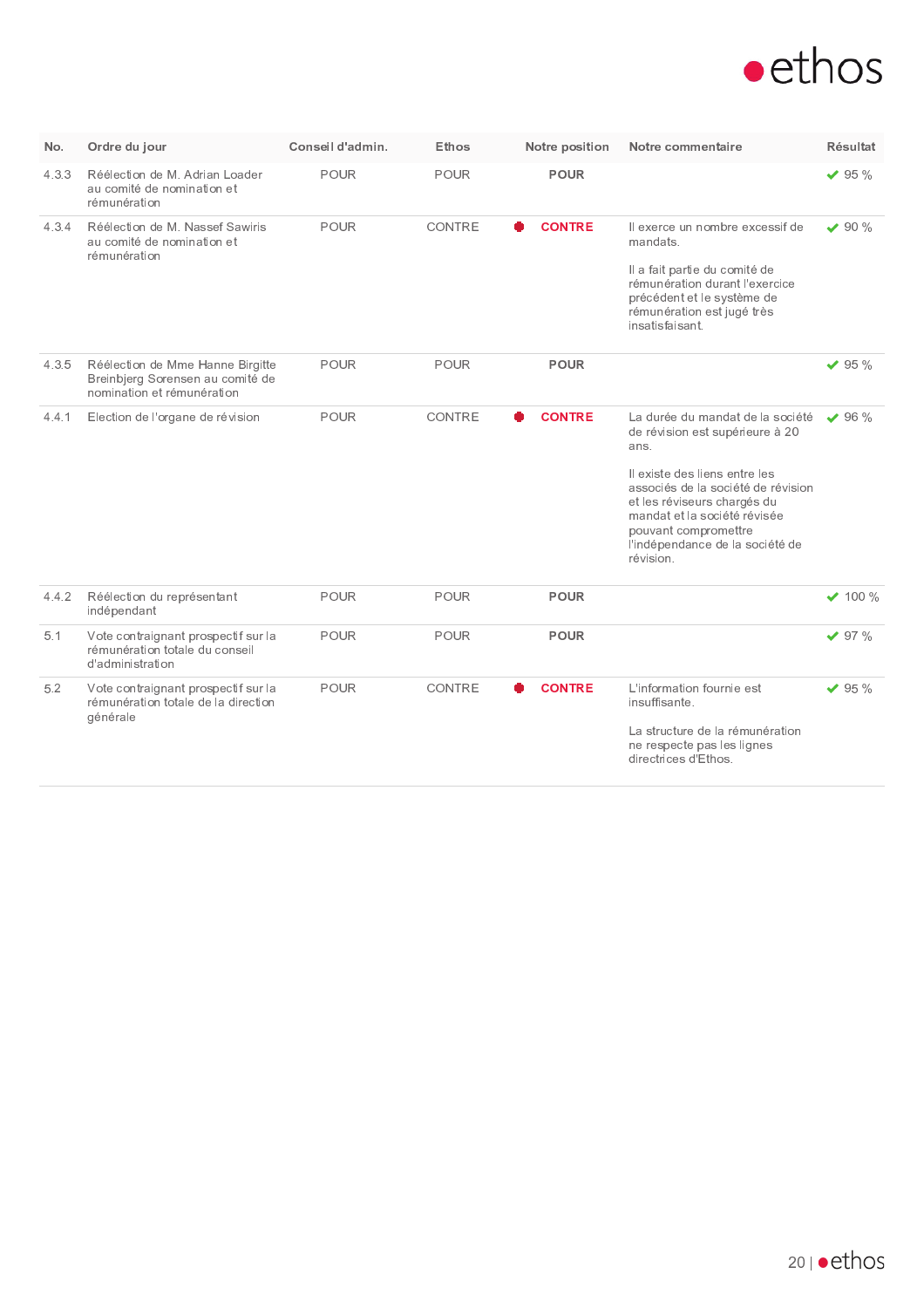

# **Nestlé**

Assemblée générale ordinaire du 06 avril 2017 14:30

| No.            | Ordre du jour                                                                      | Conseil d'admin. | Ethos         | Notre position     | Notre commentaire                                                                           | Résultat      |
|----------------|------------------------------------------------------------------------------------|------------------|---------------|--------------------|---------------------------------------------------------------------------------------------|---------------|
| 1.1            | Approbation du rapport annuel,<br>des comptes consolidés et des<br>comptes annuels | POUR             | POUR          | <b>POUR</b>        |                                                                                             | $\times$ 99 % |
| 1.2            | Vote consultatif sur le rapport de<br>rémunération                                 | POUR             | <b>CONTRE</b> | <b>CONTRE</b><br>۰ | La structure des rémunérations ne ◆ 84 %<br>respecte pas les lignes directrices<br>d'Ethos. |               |
| $\overline{2}$ | Décharge aux membres du<br>conseil d'administration et de la<br>direction générale | <b>POUR</b>      | POUR          | <b>POUR</b>        |                                                                                             | $\times$ 98 % |
| 3              | Décision sur l'emploi du bénéfice<br>et sur le dividende                           | <b>POUR</b>      | POUR          | <b>POUR</b>        |                                                                                             | $\times$ 99 % |
| 4.1            | Elections au conseil<br>d'administration                                           |                  |               |                    |                                                                                             |               |
| 4.1.1          | Réélection de M. Paul Bulcke                                                       | <b>POUR</b>      | POUR          | <b>POUR</b>        |                                                                                             | $\times$ 96 % |
| 4.1.2          | Réélection de M. Andreas N.<br>Koopmann                                            | <b>POUR</b>      | POUR          | <b>POUR</b>        |                                                                                             | $94 \%$       |
| 4.1.3          | Réélection de M. Count Henri de<br>La Croix de Castries                            | <b>POUR</b>      | <b>POUR</b>   | <b>POUR</b>        |                                                                                             | $\times$ 99 % |
| 4.1.4          | Réélection de Dr. iur. Beat W.<br>Hess                                             | <b>POUR</b>      | POUR          | <b>POUR</b>        |                                                                                             | $\times$ 99 % |
| 4.1.5          | Réélection de Dr. oec. Renato<br>Fassbind                                          | <b>POUR</b>      | <b>POUR</b>   | <b>POUR</b>        |                                                                                             | $\vee$ 99 %   |
| 4.1.6          | Réélection de M. Steven George<br>Hoch                                             | <b>POUR</b>      | <b>POUR</b>   | <b>POUR</b>        |                                                                                             | $\vee$ 99 %   |
| 4.1.7          | Réélection de Mme Naina Lal<br>Kidwai                                              | <b>POUR</b>      | <b>POUR</b>   | <b>POUR</b>        |                                                                                             | $\vee$ 98 %   |
| 4.1.8          | Réélection de Dr. oec.<br>Jean-Pierre Roth                                         | <b>POUR</b>      | <b>POUR</b>   | <b>POUR</b>        |                                                                                             | $\vee$ 98 %   |
| 4.1.9          | Réélection de Mme Ann Veneman                                                      | <b>POUR</b>      | <b>POUR</b>   | <b>POUR</b>        |                                                                                             | $\times$ 99 % |
|                | 4.1.10 Réélection de Mme Eva Cheng                                                 | <b>POUR</b>      | <b>POUR</b>   | <b>POUR</b>        |                                                                                             | $\vee$ 99 %   |
|                | 4.1.11 Réélection de Dr. Ruth K.<br>Oniang'o                                       | <b>POUR</b>      | POUR          | <b>POUR</b>        |                                                                                             | $\vee$ 99 %   |
|                | 4.1.12 Réélection de Prof. Dr. Patrick<br>Aebischer                                | <b>POUR</b>      | <b>POUR</b>   | <b>POUR</b>        |                                                                                             | $\vee$ 99 %   |
| 4.2.1          | Election de Dr. oec. Ulf Mark<br>Schneider (CEO)                                   | <b>POUR</b>      | CONTRE        | <b>CONTRE</b>      | Il est simultanément membre de<br>la direction générale de facon<br>permanente.             | $92\%$        |
| 4.2.2          | Election de Mme Ursula M. Burns                                                    | <b>POUR</b>      | <b>POUR</b>   | <b>POUR</b>        |                                                                                             | $\vee$ 99 %   |
| 4.3            | Election de M. Paul Bulcke en tant<br>que président du conseil<br>d'administration | <b>POUR</b>      | <b>POUR</b>   | <b>POUR</b>        |                                                                                             | $\times$ 96 % |
| 4.4            | Elections au comité de<br>rémunération                                             |                  |               |                    |                                                                                             |               |
| 4.4.1          | Réélection de Dr. iur. Beat W.<br>Hess au comité de rémunération                   | <b>POUR</b>      | <b>POUR</b>   | <b>POUR</b>        |                                                                                             | $\times$ 97 % |
| 4.4.2          | Réélection de M. Andreas N.<br>Koopmann au comité de<br>rémunération               | POUR             | POUR          | <b>POUR</b>        |                                                                                             | $\vee$ 94 %   |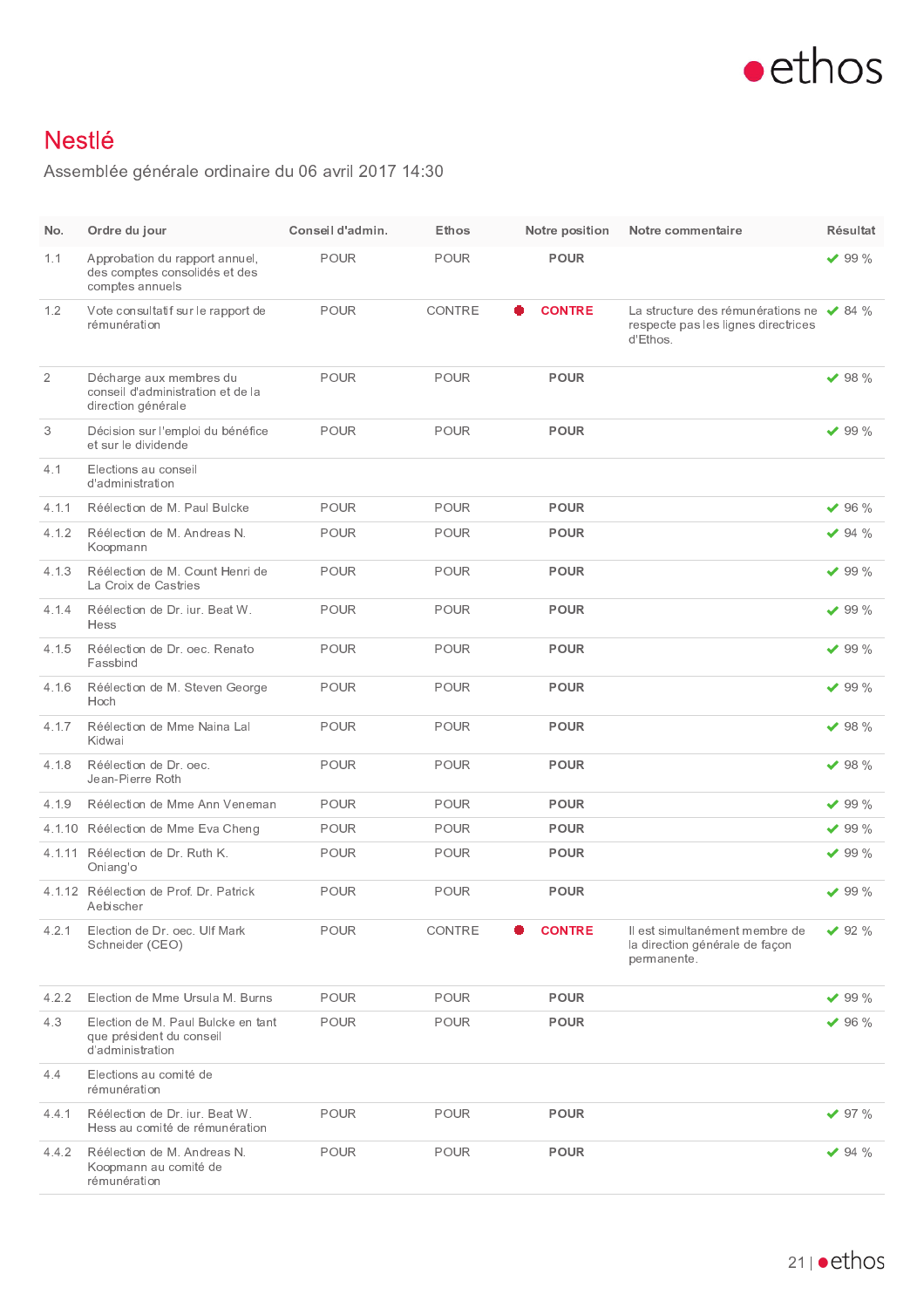

| No.   | Ordre du jour                                                                             | Conseil d'admin. | Ethos         | Notre position     | Notre commentaire                                                                                                                                                                                                                                                                                                                          | <b>Résultat</b> |
|-------|-------------------------------------------------------------------------------------------|------------------|---------------|--------------------|--------------------------------------------------------------------------------------------------------------------------------------------------------------------------------------------------------------------------------------------------------------------------------------------------------------------------------------------|-----------------|
| 4.4.3 | Réélection de Dr. oec.<br>Jean-Pierre Roth au comité de<br>rémunération                   | <b>POUR</b>      | POUR          | <b>POUR</b>        |                                                                                                                                                                                                                                                                                                                                            | $\times$ 97 %   |
| 4.4.4 | Réélection de Prof. Dr. Patrick<br>Aebischer au comité de<br>rémunération                 | POUR             | POUR          | <b>POUR</b>        |                                                                                                                                                                                                                                                                                                                                            | $\times$ 97 %   |
| 4.5   | Election de l'organe de révision                                                          | <b>POUR</b>      | CONTRE        | <b>CONTRE</b><br>۰ | La durée du mandat de la société<br>de révision est supérieure à 20<br>ans.                                                                                                                                                                                                                                                                | $94 \%$         |
| 4.6   | Election du représentant<br>indépendant                                                   | POUR             | POUR          | <b>POUR</b>        |                                                                                                                                                                                                                                                                                                                                            | $\vee$ 99 %     |
| 5.1   | Vote contraignant prospectif sur la<br>rémunération totale du conseil<br>d'administration | POUR             | <b>CONTRE</b> | <b>CONTRE</b>      | L'information fournie est<br>insuffisante.<br>La rémunération du président du<br>conseil est significativement<br>supérieure à la rémunération<br>versée par des sociétés de taille<br>et de complexité similaires et<br>dépasse très largement celle des<br>autres membres du conseil<br>d'administration sans justification<br>adéquate. | $\vee$ 90 %     |
| 5.2   | Vote contraignant prospectif sur la<br>rémunération totale de la direction<br>générale    | POUR             | <b>CONTRE</b> | <b>CONTRE</b>      | Le montant maximal qui pourrait<br>être finalement payé en cas de<br>dépassement des objectifs est<br>significativement supérieur au<br>montant demandé à l'assemblée<br>générale.<br>La structure de la rémunération<br>ne respecte pas les lignes<br>directrices d'Ethos.                                                                | $\vee$ 87 %     |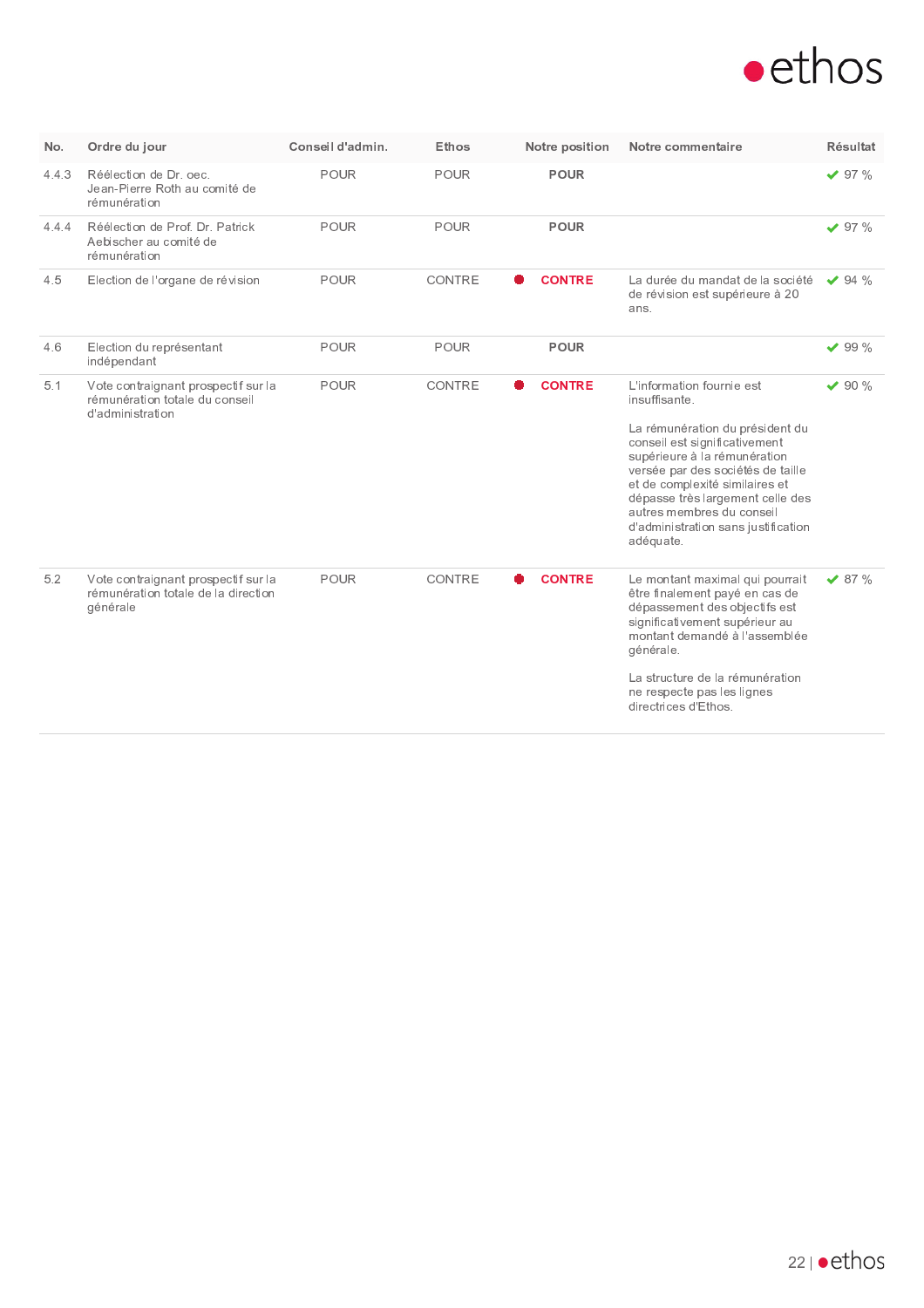

### **Novartis**

Assemblée générale ordinaire du 28 février 2017 10:00

| No.            | Ordre du jour                                                                                      | Conseil d'admin. | Ethos       | Notre position | Notre commentaire                                                                                  | Résultat      |
|----------------|----------------------------------------------------------------------------------------------------|------------------|-------------|----------------|----------------------------------------------------------------------------------------------------|---------------|
| 1              | Approbation du rapport annuel,<br>des comptes consolidés et des<br>comptes annuels                 | <b>POUR</b>      | <b>POUR</b> | <b>POUR</b>    |                                                                                                    | $\vee$ 100 %  |
| $\overline{2}$ | Décharge aux membres du<br>conseil d'administration et de la<br>direction générale                 | <b>POUR</b>      | POUR        | <b>POUR</b>    |                                                                                                    | $\vee$ 98 %   |
| 3              | Décision sur l'emploi du bénéfice<br>et sur le dividende                                           | <b>POUR</b>      | POUR        | <b>POUR</b>    |                                                                                                    | $\vee$ 100 %  |
| 4              | Réduction du capital par<br>annulation d'actions                                                   | <b>POUR</b>      | <b>POUR</b> | <b>POUR</b>    |                                                                                                    | $\vee$ 99 %   |
| 5.1            | Vote contraignant prospectif sur la<br>rémunération totale du conseil<br>d'administration          | <b>POUR</b>      | <b>POUR</b> | <b>POUR</b>    |                                                                                                    | $\times$ 95 % |
| 5.2            | Vote contraignant prospectif sur la<br>rémunération totale de la direction<br>générale             | <b>POUR</b>      | CONTRE      | <b>POUR</b>    |                                                                                                    | $\vee$ 89 %   |
| 5.3            | Vote consultatif sur le rapport de<br>rémunération                                                 | POUR             | CONTRE      | <b>CONTRE</b>  | La structure des rémunérations ne $\sqrt{60\%}$<br>respecte pas les lignes directrices<br>d'Ethos. |               |
| 6              | Elections au conseil<br>d'administration                                                           |                  |             |                |                                                                                                    |               |
| 6.1            | Réélection de Dr. Jörg Reinhardt<br>en tant que membre et président<br>du conseil d'administration | <b>POUR</b>      | POUR        | <b>POUR</b>    |                                                                                                    | $\times$ 99 % |
| 6.2            | Réélection de Dr. Nancy C.<br>Andrews                                                              | <b>POUR</b>      | <b>POUR</b> | <b>POUR</b>    |                                                                                                    | $\vee$ 99 %   |
| 6.3            | Réélection de Dr. Dimitri Azar                                                                     | <b>POUR</b>      | POUR        | <b>POUR</b>    |                                                                                                    | $\vee$ 99 %   |
| 6.4            | Réélection de M. Ton Büchner                                                                       | <b>POUR</b>      | POUR        | <b>POUR</b>    |                                                                                                    | $\times$ 99 % |
| 6.5            | Réélection de Prof. Dr. oec.<br>Srikant Datar                                                      | <b>POUR</b>      | POUR        | <b>POUR</b>    |                                                                                                    | $\vee$ 95 %   |
| 6.6            | Réélection de Mme Elizabeth<br>Mary Doherty                                                        | <b>POUR</b>      | POUR        | <b>POUR</b>    |                                                                                                    | $\times$ 99 % |
| 6.7            | Réélection de Mme Ann M. Fudge                                                                     | <b>POUR</b>      | POUR        | <b>POUR</b>    |                                                                                                    | $\vee$ 98 %   |
| 6.8            | Réélection de Dr. Pierre Landolt                                                                   | <b>POUR</b>      | POUR        | <b>POUR</b>    |                                                                                                    | $\times$ 97 % |
| 6.9            | Réélection de Dr. iur. Andreas<br>von Planta                                                       | POUR             | POUR        | <b>POUR</b>    |                                                                                                    | $\times$ 98 % |
| 6.10           | Réélection de Prof. Dr. Charles L.<br>Sawyers                                                      | <b>POUR</b>      | POUR        | <b>POUR</b>    |                                                                                                    | $\times$ 99 % |
| 6.11           | Réélection de Dr. Enrico Vanni                                                                     | POUR             | POUR        | <b>POUR</b>    |                                                                                                    | $\times$ 97 % |
| 6.12           | Réélection de M. William Winters                                                                   | <b>POUR</b>      | <b>POUR</b> | <b>POUR</b>    |                                                                                                    | $\times$ 98 % |
| 6.13           | Election de M. Frans van Houten                                                                    | POUR             | POUR        | <b>POUR</b>    |                                                                                                    | $\times$ 99 % |
| 7              | Elections au comité de<br>rémunération                                                             |                  |             |                |                                                                                                    |               |
| 7.1            | Réélection de Prof. Dr. oec.<br>Srikant Datar au comité de<br>rémunération                         | <b>POUR</b>      | <b>POUR</b> | <b>POUR</b>    |                                                                                                    | $\times$ 90 % |
| 7.2            | Réélection de Mme Ann M. Fudge<br>au comité de rémunération                                        | POUR             | POUR        | <b>POUR</b>    |                                                                                                    | $\times$ 92 % |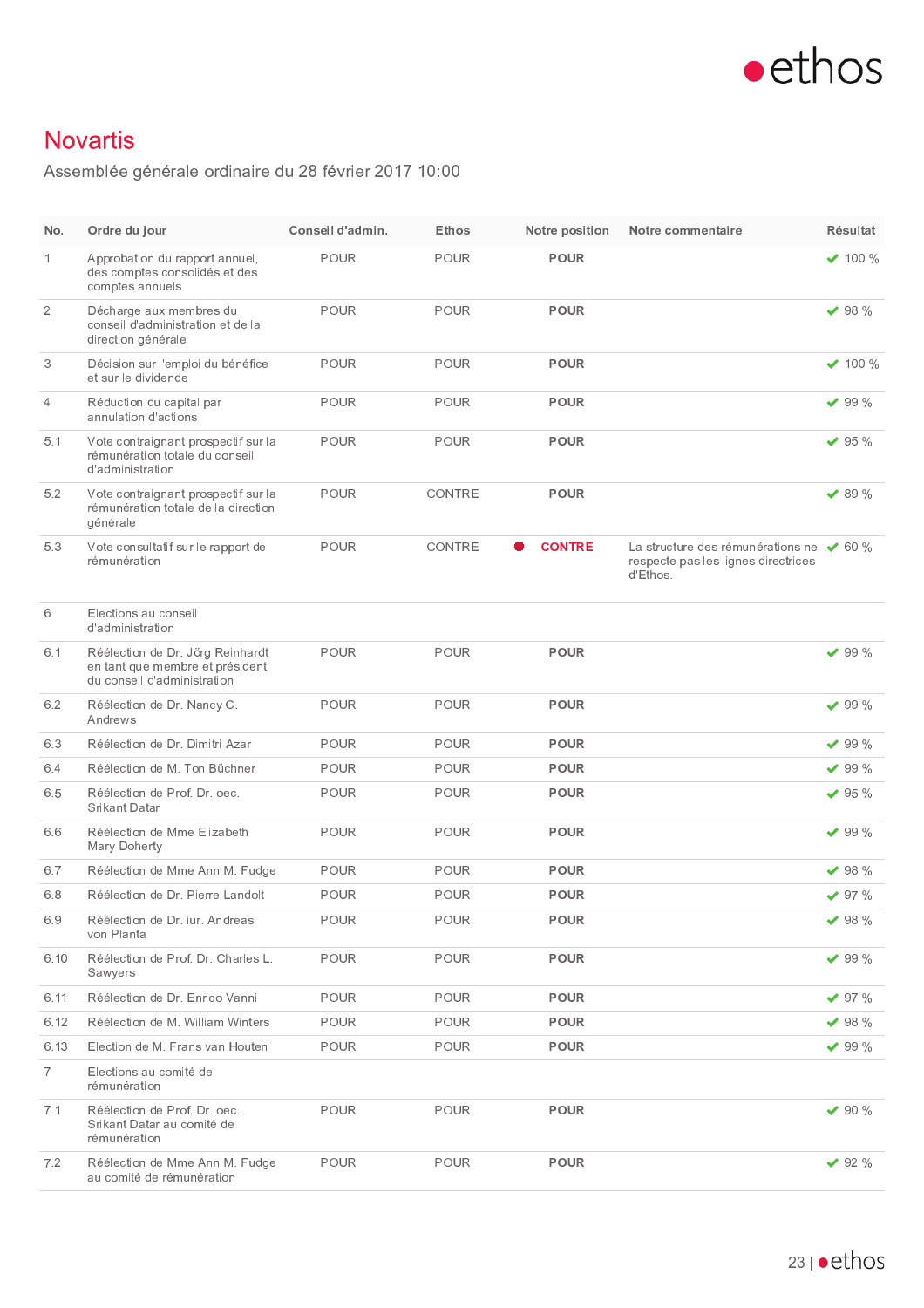

| No. | Ordre du jour                                                 | Conseil d'admin. | Ethos       | Notre position | Notre commentaire | <b>Résultat</b> |
|-----|---------------------------------------------------------------|------------------|-------------|----------------|-------------------|-----------------|
| 7.3 | Réélection de Dr. Enrico Vanni au<br>comité de rémunération   | <b>POUR</b>      | <b>POUR</b> | <b>POUR</b>    |                   | $\vee$ 91 %     |
| 7.4 | Réélection de M. William Winters<br>au comité de rémunération | <b>POUR</b>      | POUR        | <b>POUR</b>    |                   | $\vee$ 93 %     |
| 8   | Election de l'organe de révision                              | <b>POUR</b>      | POUR        | <b>POUR</b>    |                   | $\vee$ 98 %     |
| 9   | Election du représentant<br>indépendant                       | <b>POUR</b>      | <b>POUR</b> | <b>POUR</b>    |                   | $\vee$ 100 %    |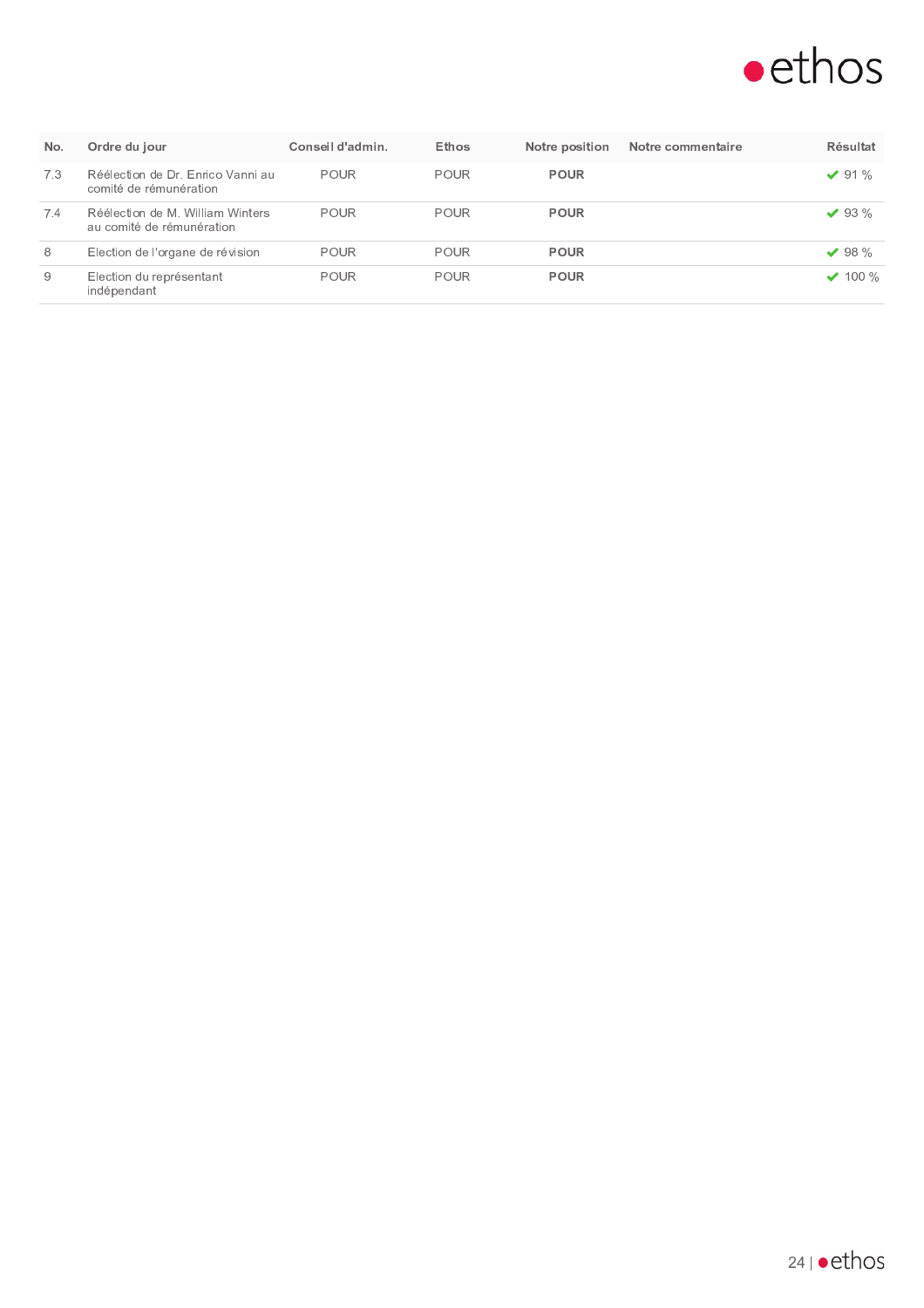

## Pargesa

Assemblée générale ordinaire du 04 mai 2017 15:00

| No.            | Ordre du jour                                                                      | Conseil d'admin. | Ethos       | Notre position | Notre commentaire                                                                                                                                                                                                                                                                           | Résultat       |
|----------------|------------------------------------------------------------------------------------|------------------|-------------|----------------|---------------------------------------------------------------------------------------------------------------------------------------------------------------------------------------------------------------------------------------------------------------------------------------------|----------------|
| 1              | Approbation du rapport annuel,<br>des comptes consolidés et des<br>comptes annuels | <b>POUR</b>      | <b>POUR</b> | <b>POUR</b>    |                                                                                                                                                                                                                                                                                             | $\vee$ 100 %   |
| $\overline{2}$ | Décision sur l'emploi du bénéfice<br>et sur le dividende                           | <b>POUR</b>      | <b>POUR</b> | <b>POUR</b>    |                                                                                                                                                                                                                                                                                             | $\times$ 100 % |
| 3              | Décharge aux membres du<br>conseil d'administration et de la<br>direction générale | <b>POUR</b>      | <b>POUR</b> | <b>POUR</b>    |                                                                                                                                                                                                                                                                                             | $\times$ 100 % |
| 4.1            | Elections au conseil<br>d'administration                                           |                  |             |                |                                                                                                                                                                                                                                                                                             |                |
| 4.1.1          | Réélection de M. Bernard Daniel                                                    | <b>POUR</b>      | <b>POUR</b> | <b>POUR</b>    |                                                                                                                                                                                                                                                                                             | $\times$ 100 % |
| 4.1.2          | Réélection de M. Amaury-Daniel<br>de Sèze                                          | <b>POUR</b>      | CONTRE      | <b>CONTRE</b>  | Il n'est pas indépendant<br>(représentant d'un actionnaire<br>important, durée de mandat de 16<br>ans) et l'indépendance du conseil<br>est insuffisante (20.0%).<br>Il représente un actionnaire<br>important et cet actionnaire est<br>déjà suffisamment représenté au<br>sein du conseil. | $\times$ 97 %  |
| 4.1.3          | Réélection de M. Victor Delloye                                                    | <b>POUR</b>      | CONTRE      | <b>CONTRE</b>  | Il n'est pas indépendant<br>(représentant d'un actionnaire<br>important, durée de mandat de 13<br>ans) et l'indépendance du conseil<br>est insuffisante (20.0%).<br>Il représente un actionnaire<br>important et cet actionnaire est<br>déjà suffisamment représenté au<br>sein du conseil. | $\times$ 97 %  |
| 4.1.4          | Réélection de M. André<br>Desmarais                                                | <b>POUR</b>      | <b>POUR</b> | <b>POUR</b>    |                                                                                                                                                                                                                                                                                             | $\vee$ 97 %    |
| 4.1.5          | Réélection de M. Paul Desmarais<br>Jr.                                             | <b>POUR</b>      | <b>POUR</b> | <b>POUR</b>    |                                                                                                                                                                                                                                                                                             | $\vee$ 97 %    |
| 4.1.6          | Réélection de M. Paul Desmarais<br>Ш                                               | <b>POUR</b>      | <b>POUR</b> | <b>POUR</b>    |                                                                                                                                                                                                                                                                                             | $\times$ 97 %  |
| 4.1.7          | Réélection de M. Cedric Frère                                                      | POUR             | POUR        | <b>POUR</b>    |                                                                                                                                                                                                                                                                                             | $\times$ 97 %  |
| 4.1.8          | Réélection de M. Gérald A. Frère                                                   | <b>POUR</b>      | POUR        | <b>POUR</b>    |                                                                                                                                                                                                                                                                                             | $\vee$ 97 %    |
| 4.1.9          | Réélection de Mme Ségolène<br>Gallienne                                            | POUR             | POUR        | <b>POUR</b>    |                                                                                                                                                                                                                                                                                             | $\times$ 97 %  |
|                | 4.1.10 Réélection de M. Jean-Luc<br>Herbez                                         | POUR             | POUR        | <b>POUR</b>    |                                                                                                                                                                                                                                                                                             | $\times$ 100 % |
|                | 4.1.11 Réélection de Mme Barbara Kux                                               | <b>POUR</b>      | POUR        | <b>POUR</b>    |                                                                                                                                                                                                                                                                                             | $\times$ 100 % |
|                | 4.1.12 Réélection de M. Michel<br>Pébereau                                         | POUR             | CONTRE      | <b>CONTRE</b>  | Il n'est pas indépendant<br>(représentant d'un actionnaire<br>important, durée de mandat de 12<br>ans) et l'indépendance du conseil<br>est insuffisante (20.0%).                                                                                                                            | $\times$ 98 %  |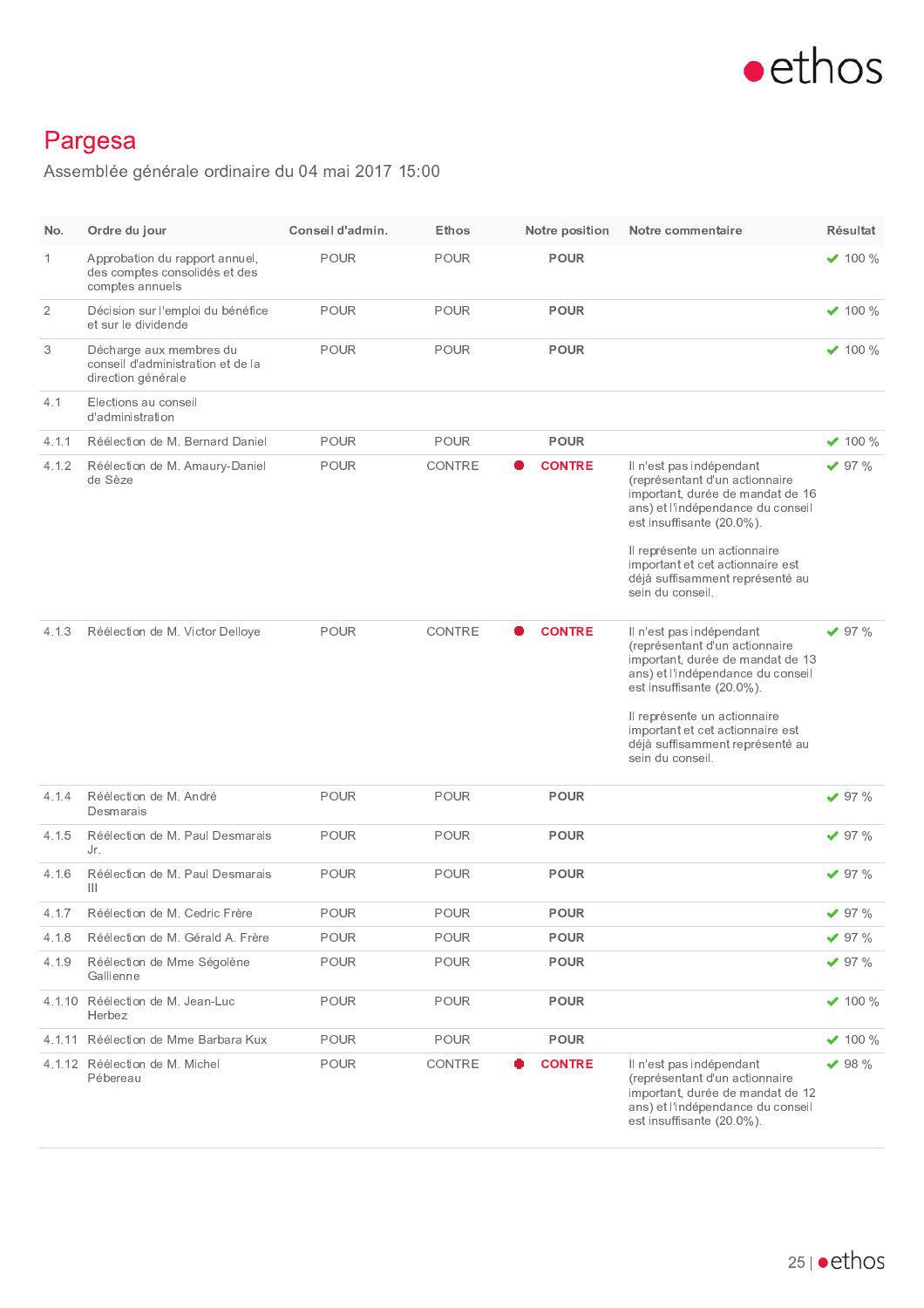

| No.   | Ordre du jour                                                                             | Conseil d'admin. | Ethos  | Notre position | Notre commentaire                                                                                                                                                                                | Résultat       |
|-------|-------------------------------------------------------------------------------------------|------------------|--------|----------------|--------------------------------------------------------------------------------------------------------------------------------------------------------------------------------------------------|----------------|
|       | 4.1.13 Réélection de M. Gilles Samyn                                                      | <b>POUR</b>      | CONTRE | <b>CONTRE</b>  | Il n'est pas indépendant<br>(représentant d'un actionnaire<br>important, durée de mandat de 25<br>ans) et l'indépendance du conseil<br>est insuffisante (20.0%).<br>Il représente un actionnaire | $\times$ 97 %  |
|       |                                                                                           |                  |        |                | important et cet actionnaire est<br>déjà suffisamment représenté au<br>sein du conseil.                                                                                                          |                |
|       | 4.1.14 Réélection de M. Arnaud Vial                                                       | POUR             | CONTRE | <b>CONTRE</b>  | Il est simultanément membre de<br>la direction générale de façon<br>permanente (CEO).                                                                                                            | $\times$ 99 %  |
|       | 4.1.15 Election de M. Jocelyn Lefebvre                                                    | <b>POUR</b>      | CONTRE | <b>CONTRE</b>  | Il n'est pas indépendant<br>(représentant d'un actionnaire<br>important) et l'indépendance du<br>conseil est insuffisante (20.0%).                                                               | $\times$ 97 %  |
|       |                                                                                           |                  |        |                | Il représente un actionnaire<br>important et cet actionnaire est<br>déjà suffisamment représenté au<br>sein du conseil.                                                                          |                |
| 4.2   | Election du président du conseil<br>d'administration                                      | <b>POUR</b>      | POUR   | <b>POUR</b>    |                                                                                                                                                                                                  | $\times$ 97 %  |
| 4.3   | Elections au comité de<br>rémunération                                                    |                  |        |                |                                                                                                                                                                                                  |                |
| 4.3.1 | Réélection de M. Bernard Daniel<br>au comité de rémunération                              | <b>POUR</b>      | POUR   | <b>POUR</b>    |                                                                                                                                                                                                  | $\times$ 100 % |
| 4.3.2 | Réélection de Mme Barbara Kux<br>au comité de rémunération                                | <b>POUR</b>      | POUR   | <b>POUR</b>    |                                                                                                                                                                                                  | $\times$ 100 % |
| 4.3.3 | Réélection de M. Amaury-Daniel<br>de Sèze au comité de<br>rémunération                    | <b>POUR</b>      | CONTRE | <b>CONTRE</b>  | Comme Ethos ne peut pas<br>approuver l'élection de M. de<br>Sèze au sein du conseil<br>d'administration, son élection au<br>comité ne peut pas être<br>approuvée.                                | $\vee$ 97 %    |
| 4.3.4 | Réélection de M. Gilles Samyn au<br>comité de rémunération                                | <b>POUR</b>      | CONTRE | <b>CONTRE</b>  | Comme Ethos ne peut pas<br>approuver l'élection de M. Samyn<br>au sein du conseil<br>d'administration, son élection au<br>comité ne peut pas être<br>approuvée.                                  | $\times$ 97 %  |
| 4.3.5 | Election de M. Jean-Luc Herbez<br>au comité de rémunération                               | <b>POUR</b>      | POUR   | <b>POUR</b>    |                                                                                                                                                                                                  | $\vee$ 100 %   |
| 4.4   | Election du représentant<br>indépendant                                                   | <b>POUR</b>      | POUR   | <b>POUR</b>    |                                                                                                                                                                                                  | $\times$ 100 % |
| 4.5   | Election de l'organe de révision                                                          | <b>POUR</b>      | POUR   | <b>POUR</b>    |                                                                                                                                                                                                  | $\times$ 100 % |
| 5.1   | Vote contraignant prospectif sur la<br>rémunération totale du conseil<br>d'administration | <b>POUR</b>      | CONTRE | <b>CONTRE</b>  | La rémunération est<br>significativement supérieure à la<br>rémunération versée par des<br>sociétés de taille et de complexité<br>similaires.                                                    | $\vee$ 91 %    |
| 5.2   | Vote contraignant prospectif sur la<br>rémunération totale de la direction<br>générale    | <b>POUR</b>      | CONTRE | <b>CONTRE</b>  | L'information fournie est<br>insuffisante.                                                                                                                                                       | $\vee$ 91 %    |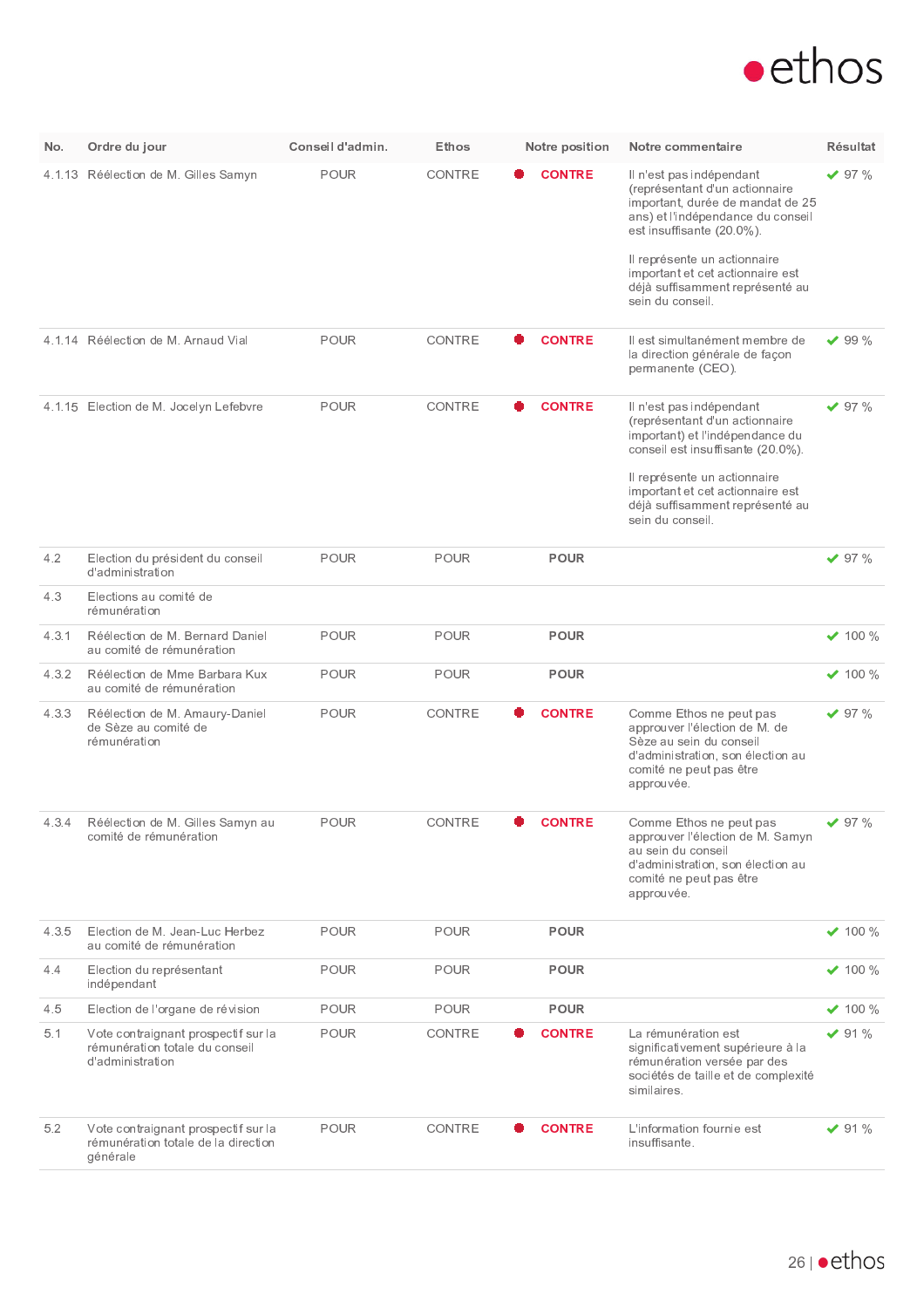

## **SGS**

Assemblée générale ordinaire du 21 mars 2017 14:00

| No.            | Ordre du jour                                                                              | Conseil d'admin. | <b>Ethos</b>  | Notre position | Notre commentaire                                                                                                                                                                                                                                                                                                                                                  | Résultat                  |
|----------------|--------------------------------------------------------------------------------------------|------------------|---------------|----------------|--------------------------------------------------------------------------------------------------------------------------------------------------------------------------------------------------------------------------------------------------------------------------------------------------------------------------------------------------------------------|---------------------------|
| 1.1            | Approbation du rapport annuel,<br>des comptes consolidés et des<br>comptes annuels         | <b>POUR</b>      | <b>POUR</b>   | <b>POUR</b>    |                                                                                                                                                                                                                                                                                                                                                                    | $\vee$ 99 %               |
| 1.2            | Vote consultatif sur le rapport de<br>rémunération                                         | <b>POUR</b>      | POUR          | <b>POUR</b>    |                                                                                                                                                                                                                                                                                                                                                                    | $\vee$ 92 %               |
| $\overline{2}$ | Décharge aux membres du<br>conseil d'administration et de la<br>direction générale         | <b>POUR</b>      | POUR          | <b>POUR</b>    |                                                                                                                                                                                                                                                                                                                                                                    | $\times$ 97 %             |
| 3              | Décision sur l'emploi du bénéfice<br>et sur le dividende                                   | <b>POUR</b>      | <b>POUR</b>   | <b>POUR</b>    |                                                                                                                                                                                                                                                                                                                                                                    | $\vee$ 98 %               |
| 4.1            | Elections au conseil<br>d'administration                                                   |                  |               |                |                                                                                                                                                                                                                                                                                                                                                                    |                           |
| 4.1.1          | Réélection de M. Paul Desmarais<br>Jr.                                                     | POUR             | POUR          | <b>POUR</b>    |                                                                                                                                                                                                                                                                                                                                                                    | $\times$ 69 %             |
| 4.1.2          | Réélection de M. August von<br>Finck Sr.                                                   | <b>POUR</b>      | CONTRE        | <b>CONTRE</b>  | Il est âgé de 87 ans, ce qui<br>dépasse la limite fixée par Ethos.<br>Il n'est pas indépendant<br>(représentant d'un actionnaire<br>important, durée de mandat de 19<br>ans) et l'indépendance du conseil<br>est insuffisante (20.0 %).<br>Il représente un actionnaire<br>important et cet actionnaire est<br>déjà suffisamment représenté au<br>sein du conseil. | $\times$ 68 %             |
| 4.1.3          | Réélection de M. August François<br>von Finck Jr.                                          | <b>POUR</b>      | <b>POUR</b>   | <b>POUR</b>    |                                                                                                                                                                                                                                                                                                                                                                    | $\times$ 73 %             |
| 4.1.4          | Réélection de M. Ian Gallienne                                                             | <b>POUR</b>      | <b>POUR</b>   | <b>POUR</b>    |                                                                                                                                                                                                                                                                                                                                                                    | $\times$ 68 %             |
| 4.1.5          | Réélection de Dr. Cornelius<br>Grupp                                                       | <b>POUR</b>      | POUR          | <b>POUR</b>    |                                                                                                                                                                                                                                                                                                                                                                    | $\times$ 100 %            |
| 4.1.6          | Réélection de Dr. Peter Kalantzis                                                          | <b>POUR</b>      | <b>POUR</b>   | <b>POUR</b>    |                                                                                                                                                                                                                                                                                                                                                                    | $\times$ 95 %             |
| 4.1.7          | Réélection de M. Christopher Kirk                                                          | <b>POUR</b>      | POUR          | <b>POUR</b>    |                                                                                                                                                                                                                                                                                                                                                                    | $\blacktriangledown$ 75 % |
| 4.1.8          | Réélection de M. Gérard<br>Lamarche                                                        | <b>POUR</b>      | <b>CONTRE</b> | <b>CONTRE</b>  | Il n'est pas indépendant<br>(représentant d'un actionnaire<br>important) et l'indépendance du<br>conseil est insuffisante (20.0 %).<br>Il représente un actionnaire<br>important et cet actionnaire est<br>déjà suffisamment représenté au<br>sein du conseil.                                                                                                     | $\times$ 68 %             |
| 4.1.9          | Réélection de M. Sergio<br>Marchionne                                                      | <b>POUR</b>      | CONTRE        | <b>CONTRE</b>  | Il exerce un nombre excessif de<br>mandats.                                                                                                                                                                                                                                                                                                                        | $\times$ 68 %             |
|                | 4.1.10 Réélection de M. Shelby R. du<br>Pasquier                                           | <b>POUR</b>      | <b>POUR</b>   | <b>POUR</b>    |                                                                                                                                                                                                                                                                                                                                                                    | $\vee$ 93 %               |
| 4.2.1          | Réélection de M. Sergio<br>Marchionne en tant que président<br>du conseil d'administration | POUR             | CONTRE        | <b>CONTRE</b>  | Comme Ethos ne peut pas<br>approuver l'élection de M.<br>Marchionne au sein du conseil<br>d'administration, son élection en<br>tant que président ne peut pas<br>être approuvée.                                                                                                                                                                                   | $\times$ 68 %             |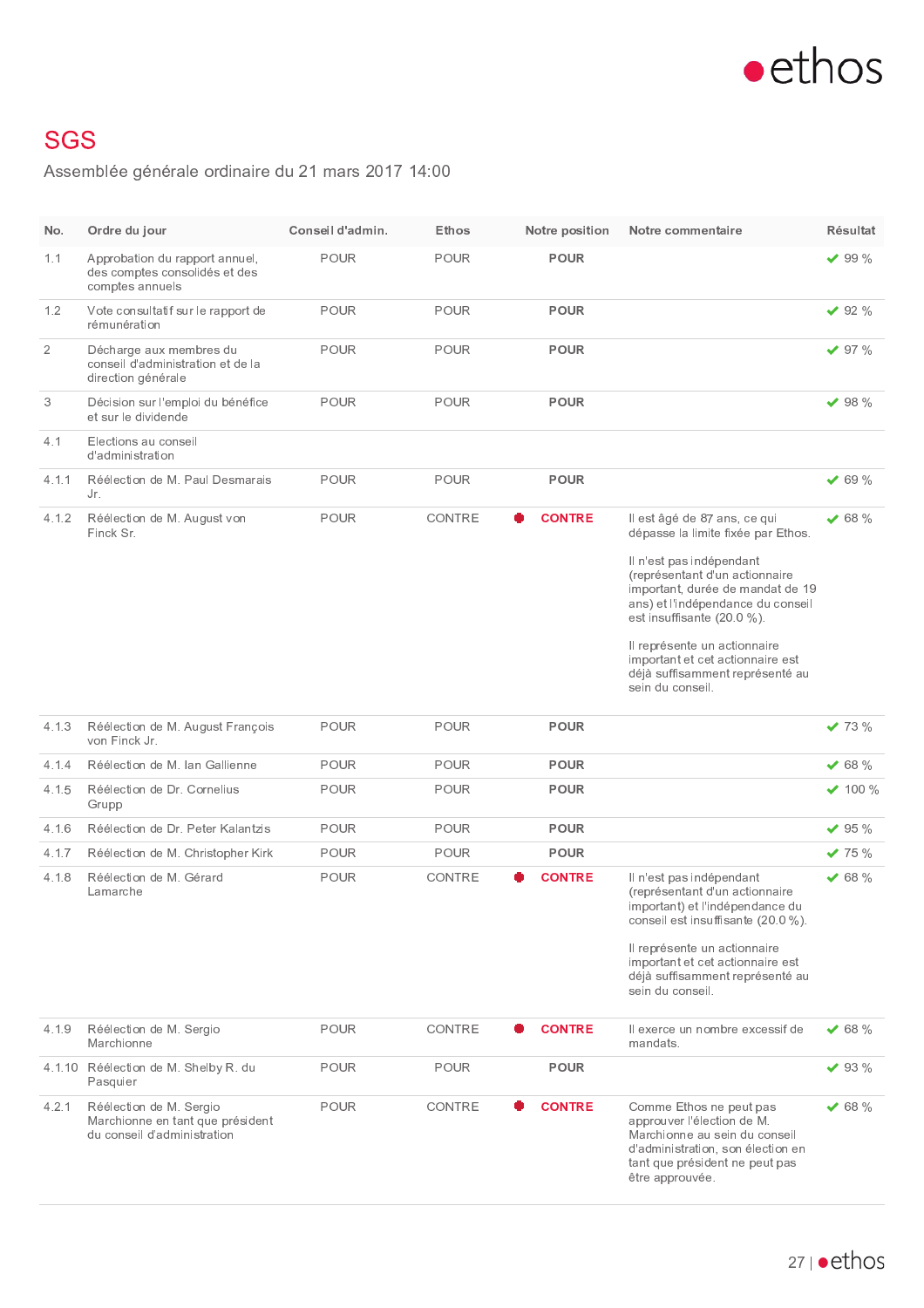

| No.            | Ordre du jour                                                                                            | Conseil d'admin. | Ethos       | Notre position | Notre commentaire                                                                                                                                                       | Résultat       |
|----------------|----------------------------------------------------------------------------------------------------------|------------------|-------------|----------------|-------------------------------------------------------------------------------------------------------------------------------------------------------------------------|----------------|
| 4.3            | Elections au comité de<br>rémunération                                                                   |                  |             |                |                                                                                                                                                                         |                |
| 4.3.1          | Réélection de M. August von<br>Finck Sr. au comité de<br>rémunération                                    | <b>POUR</b>      | CONTRE      | <b>CONTRE</b>  | Comme Ethos ne peut pas<br>approuver l'élection de M. von<br>Finck Sr. au sein du conseil<br>d'administration, son élection au<br>comité ne peut pas être<br>approuvée. | $\times$ 67 %  |
|                |                                                                                                          |                  |             |                | Il n'est pas indépendant<br>(représentant d'un actionnaire<br>important, durée de mandat de 19<br>ans) et le comité n'est pas en<br>majorité indépendant.               |                |
| 4.3.2          | Réélection de M. Ian Gallienne au<br>comité de rémunération                                              | <b>POUR</b>      | POUR        | <b>POUR</b>    |                                                                                                                                                                         | $\times$ 69 %  |
| 4.3.3          | Réélection de M. Shelby R. du<br>Pasquier au comité de<br>rémunération                                   | <b>POUR</b>      | <b>POUR</b> | <b>POUR</b>    |                                                                                                                                                                         | $\times$ 94 %  |
| 4.4            | Election de l'organe de révision                                                                         | <b>POUR</b>      | <b>POUR</b> | <b>POUR</b>    |                                                                                                                                                                         | $\times$ 99 %  |
| 4.5            | Election du représentant<br>indépendant                                                                  | POUR             | POUR        | <b>POUR</b>    |                                                                                                                                                                         | $\times$ 100 % |
| 5.1            | Vote contraignant prospectif sur la<br>rémunération totale du conseil<br>d'administration                | <b>POUR</b>      | POUR        | <b>POUR</b>    |                                                                                                                                                                         | $\times$ 98 %  |
| 5.2            | Vote contraignant prospectif sur la<br>rémunération fixe de la direction<br>générale                     | <b>POUR</b>      | <b>POUR</b> | <b>POUR</b>    |                                                                                                                                                                         | $\times$ 80 %  |
| 5.3            | Vote contraignant rétrospectif sur<br>la rémunération variable à court<br>terme de la direction générale | <b>POUR</b>      | POUR        | <b>POUR</b>    |                                                                                                                                                                         | $\times$ 97 %  |
| 6              | Réduction du capital par<br>annulation d'actions                                                         | <b>POUR</b>      | <b>POUR</b> | <b>POUR</b>    |                                                                                                                                                                         | $\times$ 100 % |
| $\overline{7}$ | Renouvellement du capital<br>autorisé                                                                    | <b>POUR</b>      | POUR        | <b>POUR</b>    |                                                                                                                                                                         | $\vee$ 95 %    |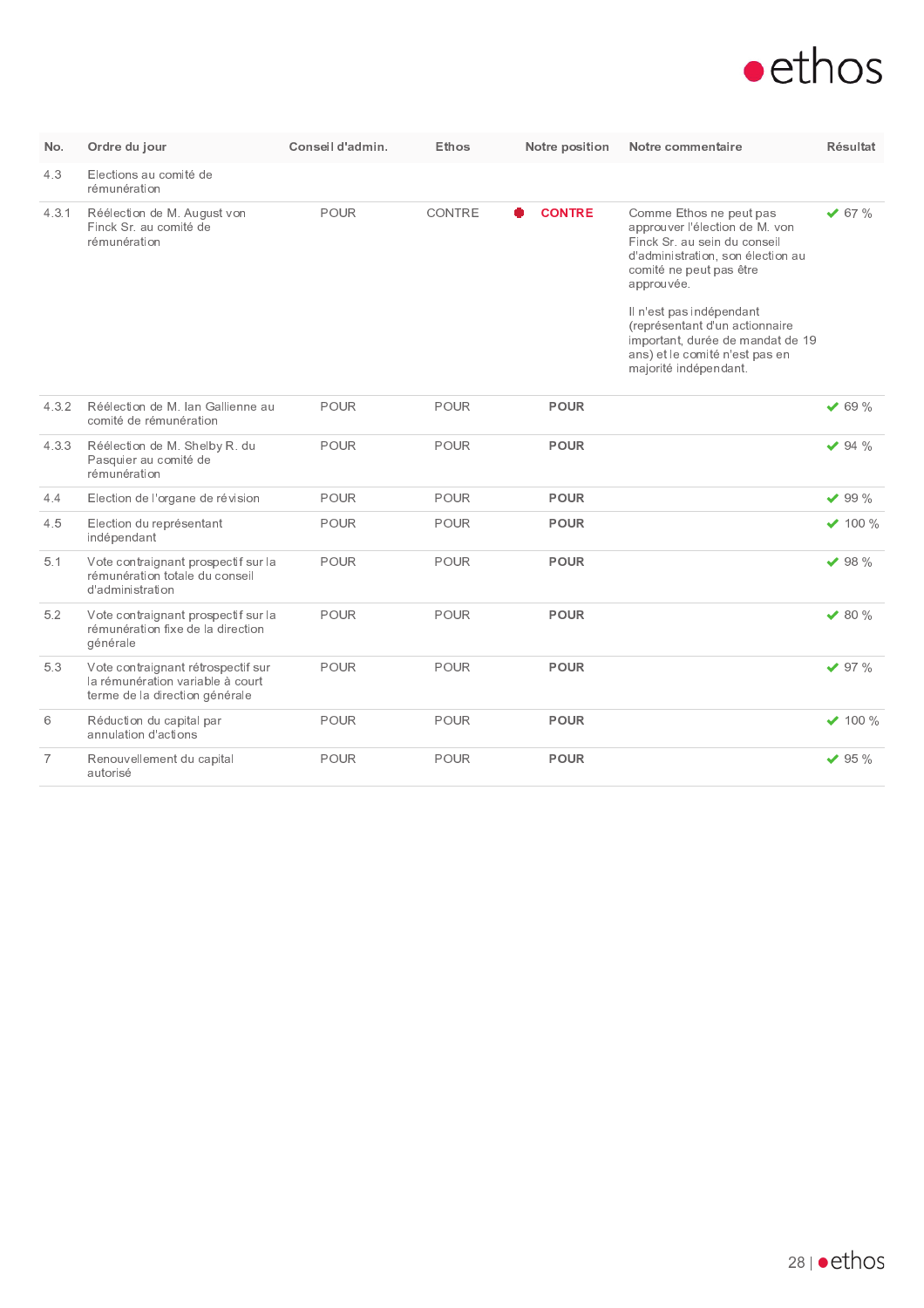

## Sika

Assemblée générale ordinaire du 11 avril 2017 13:00

| No.            | Ordre du jour                                                                                                          | Conseil d'admin. | Ethos         | Notre position | Notre commentaire                                                                                                                                                                                                                | Résultat       |
|----------------|------------------------------------------------------------------------------------------------------------------------|------------------|---------------|----------------|----------------------------------------------------------------------------------------------------------------------------------------------------------------------------------------------------------------------------------|----------------|
| $\mathbf{1}$   | Approbation du rapport annuel,<br>des comptes consolidés et des<br>comptes annuels                                     | <b>POUR</b>      | POUR          | <b>POUR</b>    |                                                                                                                                                                                                                                  | $\times$ 100 % |
|                | Proposition de Schenker-Winkler<br>Holding (ne figurant pas dans<br>l'invitation) : Emploi du bénéfice et<br>dividende | CONTRE           | CONTRE        | <b>CONTRE</b>  |                                                                                                                                                                                                                                  | $\times$ 68 %  |
| $\overline{2}$ | Décision sur l'emploi du bénéfice<br>et sur le dividende                                                               | <b>RETIRÉE</b>   | POUR          | <b>POUR</b>    | Le POINT 2 n'a pas été soumis<br>au vote des actionnaires car la<br>proposition de dividende de SWH<br>a été acceptée.                                                                                                           |                |
| 3              | Décharge aux membres du<br>conseil d'administration et de la<br>direction générale                                     |                  |               |                |                                                                                                                                                                                                                                  |                |
| 3.1.1          | Décharge de M. Urs F. Burkard                                                                                          | POUR             | <b>CONTRE</b> | <b>CONTRE</b>  | Ethos a des doutes importants<br>quant à la conformité de son<br>attitude et de ses actes avec son<br>devoir de diligence et de fidélité<br>envers Sika et ses actionnaires au<br>moment de la transaction avec<br>Saint-Gobain. | $\times$ 75 %  |
| 3.1.2          | Décharge de M. Frits Van Dijk                                                                                          | <b>POUR</b>      | POUR          | <b>POUR</b>    |                                                                                                                                                                                                                                  | $\times$ 34 %  |
| 3.1.3          | Décharge de Dr. Paul J. Hälg                                                                                           | <b>POUR</b>      | <b>POUR</b>   | <b>POUR</b>    |                                                                                                                                                                                                                                  | $\times$ 34 %  |
| 3.1.4          | Décharge de Dr. Willi K. Leimer                                                                                        | POUR             | CONTRE        | <b>CONTRE</b>  | Ethos a des doutes importants<br>quant à la conformité de son<br>attitude et de ses actes avec son<br>devoir de diligence et de fidélité<br>envers Sika et ses actionnaires au<br>moment de la transaction avec<br>Saint-Gobain. | $\times$ 75 %  |
| 3.1.5          | Décharge de Mme Monika Ribar                                                                                           | <b>POUR</b>      | POUR          | <b>POUR</b>    |                                                                                                                                                                                                                                  | $\times$ 34 %  |
| 3.1.6          | Décharge de M. Daniel J. Sauter                                                                                        | <b>POUR</b>      | <b>POUR</b>   | <b>POUR</b>    |                                                                                                                                                                                                                                  | $\times$ 34 %  |
| 3.1.7          | Décharge de Prof. Dr. Ulrich W.<br>Suter                                                                               | <b>POUR</b>      | POUR          | <b>POUR</b>    |                                                                                                                                                                                                                                  | $\times$ 34 %  |
| 3.1.8          | Décharge de M. Jürgen Tinggren                                                                                         | <b>POUR</b>      | CONTRE        | <b>CONTRE</b>  | Ethos a des doutes importants<br>quant à la conformité de son<br>attitude et de ses actes avec son<br>devoir de diligence et de fidélité<br>envers Sika et ses actionnaires au<br>moment de la transaction avec<br>Saint-Gobain. | $\times$ 75 %  |
| 3.1.9          | Décharge de M. Christoph Tobler                                                                                        | <b>POUR</b>      | <b>POUR</b>   | <b>POUR</b>    |                                                                                                                                                                                                                                  | $\times$ 34 %  |
| 3.2            | Décharge aux membres de la<br>direction générale                                                                       | <b>POUR</b>      | <b>POUR</b>   | <b>POUR</b>    |                                                                                                                                                                                                                                  | $\times$ 100 % |
| 4.1            | Elections au conseil<br>d'administration                                                                               |                  |               |                |                                                                                                                                                                                                                                  |                |
| 4.1.1          | Réélection de Dr. Paul J. Hälg                                                                                         | <b>POUR</b>      | <b>POUR</b>   | <b>POUR</b>    |                                                                                                                                                                                                                                  | $\vee$ 88 %    |
| 4.1.2          | Réélection de M. Urs F. Burkard                                                                                        | <b>POUR</b>      | CONTRE        | <b>CONTRE</b>  | Ethos considère qu'il n'a pas agi<br>dans l'intérêt de la société et de<br>ses actionnaires minoritaires.                                                                                                                        | $\times$ 77 %  |
| 4.1.3          | Réélection de M. Frits van Dijk                                                                                        | <b>POUR</b>      | <b>POUR</b>   | <b>POUR</b>    |                                                                                                                                                                                                                                  | $\times$ 99 %  |
| 4.1.4          | Réélection de Dr. Willi K. Leimer                                                                                      | POUR             | CONTRE        | <b>CONTRE</b>  | Ethos considère qu'il n'a pas agi<br>dans l'intérêt de la société et de<br>ses actionnaires minoritaires.                                                                                                                        | $\times$ 78 %  |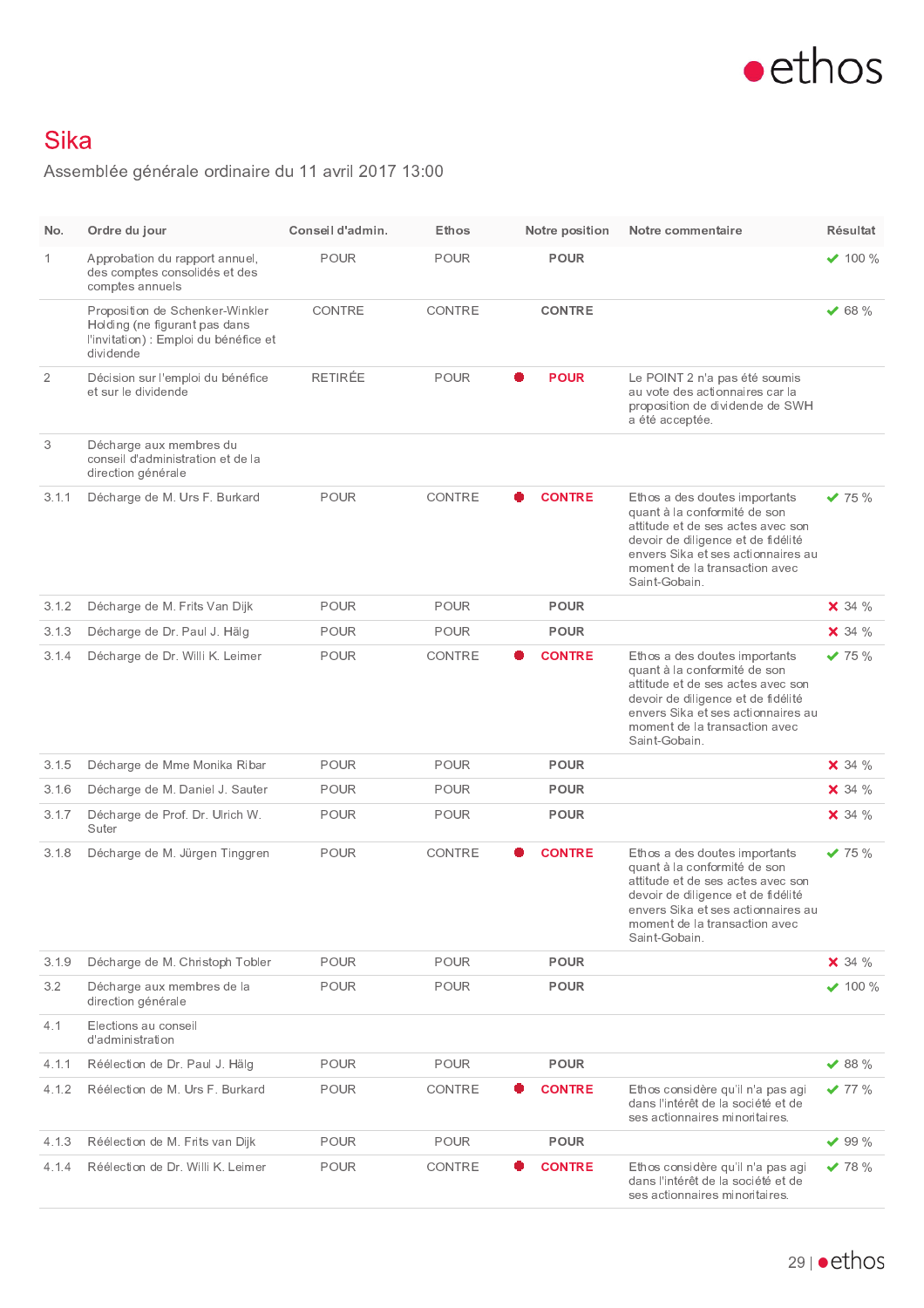

| No.   | Ordre du jour                                                                                                                                                | Conseil d'admin. | Ethos       | Notre position | Notre commentaire                                                                                                                                                 | Résultat       |
|-------|--------------------------------------------------------------------------------------------------------------------------------------------------------------|------------------|-------------|----------------|-------------------------------------------------------------------------------------------------------------------------------------------------------------------|----------------|
| 4.1.5 | Réélection de Mme Monika Ribar                                                                                                                               | <b>POUR</b>      | POUR        | <b>POUR</b>    |                                                                                                                                                                   | $\times$ 88 %  |
| 4.1.6 | Réélection de M. Daniel J. Sauter                                                                                                                            | <b>POUR</b>      | POUR        | <b>POUR</b>    |                                                                                                                                                                   | $\times$ 87 %  |
| 4.1.7 | Réélection de Prof. Dr. Ulrich W.<br>Suter                                                                                                                   | POUR             | <b>POUR</b> | <b>POUR</b>    |                                                                                                                                                                   | $\vee$ 86 %    |
| 4.1.8 | Réélection de M. Jürgen Tinggren                                                                                                                             | <b>POUR</b>      | CONTRE      | <b>CONTRE</b>  | Ethos considère qu'il n'a pas agi<br>dans l'intérêt de la société et de<br>ses actionnaires minoritaires.                                                         | $\times$ 78 %  |
| 4.1.9 | Réélection de M. Christoph Tobler                                                                                                                            | POUR             | POUR        | <b>POUR</b>    |                                                                                                                                                                   | $\times$ 87 %  |
|       | Proposition de Schenker-Winkler<br>Holding (ne figurant pas dans<br>l'invitation) : Election de Prof. Dr.<br>Jacques Bischoff au conseil<br>d'administration | CONTRE           | CONTRE      | <b>CONTRE</b>  |                                                                                                                                                                   | <b>X</b> 13 %  |
| 4.2   | Réélection de Dr. Paul J. Hälg en<br>tant que président du conseil<br>d'administration                                                                       | <b>POUR</b>      | POUR        | POUR           |                                                                                                                                                                   | $\vee$ 88 %    |
| 4.3   | Elections au comité de nomination<br>et rémunération                                                                                                         |                  |             |                |                                                                                                                                                                   |                |
| 4.3.1 | Réélection de M. Frits van Dijk au<br>comité de nomination et<br>rémunération                                                                                | POUR             | <b>POUR</b> | <b>POUR</b>    |                                                                                                                                                                   | $\vee$ 88 %    |
| 4.3.2 | Réélection de M. Urs F. Burkard<br>au comité de nomination et<br>rémunération                                                                                | POUR             | CONTRE      | <b>CONTRE</b>  | Comme Ethos ne peut pas<br>approuver l'élection de M. Burkard<br>au sein du conseil<br>d'administration, son élection au<br>comité ne peut pas être<br>approuvée. | $\times$ 74 %  |
| 4.3.3 | Réélection de M. Daniel J. Sauter<br>au comité de nomination et<br>rémunération                                                                              | <b>POUR</b>      | <b>POUR</b> | <b>POUR</b>    |                                                                                                                                                                   | $\times$ 79 %  |
| 4.4   | Réélection de Ernst & Young en<br>tant qu'organe de révision                                                                                                 | POUR             | <b>POUR</b> | <b>POUR</b>    |                                                                                                                                                                   | $\times$ 99 %  |
| 4.5   | Réélection de M. Jost Windlin en<br>tant que représentant<br>indépendant                                                                                     | <b>POUR</b>      | <b>POUR</b> | <b>POUR</b>    |                                                                                                                                                                   | $\times$ 100 % |
| 5.1   | Approbation de la rémunération<br>totale du conseil d'administration<br>pour le mandat 2015/16                                                               | <b>POUR</b>      | POUR        | <b>POUR</b>    |                                                                                                                                                                   | $\times$ 34 %  |
| 5.2   | Approbation de la rémunération<br>totale du conseil d'administration<br>pour le mandat 2016/17                                                               | POUR             | <b>POUR</b> | <b>POUR</b>    |                                                                                                                                                                   | $\times$ 34 %  |
| 5.3   | Vote consultatif sur le rapport de<br>rémunération                                                                                                           | <b>POUR</b>      | POUR        | <b>POUR</b>    |                                                                                                                                                                   | $\times$ 33 %  |
| 5.4   | Approbation de la rémunération<br>totale du conseil d'administration<br>pour le mandat 2017/18                                                               | POUR             | <b>POUR</b> | <b>POUR</b>    |                                                                                                                                                                   | $\times$ 34 %  |
| 5.5   | Approbation de la rémunération<br>totale de la direction générale<br>pour l'année fiscale 2018                                                               | POUR             | <b>POUR</b> | <b>POUR</b>    |                                                                                                                                                                   | $\vee$ 100 %   |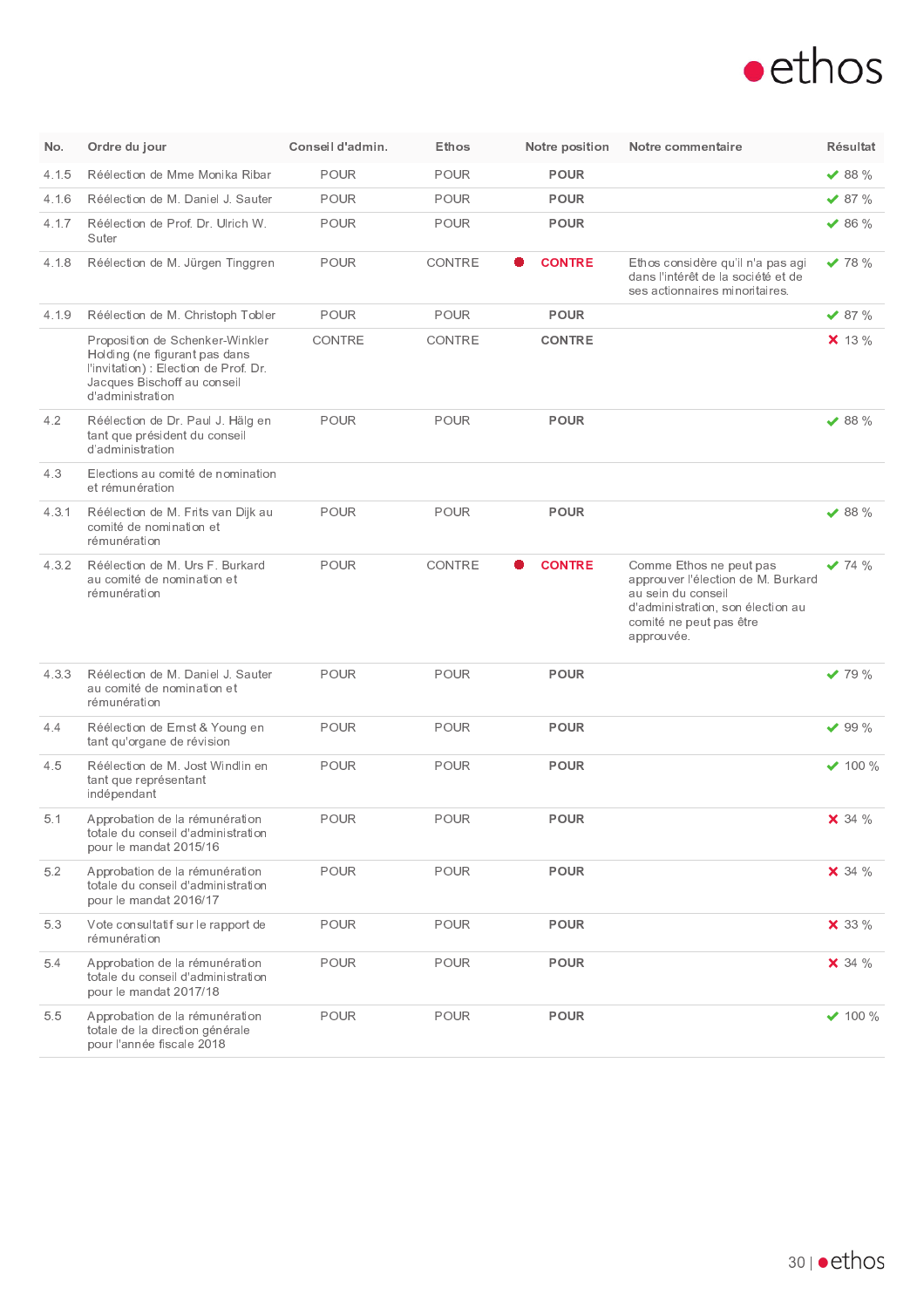

#### Sonova

Assemblée générale ordinaire du 13 juin 2017 15:00

| No.            | Ordre du jour                                                                                                         | Conseil d'admin. | Ethos       | Notre position | Notre commentaire                                                                                                                             | Résultat       |
|----------------|-----------------------------------------------------------------------------------------------------------------------|------------------|-------------|----------------|-----------------------------------------------------------------------------------------------------------------------------------------------|----------------|
| 1.1            | Approbation du rapport annuel,<br>des comptes consolidés et des<br>comptes annuels                                    | POUR             | <b>POUR</b> | <b>POUR</b>    |                                                                                                                                               | $\times$ 100 % |
| 1.2            | Vote consultatif sur le rapport de<br>rémunération                                                                    | POUR             | <b>POUR</b> | <b>POUR</b>    |                                                                                                                                               | $\times$ 95 %  |
| $\overline{2}$ | Décision sur l'emploi du bénéfice<br>et sur le dividende                                                              | POUR             | POUR        | <b>POUR</b>    |                                                                                                                                               | $\times$ 100 % |
| 3              | Décharge aux membres du<br>conseil d'administration et de la<br>direction générale                                    | <b>POUR</b>      | <b>POUR</b> | <b>POUR</b>    |                                                                                                                                               | $\times$ 100 % |
| 4.1            | Elections au conseil<br>d'administration                                                                              |                  |             |                |                                                                                                                                               |                |
| 4.1.1          | Réélection de M. Robert F.<br>Spoerry en tant que membre et<br>président du conseil<br>d'administration (vote unique) | POUR             | POUR        | <b>POUR</b>    |                                                                                                                                               | $\times$ 98 %  |
| 4.1.2          | Réélection du Dr. Beat W. Hess                                                                                        | POUR             | POUR        | <b>POUR</b>    |                                                                                                                                               | $\times$ 100 % |
| 4.1.3          | Réélection de Mme Lynn D. Bleil                                                                                       | <b>POUR</b>      | <b>POUR</b> | <b>POUR</b>    |                                                                                                                                               | $\times$ 91 %  |
| 4.1.4          | Réélection du Dr. Michael Jacobi                                                                                      | <b>POUR</b>      | POUR        | <b>POUR</b>    |                                                                                                                                               | $\times$ 98 %  |
| 4.1.5          | Réélection de Mme Stacy Enxing<br>Seng                                                                                | <b>POUR</b>      | POUR        | <b>POUR</b>    |                                                                                                                                               | $\vee$ 100 %   |
| 4.1.6          | Réélection du Prof. Anssi Vanjoki                                                                                     | <b>POUR</b>      | <b>POUR</b> | <b>POUR</b>    |                                                                                                                                               | $\times$ 100 % |
| 4.1.7          | Réélection de M. Ronald van der<br>Vis                                                                                | <b>POUR</b>      | POUR        | <b>POUR</b>    |                                                                                                                                               | $\times$ 100 % |
| 4.1.8          | Réélection du Dr. Jinlong Wang                                                                                        | <b>POUR</b>      | <b>POUR</b> | <b>POUR</b>    |                                                                                                                                               | $\times$ 100 % |
| 4.2            | Elections au comité de nomination<br>et rémunération                                                                  |                  |             |                |                                                                                                                                               |                |
| 4.2.1          | Réélection de M. Robert F.<br>Spoerry au comité de nomination<br>et rémunération                                      | POUR             | <b>POUR</b> | <b>POUR</b>    |                                                                                                                                               | $\times$ 96 %  |
| 4.2.2          | Réélection du Dr. Beat W. Hess<br>au comité de nomination et<br>rémunération                                          | <b>POUR</b>      | POUR        | <b>POUR</b>    |                                                                                                                                               | $\times$ 99 %  |
| 4.2.3          | Réélection de Mme Stacy Enxing<br>Seng au comité de nomination et<br>rémunération                                     | <b>POUR</b>      | <b>POUR</b> | <b>POUR</b>    |                                                                                                                                               | $\times$ 100 % |
| 4.3            | Réélection de l'organe de révision                                                                                    | <b>POUR</b>      | POUR        | <b>POUR</b>    |                                                                                                                                               | $\times$ 99 %  |
| 4.4            | Réélection du représentant<br>indépendant                                                                             | <b>POUR</b>      | POUR        | <b>POUR</b>    |                                                                                                                                               | $\times$ 100 % |
| 5.1            | Vote contraignant prospectif sur la<br>rémunération totale du conseil<br>d'administration                             | <b>POUR</b>      | CONTRE      | <b>CONTRE</b>  | La rémunération est<br>significativement supérieure à la<br>rémunération versée par des<br>sociétés de taille et de complexité<br>similaires. | $\vee$ 94 %    |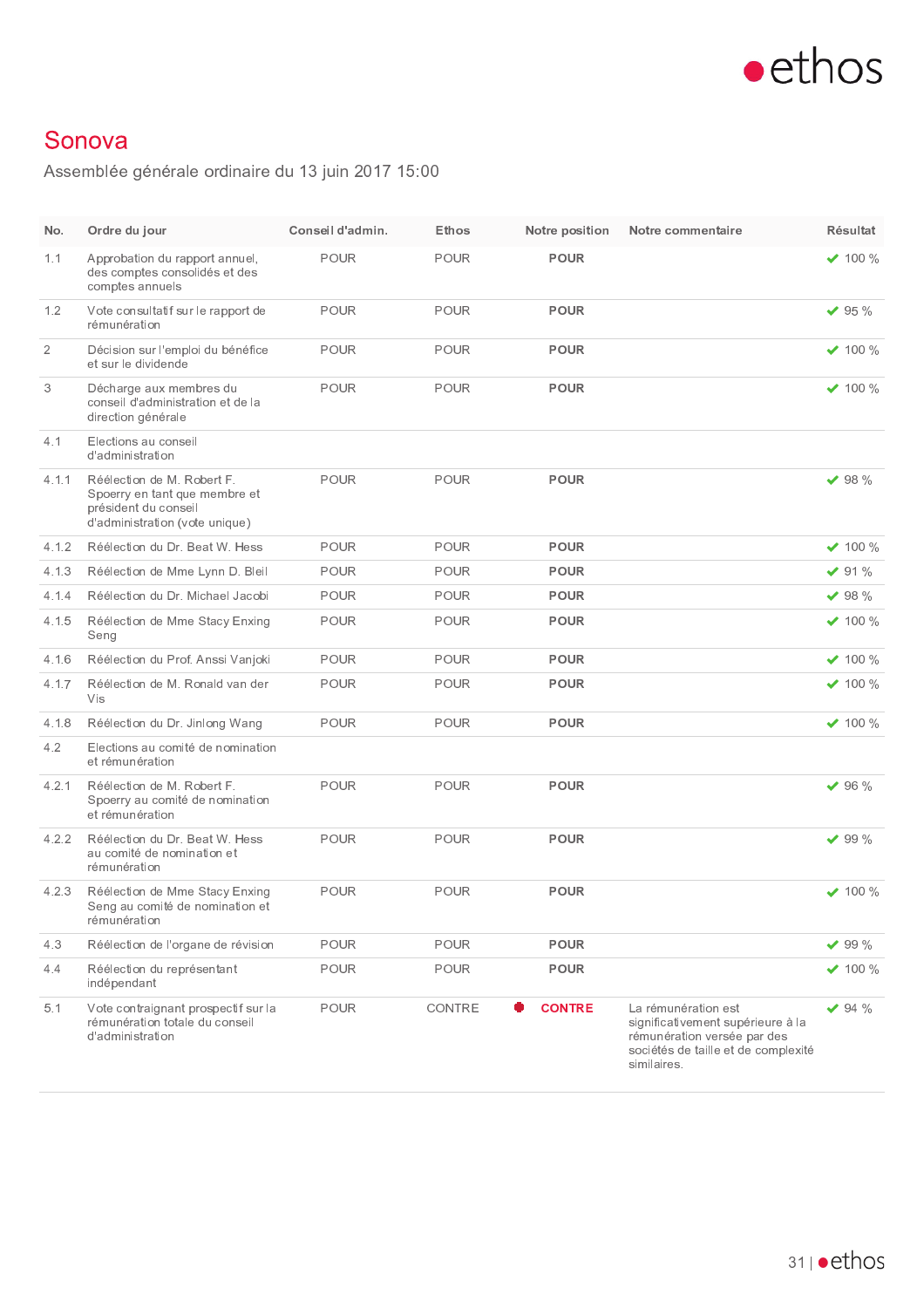

| No. | Ordre du jour                                                                          | Conseil d'admin. | <b>Ethos</b> | Notre position | Notre commentaire                                                                                                                                                                                                                                                                                                         | <b>Résultat</b> |
|-----|----------------------------------------------------------------------------------------|------------------|--------------|----------------|---------------------------------------------------------------------------------------------------------------------------------------------------------------------------------------------------------------------------------------------------------------------------------------------------------------------------|-----------------|
| 5.2 | Vote contraignant prospectif sur la<br>rémunération totale de la direction<br>générale | <b>POUR</b>      | CONTRE       | <b>CONTRE</b>  | L'information fournie est<br>insuffisante.<br>Le montant maximal qui pourrait<br>être finalement payé en cas de<br>dépassement des objectifs est<br>significativement supérieur au<br>montant demandé à l'assemblée<br>générale.<br>La structure de la rémunération<br>ne respecte pas les lignes<br>directrices d'Ethos. | $\vee$ 91 %     |
| 6   | Réduction du capital par<br>annulation d'actions                                       | <b>POUR</b>      | <b>POUR</b>  | <b>POUR</b>    |                                                                                                                                                                                                                                                                                                                           | $100\%$         |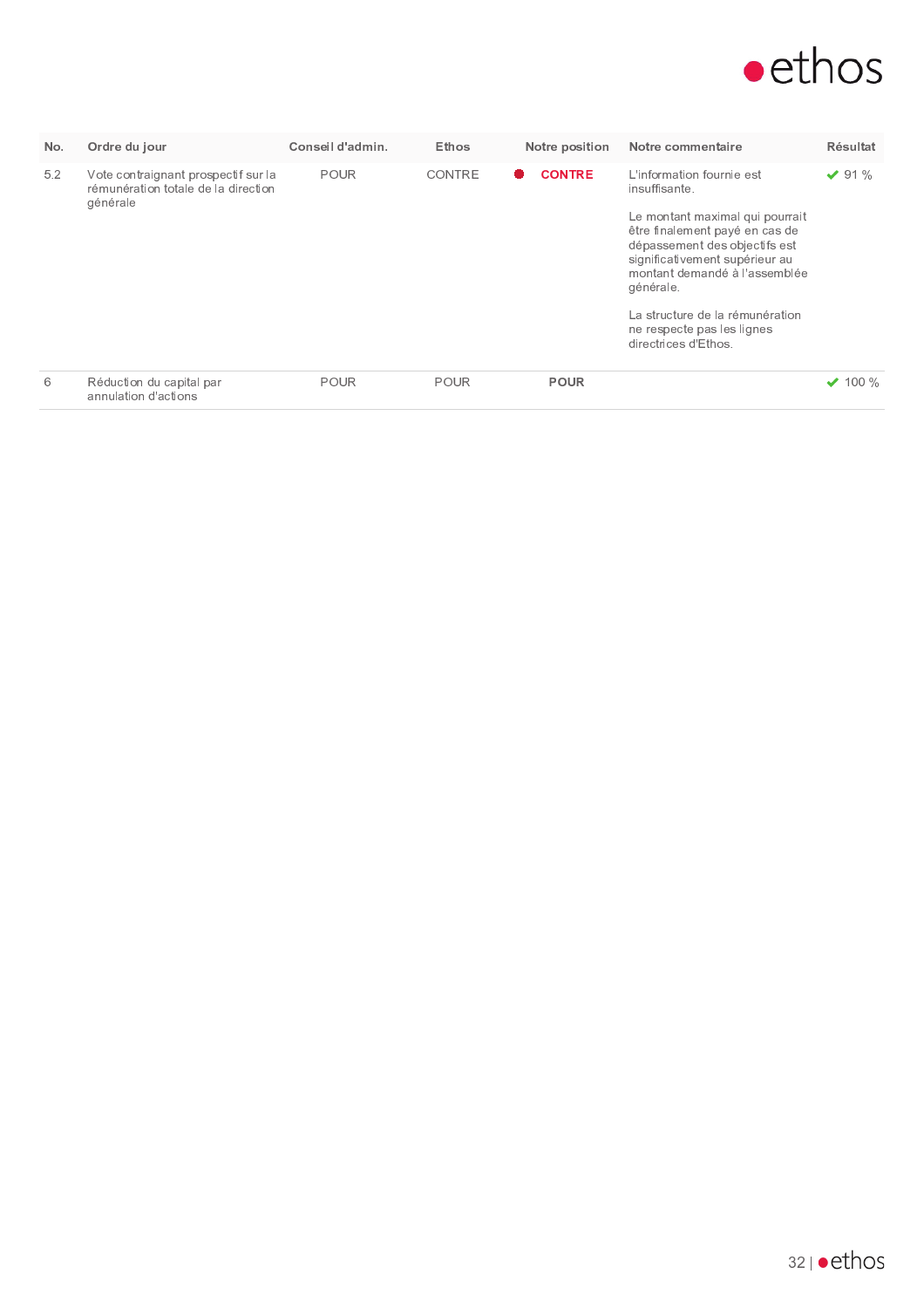

# **Swatch Group**

Assemblée générale ordinaire du 23 mai 2017 10:00

| No.            | Ordre du jour                                                                                                     | Conseil d'admin. | Ethos         | Notre position | Notre commentaire                                                                                                                                                                                                | <b>Résultat</b>    |
|----------------|-------------------------------------------------------------------------------------------------------------------|------------------|---------------|----------------|------------------------------------------------------------------------------------------------------------------------------------------------------------------------------------------------------------------|--------------------|
| 1              | Approbation du rapport annuel,<br>des comptes consolidés et des<br>comptes annuels                                | <b>POUR</b>      | POUR          | <b>POUR</b>    |                                                                                                                                                                                                                  | $\vee$ 99 %        |
| $\overline{2}$ | Décharge aux membres du<br>conseil d'administration et de la<br>direction générale                                | POUR             | POUR          | <b>POUR</b>    |                                                                                                                                                                                                                  | $\vee$ 96 %        |
| 3              | Décision sur l'emploi du bénéfice<br>et sur le dividende                                                          | POUR             | POUR          | <b>POUR</b>    |                                                                                                                                                                                                                  | $\times$ 99 %      |
| 4              | Votes contraignants sur la<br>rémunération du conseil<br>d'administration et de la direction<br>générale          |                  |               |                |                                                                                                                                                                                                                  |                    |
| 4.1.1          | Vote prospectif sur la<br>rémunération fixe du conseil<br>d'administration (pour les<br>fonctions non exécutives) | POUR             | POUR          | <b>POUR</b>    |                                                                                                                                                                                                                  | $\vee$ 91 %        |
| 4.1.2          | Vote prospectif sur la<br>rémunération fixe du conseil<br>d'administration (pour les<br>fonctions exécutives)     | <b>POUR</b>      | POUR          | <b>POUR</b>    |                                                                                                                                                                                                                  | $\times$ 91 %      |
| 4.2            | Vote prospectif sur la<br>rémunération fixe de la direction<br>générale                                           | <b>POUR</b>      | POUR          | <b>POUR</b>    |                                                                                                                                                                                                                  | $\times$ 98 %      |
| 4.3            | Vote rétrospectif sur la<br>rémunération variable totale des<br>membres exécutifs du conseil<br>d'administration  | POUR             | CONTRE        | <b>CONTRE</b>  | La rémunération est excessive au<br>vu de la performance realisée.<br>Le montant demandé ne permet<br>pas de respecter les lignes<br>directrices d'Ethos.                                                        | $\frac{1}{2}$ 77 % |
| 4.4            | Vote rétrospectif sur la<br>rémunération variable totale de la<br>direction générale                              | POUR             | <b>CONTRE</b> | <b>CONTRE</b>  | La rémunération est excessive au<br>vu de la performance realisée.<br>Le montant demandé ne permet<br>pas de respecter les lignes<br>directrices d'Ethos.                                                        | $\times$ 76 %      |
| 5              | Elections au conseil<br>d'administration                                                                          |                  |               |                |                                                                                                                                                                                                                  |                    |
| 5.1            | Réélection de Mme Nayla Hayek                                                                                     | POUR             | POUR          | <b>POUR</b>    |                                                                                                                                                                                                                  | $\times$ 88 %      |
| 5.2            | Réélection de M. Ernst Tanner                                                                                     | <b>POUR</b>      | CONTRE        | <b>CONTRE</b>  | Il siège au conseil d'administration ◆ 87 %<br>depuis 22 ans, ce qui dépasse la<br>limite fixée par Ethos.                                                                                                       |                    |
| 5.3            | Réélection de Mme Daniela<br>Aeschlimann                                                                          | <b>POUR</b>      | POUR          | <b>POUR</b>    |                                                                                                                                                                                                                  | $\times$ 83 %      |
| 5.4            | Réélection de M. Georges N.<br>Hayek (Nick)                                                                       | POUR             | CONTRE        | <b>CONTRE</b>  | Il est simultanément membre de<br>la direction générale de façon<br>permanente (CEO).<br>Il représente un actionnaire<br>important et cet actionnaire est<br>déjà suffisamment représenté au<br>sein du conseil. | $\vee$ 85 %        |
| 5.5            | Réélection de Prof. Dr. h.c.<br>Claude Nicollier                                                                  | <b>POUR</b>      | POUR          | <b>POUR</b>    |                                                                                                                                                                                                                  | $\times$ 85 %      |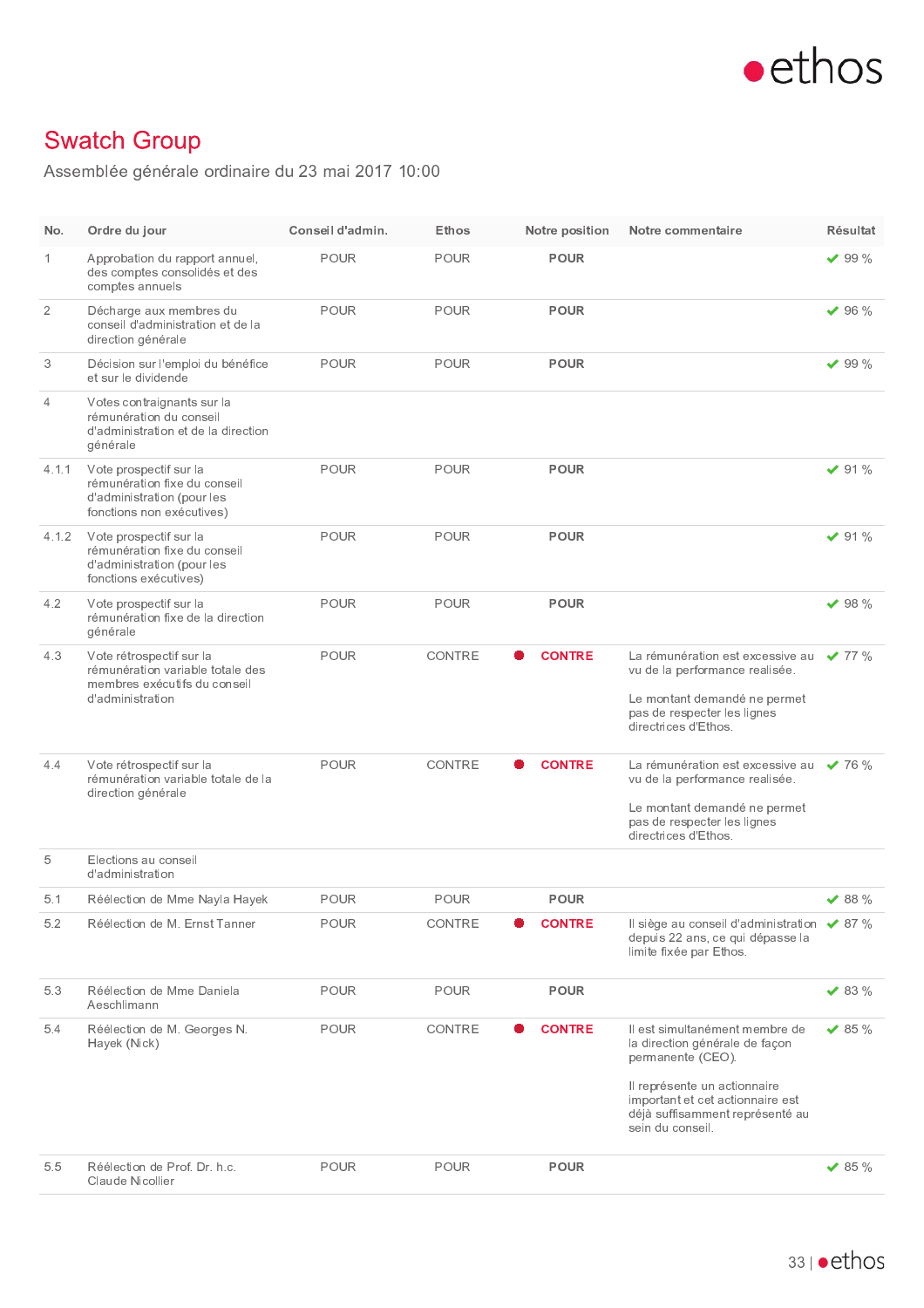

| No.            | Ordre du jour                                                                          | Conseil d'admin. | Ethos         | Notre position     | Notre commentaire                                                                                                                                                   | Résultat      |
|----------------|----------------------------------------------------------------------------------------|------------------|---------------|--------------------|---------------------------------------------------------------------------------------------------------------------------------------------------------------------|---------------|
| 5.6            | Réélection de Dr. oec.<br>Jean-Pierre Roth                                             | <b>POUR</b>      | POUR          | <b>POUR</b>        |                                                                                                                                                                     | $\vee$ 99 %   |
| 5.7            | Réélection de Mme Nayla Hayek<br>en tant que présidente du conseil<br>d'administration | POUR             | POUR          | <b>POUR</b>        |                                                                                                                                                                     | $\times$ 81 % |
| 6              | Elections au comité de<br>rémunération                                                 |                  |               |                    |                                                                                                                                                                     |               |
| 6.1            | Réélection de Mme Nayla Hayek<br>au comité de rémunération                             | <b>POUR</b>      | CONTRE        | <b>CONTRE</b>      | Elle exerce des fonctions<br>exécutives dans la société.                                                                                                            | $\times$ 76 % |
| 6.2            | Réélection de M. Ernst Tanner au<br>comité de rémunération                             | <b>POUR</b>      | CONTRE        | <b>CONTRE</b><br>۰ | Comme Ethos ne peut pas<br>approuver l'élection de M. Tanner<br>au sein du conseil<br>d'administration, son élection au<br>comité ne peut pas être<br>approuvée.    | $\times$ 88 % |
| 6.3            | Réélection de Mme Daniela<br>Aeschlimann au comité de<br>rémunération                  | POUR             | POUR          | <b>POUR</b>        |                                                                                                                                                                     | $\times$ 85 % |
| 6.4            | Réélection de M. Georges N.<br>Hayek (Nick) au comité de<br>rémunération               | <b>POUR</b>      | <b>CONTRE</b> | <b>CONTRE</b>      | Comme Ethos ne peut pas<br>approuver l'élection de M. Hayek<br>Jr. au sein du conseil<br>d'administration, son élection au<br>comité ne peut pas être<br>approuvée. | $\times$ 76 % |
|                |                                                                                        |                  |               |                    | Il exerce des fonctions exécutives<br>dans la société.                                                                                                              |               |
| 6.5            | Réélection de Prof. Dr. h.c.<br>Claude Nicollier au comité de<br>rémunération          | <b>POUR</b>      | POUR          | <b>POUR</b>        |                                                                                                                                                                     | $\times$ 86 % |
| 6.6            | Réélection de Dr. oec.<br>Jean-Pierre Roth au comité de<br>rémunération                | <b>POUR</b>      | POUR          | <b>POUR</b>        |                                                                                                                                                                     | $\times$ 96 % |
| $\overline{7}$ | Election du représentant<br>indépendant                                                | <b>POUR</b>      | POUR          | <b>POUR</b>        |                                                                                                                                                                     | $\vee$ 99 %   |
| 8              | Election de l'organe de révision                                                       | <b>POUR</b>      | CONTRE        | <b>CONTRE</b>      | La durée du mandat de la société<br>de révision est supérieure à 20<br>ans.                                                                                         | $\vee$ 94 %   |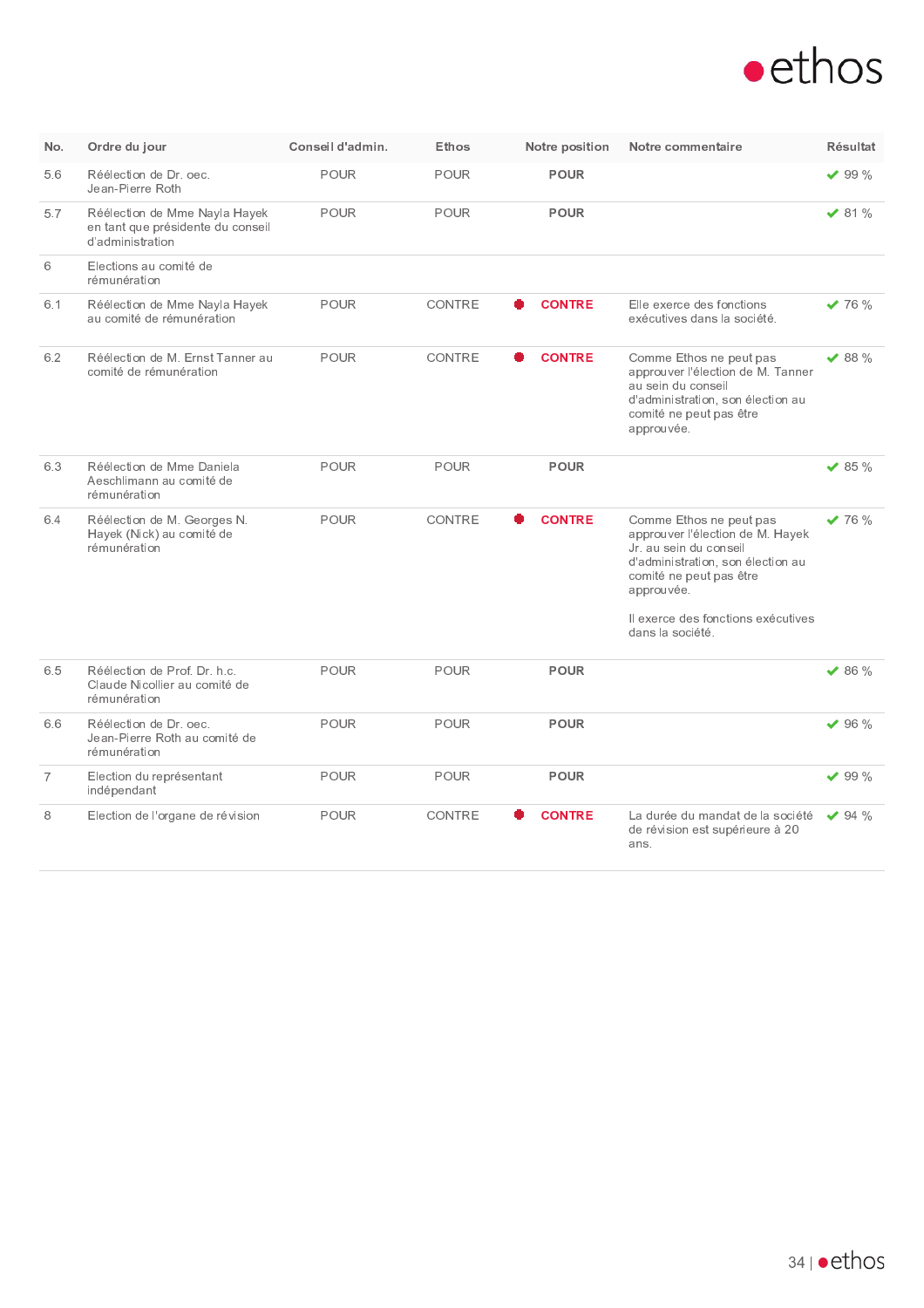

#### **Swiss Prime Site**

Assemblée générale ordinaire du 11 avril 2017 16:00

| No.            | Ordre du jour                                                                                                   | Conseil d'admin. | Ethos       | Notre position | Notre commentaire | Résultat       |
|----------------|-----------------------------------------------------------------------------------------------------------------|------------------|-------------|----------------|-------------------|----------------|
| 1              | Approbation du rapport annuel,<br>des comptes consolidés et des<br>comptes annuels                              | <b>POUR</b>      | <b>POUR</b> | <b>POUR</b>    |                   | $\times$ 100 % |
| $\overline{2}$ | Vote consultatif sur le rapport de<br>rémunération                                                              | <b>POUR</b>      | <b>POUR</b> | <b>POUR</b>    |                   | $\times$ 96 %  |
| 3              | Décharge aux membres du<br>conseil d'administration et de la<br>direction générale                              | <b>POUR</b>      | <b>POUR</b> | <b>POUR</b>    |                   | $\times$ 100 % |
| 4              | Emploi du bénéfice                                                                                              | <b>POUR</b>      | <b>POUR</b> | <b>POUR</b>    |                   | $\times$ 100 % |
| 5              | Distribution d'un dividende                                                                                     | <b>POUR</b>      | <b>POUR</b> | <b>POUR</b>    |                   | $\vee$ 100 %   |
| 6.1            | Vote contraignant prospectif sur la<br>rémunération totale du conseil<br>d'administration                       | <b>POUR</b>      | POUR        | <b>POUR</b>    |                   | $\vee$ 98 %    |
| 6.2            | Vote contraignant prospectif sur la<br>rémunération totale de la direction<br>générale                          | <b>POUR</b>      | <b>POUR</b> | <b>POUR</b>    |                   | $\times$ 75 %  |
| 7.1            | Elections au conseil<br>d'administration                                                                        |                  |             |                |                   |                |
| 7.1.1          | Réélection de Dr. Elisabeth<br>Bourgui                                                                          | <b>POUR</b>      | <b>POUR</b> | <b>POUR</b>    |                   | $\vee$ 99 %    |
| 7.1.2          | Réélection de M. Christopher M.<br>Chambers                                                                     | <b>POUR</b>      | POUR        | <b>POUR</b>    |                   | $\vee$ 98 %    |
| 7.1.3          | Réélection de M. Markus Graf                                                                                    | <b>POUR</b>      | <b>POUR</b> | <b>POUR</b>    |                   | $\times$ 67 %  |
| 7.1.4          | Réélection de Dr. oec. publ.<br>Rudolf Huber                                                                    | <b>POUR</b>      | <b>POUR</b> | <b>POUR</b>    |                   | $\times$ 66 %  |
| 7.1.5          | Réélection de M. Mario F. Seris                                                                                 | <b>POUR</b>      | <b>POUR</b> | <b>POUR</b>    |                   | 64%            |
| 7.1.6          | Réélection de M. Klaus Rudolf<br>Wecken                                                                         | <b>POUR</b>      | POUR        | <b>POUR</b>    |                   | $\times$ 78 %  |
| 7.1.7          | Réélection de Prof. Dr. oec. publ.<br>Hans Peter Wehrli                                                         | <b>POUR</b>      | <b>POUR</b> | <b>POUR</b>    |                   | $\times$ 68 %  |
| 7.2            | Réélection de Prof. Dr. oec. publ.<br>Hans Peter Wehrli en tant que<br>président du conseil<br>d'administration | <b>POUR</b>      | <b>POUR</b> | <b>POUR</b>    |                   | $\times$ 82 %  |
| 7.3            | Elections au comité de<br>nominations et rémunération                                                           |                  |             |                |                   |                |
| 7.3.1          | Réélection de Dr. Elisabeth<br>Bourqui au comité de nominations<br>et rémunération                              | POUR             | POUR        | <b>POUR</b>    |                   | $\times$ 99 %  |
| 7.3.2          | Réélection de M. Christopher M.<br>Chambers au comité de<br>nominations et rémunération                         | POUR             | <b>POUR</b> | <b>POUR</b>    |                   | $\times$ 99 %  |
| 7.3.3          | Réélection de M. Mario F. Seris<br>au comité de nominations et<br>rémunération                                  | <b>POUR</b>      | <b>POUR</b> | <b>POUR</b>    |                   | $\times$ 62 %  |
| 7.4            | Election du représentant<br>indépendant                                                                         | POUR             | POUR        | <b>POUR</b>    |                   | $\times$ 100 % |
| 7.5            | Election de l'organe de révision                                                                                | POUR             | <b>POUR</b> | <b>POUR</b>    |                   | $\times$ 97 %  |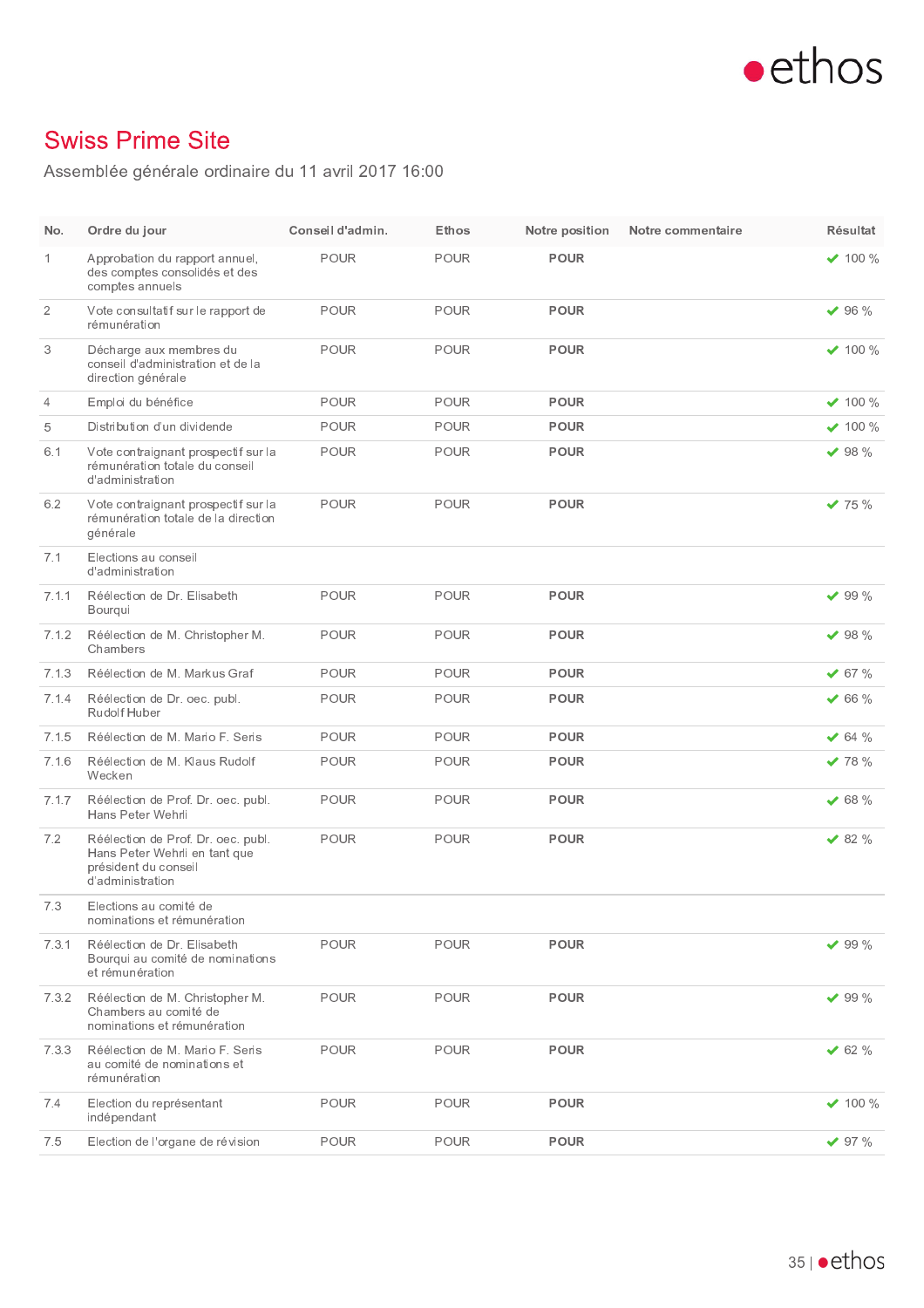

#### **Swiss Re**

Assemblée générale ordinaire du 21 avril 2017 14:00

| No.            | Ordre du jour                                                                                            | Conseil d'admin. | Ethos         | Notre position | Notre commentaire                                                                                                                                                                                                                | <b>Résultat</b> |
|----------------|----------------------------------------------------------------------------------------------------------|------------------|---------------|----------------|----------------------------------------------------------------------------------------------------------------------------------------------------------------------------------------------------------------------------------|-----------------|
| 1.1            | Vote consultatif sur le rapport de<br>rémunération                                                       | <b>POUR</b>      | <b>CONTRE</b> | <b>CONTRE</b>  | L'information fournie est<br>insuffisante.<br>La structure des rémunérations ne<br>respecte pas les lignes directrices<br>d'Ethos.                                                                                               | $\times$ 81 %   |
| 1.2            | Approbation du rapport annuel,<br>des comptes consolidés et des<br>comptes annuels                       | <b>POUR</b>      | POUR          | <b>POUR</b>    |                                                                                                                                                                                                                                  | $\vee$ 99 %     |
| $\overline{2}$ | Décision sur l'emploi du bénéfice<br>et sur le dividende                                                 | <b>POUR</b>      | <b>POUR</b>   | <b>POUR</b>    |                                                                                                                                                                                                                                  | $\times$ 100 %  |
| 3              | Vote contraignant rétrospectif sur<br>la rémunération variable à court<br>terme de la direction générale | <b>POUR</b>      | CONTRE        | <b>CONTRE</b>  | L'information fournie est<br>insuffisante.<br>Le montant maximal qui pourrait<br>être finalement payé en cas de<br>dépassement des objectifs est<br>significativement supérieur au<br>montant demandé à l'assemblée<br>générale. | $\times$ 89 %   |
| $\overline{4}$ | Décharge aux membres du<br>conseil d'administration et de la<br>direction générale                       | <b>POUR</b>      | POUR          | <b>POUR</b>    |                                                                                                                                                                                                                                  | $\vee$ 98 %     |
| 5.1            | Elections au conseil<br>d'administration                                                                 |                  |               |                |                                                                                                                                                                                                                                  |                 |
| 5.1.1          | Réélection de M. Walter B.<br>Kielholz comme membre et<br>président du conseil                           | <b>POUR</b>      | POUR          | <b>POUR</b>    |                                                                                                                                                                                                                                  | $\vee$ 93 %     |
| 5.1.2          | Réélection de Dr. oec. Raymond<br>K. F. Ch'ien                                                           | <b>POUR</b>      | POUR          | <b>POUR</b>    |                                                                                                                                                                                                                                  | $\times$ 97 %   |
| 5.1.3          | Réélection de Dr. oec. Renato<br>Fassbind                                                                | <b>POUR</b>      | POUR          | <b>POUR</b>    |                                                                                                                                                                                                                                  | $\vee$ 97 %     |
| 5.1.4          | Réélection de Mme Mary Francis                                                                           | <b>POUR</b>      | POUR          | <b>POUR</b>    |                                                                                                                                                                                                                                  | $\vee$ 97 %     |
| 5.1.5          | Réélection de Prof. Dr. oec. Rajna<br>Gibson Brandon                                                     | POUR             | POUR          | <b>POUR</b>    |                                                                                                                                                                                                                                  | $\times$ 96 %   |
| 5.1.6          | Réélection de M. C. Robert<br>Henrikson                                                                  | <b>POUR</b>      | <b>POUR</b>   | <b>POUR</b>    |                                                                                                                                                                                                                                  | 97%             |
| 5.1.7          | Réélection de M. Trevor Manuel                                                                           | <b>POUR</b>      | POUR          | <b>POUR</b>    |                                                                                                                                                                                                                                  | $\times$ 97 %   |
| 5.1.8          | Réélection de M. Philip K. Ryan                                                                          | POUR             | POUR          | <b>POUR</b>    |                                                                                                                                                                                                                                  | $\times$ 97 %   |
| 5.1.9          | Réélection de Sir Paul Tucker                                                                            | <b>POUR</b>      | POUR          | <b>POUR</b>    |                                                                                                                                                                                                                                  | $\times$ 97 %   |
|                | 5.1.10 Réélection de Mme Susan L.<br>Wagner                                                              | POUR             | CONTRE        | <b>CONTRE</b>  | Elle a un conflit d'intérêt majeur<br>incompatible avec son rôle<br>d'administratrice.                                                                                                                                           | $\times$ 91 %   |
|                | 5.1.11 Election de M. Ralph Jay                                                                          | POUR             | POUR          | <b>POUR</b>    |                                                                                                                                                                                                                                  | $\times$ 97 %   |
|                | 5.1.12 Election de Dr. Jörg Reinhardt                                                                    | <b>POUR</b>      | <b>POUR</b>   | <b>POUR</b>    |                                                                                                                                                                                                                                  | $\times$ 97 %   |
|                | 5.1.13 Election de M. Jacques de<br>Vaucleroy                                                            | POUR             | <b>POUR</b>   | <b>POUR</b>    |                                                                                                                                                                                                                                  | $\times$ 96 %   |
| 5.2            | Elections au comité de<br>rémunération                                                                   |                  |               |                |                                                                                                                                                                                                                                  |                 |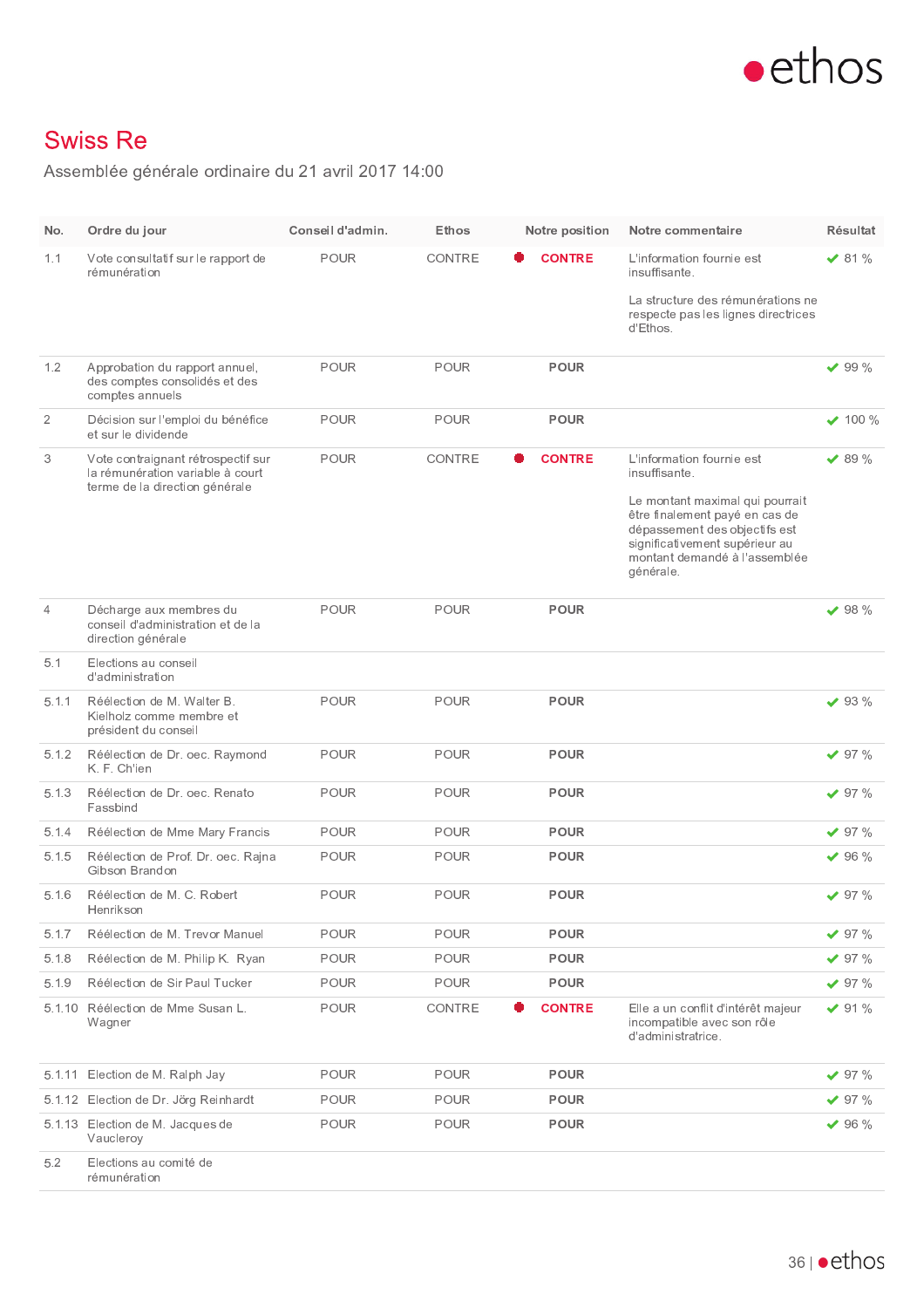

| No.            | Ordre du jour                                                                                                    | Conseil d'admin. | Ethos         | Notre position | Notre commentaire                                                                                                                                                                                                                | Résultat      |
|----------------|------------------------------------------------------------------------------------------------------------------|------------------|---------------|----------------|----------------------------------------------------------------------------------------------------------------------------------------------------------------------------------------------------------------------------------|---------------|
| 5.2.1          | Réélection de Dr. oec. Raymond<br>K. F. Ch'ien au comité de<br>rémunération                                      | <b>POUR</b>      | POUR          | <b>POUR</b>    |                                                                                                                                                                                                                                  | $\times$ 95 % |
| 5.2.2          | Réélection de Dr. oec. Renato<br>Fassbind au comité de<br>rémunération                                           | POUR             | POUR          | POUR           |                                                                                                                                                                                                                                  | $\times$ 98 % |
| 5.2.3          | Réélection de M. C. Robert<br>Henrikson au comité de<br>rémunération                                             | <b>POUR</b>      | POUR          | POUR           |                                                                                                                                                                                                                                  | $\times$ 97 % |
| 5.2.4          | Election de Dr. Jörg Reinhardt au<br>comité de rémunération                                                      | <b>POUR</b>      | POUR          | <b>POUR</b>    |                                                                                                                                                                                                                                  | $\times$ 98 % |
| 5.3            | Election du représentant<br>indépendant                                                                          | <b>POUR</b>      | POUR          | <b>POUR</b>    |                                                                                                                                                                                                                                  | $\times$ 99 % |
| 5.4            | Election de l'organe de révision                                                                                 | <b>POUR</b>      | <b>CONTRE</b> | <b>CONTRE</b>  | La durée du mandat de la société<br>de révision est supérieure à 20<br>ans.                                                                                                                                                      | $\times$ 90 % |
| 6.1            | Vote contraignant prospectif sur la<br>rémunération totale du conseil<br>d'administration                        | <b>POUR</b>      | CONTRE        | <b>CONTRE</b>  | La rémunération du président du<br>conseil est significativement<br>supérieure à la rémunération<br>versée par des sociétés de taille<br>et de complexité similaires.                                                            | $\times$ 88 % |
| 6.2            | Vote contraignant prospectif sur la<br>rémunération fixe et variable à<br>long terme de la direction<br>générale | <b>POUR</b>      | CONTRE        | <b>CONTRE</b>  | L'information fournie est<br>insuffisante.<br>Le montant maximal qui pourrait<br>être finalement payé en cas de<br>dépassement des objectifs est<br>significativement supérieur au<br>montant demandé à l'assemblée<br>générale. | $\times$ 87 % |
| $\overline{7}$ | Réduction du capital par<br>annulation d'actions                                                                 | POUR             | POUR          | POUR           |                                                                                                                                                                                                                                  | $\times$ 99 % |
| 8              | Approbation d'un programme de<br>rachat d'actions                                                                | <b>POUR</b>      | POUR          | <b>POUR</b>    |                                                                                                                                                                                                                                  | $\times$ 98 % |
| 9.1            | Renouvellement du capital<br>autorisé                                                                            | <b>POUR</b>      | POUR          | <b>POUR</b>    |                                                                                                                                                                                                                                  | $\times$ 96 % |
| 9.2            | Modification de l'art. 3a des<br>Statuts: Capital conditionnel                                                   | POUR             | POUR          | <b>POUR</b>    |                                                                                                                                                                                                                                  | ✔             |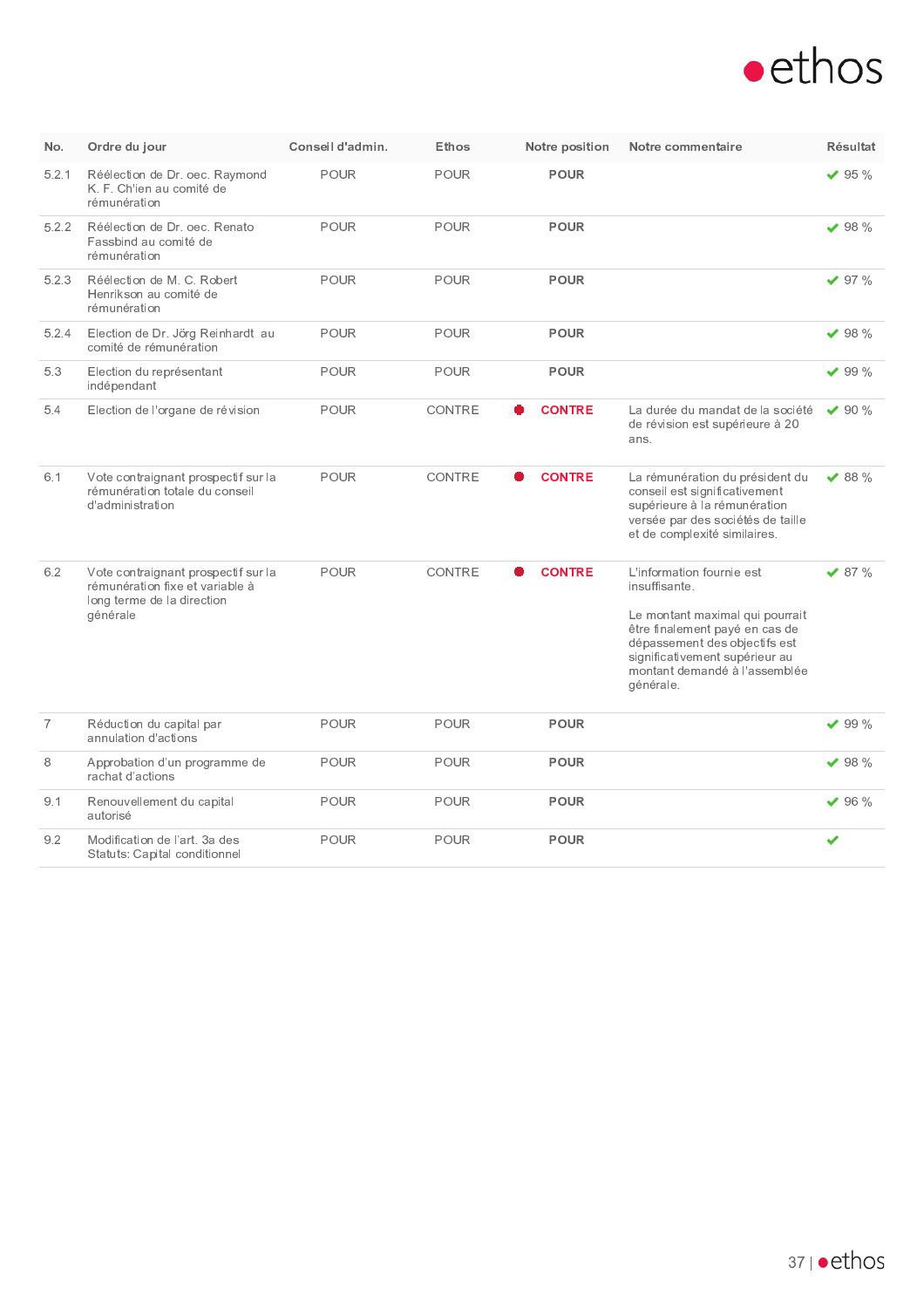

### Swisscom

Assemblée générale ordinaire du 03 avril 2017 13:30

| No.            | Ordre du jour                                                                             | Conseil d'admin. | Ethos       | Notre position | Notre commentaire | Résultat       |
|----------------|-------------------------------------------------------------------------------------------|------------------|-------------|----------------|-------------------|----------------|
| 1.1            | Approbation du rapport annuel,<br>des comptes consolidés et des<br>comptes annuels        | POUR             | POUR        | <b>POUR</b>    |                   | $\times$ 100 % |
| 1.2            | Vote consultatif sur le rapport de<br>rémunération                                        | <b>POUR</b>      | <b>POUR</b> | <b>POUR</b>    |                   | $\vee$ 95 %    |
| $\overline{2}$ | Décision sur l'emploi du bénéfice<br>et sur le dividende                                  | POUR             | POUR        | <b>POUR</b>    |                   | $\times$ 100 % |
| 3              | Décharge aux membres du<br>conseil d'administration et de la<br>direction générale        | POUR             | POUR        | POUR           |                   | $\times$ 100 % |
| 4              | Elections au conseil<br>d'administration                                                  |                  |             |                |                   |                |
| 4.1            | Réélection de Dr. Roland Abt                                                              | <b>POUR</b>      | POUR        | <b>POUR</b>    |                   | $\times$ 100 % |
| 4.2            | Réélection de Dr. Valérie Berset<br><b>Bircher</b>                                        | <b>POUR</b>      | <b>POUR</b> | <b>POUR</b>    |                   | $\vee$ 99 %    |
| 4.3            | Réélection de M. Alain Carrupt                                                            | <b>POUR</b>      | POUR        | <b>POUR</b>    |                   | $\times$ 100 % |
| 4.4            | Réélection de Dr. Franck Esser                                                            | <b>POUR</b>      | POUR        | <b>POUR</b>    |                   | $\times$ 100 % |
| 4.5            | Réélection de Dr. Barbara Frei                                                            | <b>POUR</b>      | <b>POUR</b> | <b>POUR</b>    |                   | $\times$ 100 % |
| 4.6            | Réélection de Mme Catherine<br>Mühlemann                                                  | <b>POUR</b>      | POUR        | <b>POUR</b>    |                   | $\times$ 100 % |
| 4.7            | Réélection de M. Theophil H.<br>Schlatter                                                 | <b>POUR</b>      | POUR        | <b>POUR</b>    |                   | $\times$ 100 % |
| 4.8            | Réélection de M. Hansueli Loosli                                                          | <b>POUR</b>      | POUR        | <b>POUR</b>    |                   | $\times$ 100 % |
| 4.9            | Réélection de M. Hansueli Loosli<br>en tant que président du conseil<br>d'administration  | <b>POUR</b>      | <b>POUR</b> | <b>POUR</b>    |                   | $\times$ 100 % |
| 5              | Elections au comité de<br>rémunération                                                    |                  |             |                |                   |                |
| 5.1            | Réélection de Dr. Franck Esser<br>au comité de rémunération                               | POUR             | POUR        | <b>POUR</b>    |                   | $\times$ 98 %  |
| 5.2            | Réélection de Dr. Barbara Frei au<br>comité de rémunération                               | <b>POUR</b>      | POUR        | <b>POUR</b>    |                   | $\times$ 98 %  |
| 5.3            | Réélection de M. Hansueli Loosli<br>au comité de rémunération                             | <b>POUR</b>      | <b>POUR</b> | <b>POUR</b>    |                   | $\vee$ 98 %    |
| 5.4            | Réélection de M. Theophil H.<br>Schlatter au comité de<br>rémunération                    | POUR             | POUR        | <b>POUR</b>    |                   | $\times$ 98 %  |
| 5.5            | Election de Dr. Renzo Simoni au<br>comité de rémunération                                 | POUR             | POUR        | <b>POUR</b>    |                   | $\times$ 98 %  |
| 6.1            | Vote contraignant prospectif sur la<br>rémunération totale du conseil<br>d'administration | POUR             | <b>POUR</b> | <b>POUR</b>    |                   | $\times$ 99 %  |
| 6.2            | Vote contraignant prospectif sur la<br>rémunération totale de la direction<br>générale    | POUR             | POUR        | <b>POUR</b>    |                   | $\times$ 99 %  |
| $\overline{7}$ | Election du représentant<br>indépendant                                                   | <b>POUR</b>      | POUR        | <b>POUR</b>    |                   | $\times$ 100 % |
| 8              | Election de l'organe de révision                                                          | POUR             | <b>POUR</b> | <b>POUR</b>    |                   | $\times$ 100 % |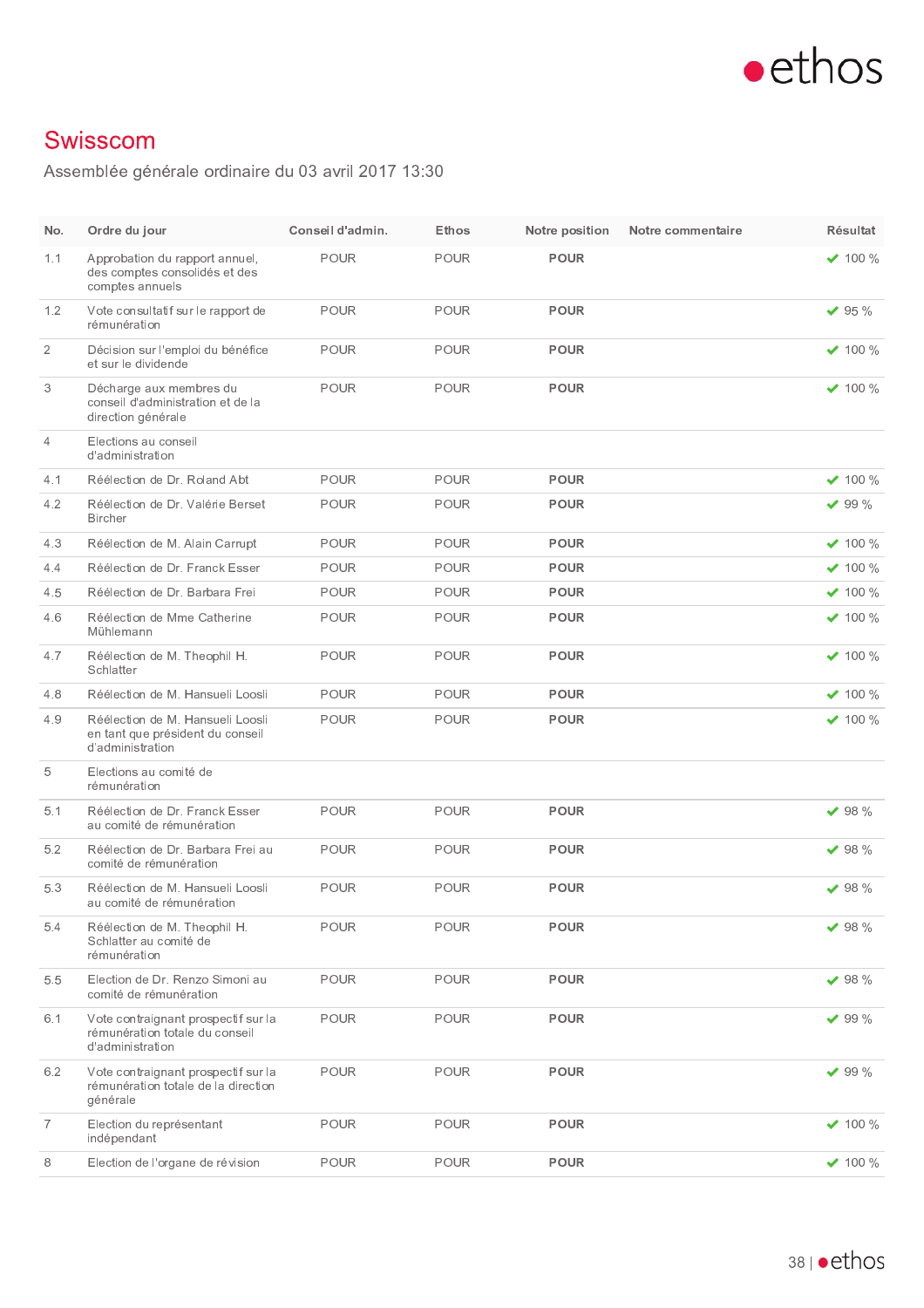

# Syngenta

Assemblée générale ordinaire du 26 juin 2017 09:30

| No.              | Ordre du jour                                                                                | Conseil d'admin. | Ethos       | Notre position | Notre commentaire                                                                                                                                                     | <b>Résultat</b> |
|------------------|----------------------------------------------------------------------------------------------|------------------|-------------|----------------|-----------------------------------------------------------------------------------------------------------------------------------------------------------------------|-----------------|
| $\mathbf{1}$     | Approbation du rapport annuel,<br>des comptes consolidés et des<br>comptes annuels           | <b>POUR</b>      | <b>POUR</b> | <b>POUR</b>    |                                                                                                                                                                       | $\vee$ 100 %    |
| $\overline{2}$   | Vote consultatif sur le rapport de<br>rémunération                                           | POUR             | CONTRE      | <b>CONTRE</b>  | La structure des rémunérations ne ◆ 100 %<br>respecte pas les lignes directrices<br>d'Ethos.                                                                          |                 |
| 3                | Décharge aux membres du<br>conseil d'administration et de la<br>direction générale           | POUR             | CONTRE      | <b>CONTRE</b>  | La société refuse de reconnaître<br>l'impact négatif de certains de ses<br>produits ou de ses opérations sur<br>l'humain ou l'environnement<br>naturel.               | $\times$ 100 %  |
| $\overline{4}$   | Emploi du résultat au bilan                                                                  | <b>POUR</b>      | POUR        | <b>POUR</b>    |                                                                                                                                                                       | $\times$ 100 %  |
| 5                | Elections au conseil<br>d'administration                                                     |                  |             |                |                                                                                                                                                                       |                 |
| 5.1              | Réélection de M. Gunnar Brock                                                                | POUR             | POUR        | <b>POUR</b>    |                                                                                                                                                                       | $\vee$ 100 %    |
| 5.2              | Réélection de M. Michel Demaré                                                               | <b>POUR</b>      | <b>POUR</b> | <b>POUR</b>    |                                                                                                                                                                       | $\vee$ 100 %    |
| 5.3              | Réélection de Dr. Eveline<br>Saupper                                                         | <b>POUR</b>      | <b>POUR</b> | <b>POUR</b>    |                                                                                                                                                                       | $\times$ 100 %  |
| 5.4              | Réélection de Dr. Jürg Witmer                                                                | <b>POUR</b>      | POUR        | <b>POUR</b>    |                                                                                                                                                                       | $\times$ 100 %  |
| 5.5              | Election de M. Jianxin Ren en tant<br>que membre et président du<br>conseil d'administration | <b>POUR</b>      | <b>POUR</b> | <b>POUR</b>    |                                                                                                                                                                       | $\vee$ 100 %    |
| 5.6              | Election de M. Hongbo Chen                                                                   | <b>POUR</b>      | <b>POUR</b> | <b>POUR</b>    |                                                                                                                                                                       | $\times$ 100 %  |
| 5.7              | Election de M. Olivier T. de<br>Clermont-Tonnerre                                            | <b>POUR</b>      | <b>POUR</b> | <b>POUR</b>    |                                                                                                                                                                       | $\times$ 100 %  |
| 5.8              | Election de M. Dieter Gericke                                                                | <b>POUR</b>      | POUR        | <b>POUR</b>    |                                                                                                                                                                       | $\times$ 100 %  |
| 6                | Elections au comité de<br>rémunération                                                       |                  |             |                |                                                                                                                                                                       |                 |
| 6.1              | Réélection de Dr. Jürg Witmer au<br>comité de rémunération                                   | POUR             | POUR        | <b>POUR</b>    |                                                                                                                                                                       | $\times$ 100 %  |
| 6.2              | Election de M. Olivier T. de<br>Clermont-Tonnerre au comité de<br>rémunération               | <b>POUR</b>      | <b>POUR</b> | <b>POUR</b>    |                                                                                                                                                                       | $\times$ 100 %  |
| 6.3              | Election de M. Dieter Gericke au<br>comité de rémunération                                   | <b>POUR</b>      | <b>POUR</b> | <b>POUR</b>    |                                                                                                                                                                       | $\times$ 100 %  |
| $\overline{7}$   | Vote contraignant prospectif sur la<br>rémunération totale du conseil<br>d'administration    | <b>POUR</b>      | CONTRE      | <b>CONTRE</b>  | La rémunération du président du<br>conseil est significativement<br>supérieure à la rémunération<br>versée par des sociétés de taille<br>et de complexité similaires. | $\times$ 100 %  |
| 8                | Vote contraignant prospectif sur la<br>rémunération totale de la direction<br>générale       | <b>POUR</b>      | CONTRE      | <b>CONTRE</b>  | L'information fournie est<br>insuffisante.<br>La structure de la rémunération<br>ne respecte pas les lignes<br>directrices d'Ethos.                                   | $\times$ 100 %  |
| $\boldsymbol{9}$ | Election du représentant<br>indépendant                                                      | <b>POUR</b>      | <b>POUR</b> | <b>POUR</b>    |                                                                                                                                                                       | $\times$ 100 %  |
| 10               | Election de l'organe de révision                                                             | <b>POUR</b>      | <b>POUR</b> | <b>POUR</b>    |                                                                                                                                                                       | $\times$ 100 %  |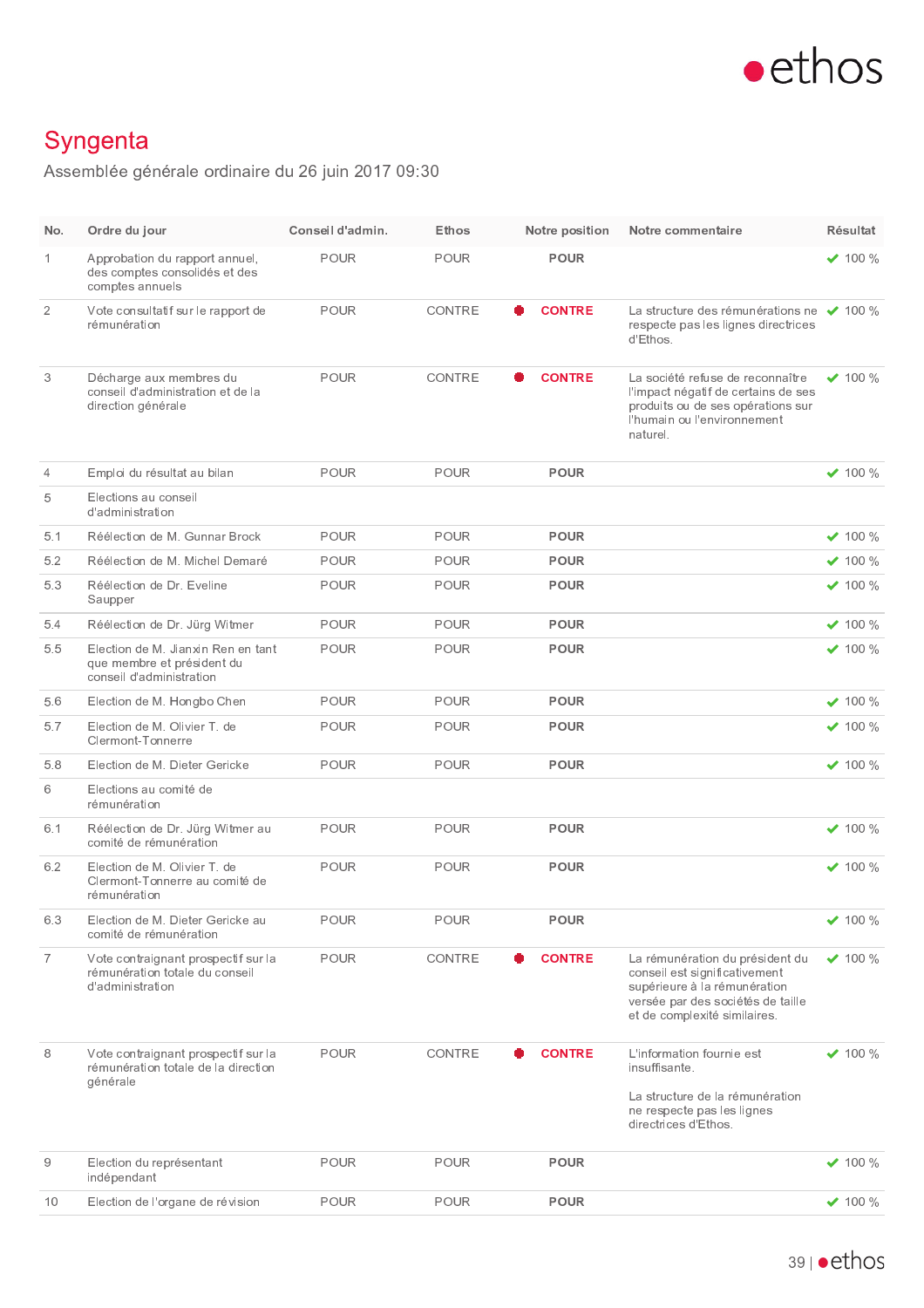

## **UBS**

Assemblée générale ordinaire du 04 mai 2017 10:30

| No.            | Ordre du jour                                                                                                                                               | Conseil d'admin. | Ethos         | Notre position | Notre commentaire                                                                                                                                                      | Résultat      |
|----------------|-------------------------------------------------------------------------------------------------------------------------------------------------------------|------------------|---------------|----------------|------------------------------------------------------------------------------------------------------------------------------------------------------------------------|---------------|
| 1.1            | Approbation du rapport annuel,<br>des comptes consolidés et des<br>comptes annuels                                                                          | <b>POUR</b>      | <b>POUR</b>   | <b>POUR</b>    |                                                                                                                                                                        | $\vee$ 99 %   |
| 1.2            | Vote consultatif sur le rapport de<br>rémunération                                                                                                          | POUR             | <b>CONTRE</b> | <b>CONTRE</b>  | L'information fournie est<br>insuffisante.<br>La structure des rémunérations ne<br>respecte pas les lignes directrices<br>d'Ethos.                                     | $\vee$ 88 %   |
| $\overline{2}$ | Affectation des réserves issues du<br>bénéfice non réparti et distribution<br>du dividende ordinaire à partir de<br>réserves issues d'apports en<br>capital | POUR             | POUR          | <b>POUR</b>    |                                                                                                                                                                        | $\vee$ 100 %  |
| 3              | Décharge aux membres du<br>conseil d'administration et de la<br>direction générale                                                                          | POUR             | CONTRE        | <b>CONTRE</b>  | Ethos est en désaccord avec la<br>gestion effectuée et les décisions<br>prises par le conseil<br>d'administration.                                                     | $\vee$ 92 %   |
| $\overline{4}$ | Vote contraignant rétrospectif sur<br>la rémunération variable totale de<br>la direction générale                                                           | POUR             | CONTRE        | <b>CONTRE</b>  | La structure et les conditions des<br>plans ne respectent pas les lignes<br>directrices d'Ethos.<br>La rémunération est excessive au<br>vu de la performance realisée. | $\vee$ 89 %   |
|                |                                                                                                                                                             |                  |               |                | Le montant demandé ne permet<br>pas de respecter les lignes<br>directrices d'Ethos.                                                                                    |               |
| 5              | Vote contraignant prospectif sur la<br>rémunération fixe de la direction<br>générale                                                                        | <b>POUR</b>      | CONTRE        | <b>CONTRE</b>  | La hausse proposée par rapport à ◆ 91 %<br>l'année précédente est excessive<br>et non justifiée.                                                                       |               |
| 6.1            | Elections au conseil<br>d'administration                                                                                                                    |                  |               |                |                                                                                                                                                                        |               |
| 6.1.1          | Réélection de Dr. oec. Axel<br>Weber en tant que membre et<br>président du conseil<br>d'administration                                                      | <b>POUR</b>      | POUR          | <b>POUR</b>    |                                                                                                                                                                        | $\times$ 97 % |
| 6.2.2          | Réélection de M. Michel Demaré                                                                                                                              | <b>POUR</b>      | POUR          | <b>POUR</b>    |                                                                                                                                                                        | $\times$ 99 % |
| 6.1.3          | Réélection de M. David Sidwell                                                                                                                              | <b>POUR</b>      | POUR          | <b>POUR</b>    |                                                                                                                                                                        | $\vee$ 99 %   |
| 6.1.4          | Réélection de Prof. Dr. iur. Reto<br>Francioni                                                                                                              | <b>POUR</b>      | <b>POUR</b>   | <b>POUR</b>    |                                                                                                                                                                        | $\vee$ 99 %   |
| 6.1.5          | Réélection de Mme Ann F.<br>Godbehere                                                                                                                       | POUR             | POUR          | <b>POUR</b>    |                                                                                                                                                                        | $\times$ 99 % |
| 6.1.6          | Réélection de M. William G.<br>Parrett                                                                                                                      | POUR             | CONTRE        | <b>CONTRE</b>  | Il exerce un nombre excessif de<br>mandats.                                                                                                                            | $\vee$ 93 %   |
| 6.1.7          | Réélection de Prof. Dr. iur.<br>Isabelle Romy                                                                                                               | <b>POUR</b>      | <b>POUR</b>   | <b>POUR</b>    |                                                                                                                                                                        | $\vee$ 99 %   |
| 6.1.8          | Réélection de M. Robert Scully                                                                                                                              | <b>POUR</b>      | <b>POUR</b>   | <b>POUR</b>    |                                                                                                                                                                        | $\vee$ 99 %   |
| 6.1.9          | Réélection de Prof. Dr. oec.<br>Beatrice Weder di Mauro                                                                                                     | <b>POUR</b>      | POUR          | <b>POUR</b>    |                                                                                                                                                                        | $\vee$ 99 %   |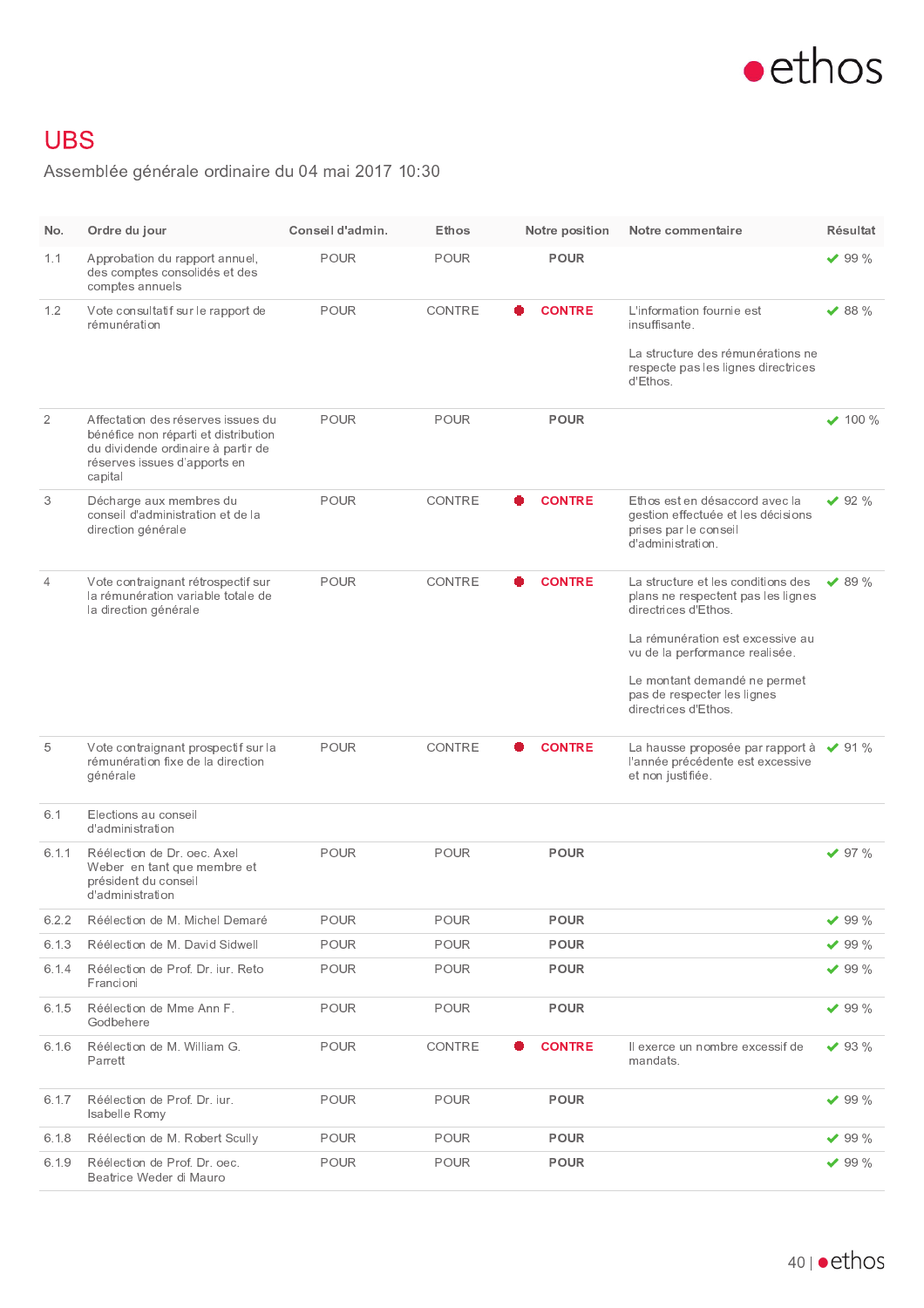

| No.            | Ordre du jour                                                                             | Conseil d'admin. | Ethos  | Notre position | Notre commentaire                                                                                                                                                 | <b>Résultat</b> |
|----------------|-------------------------------------------------------------------------------------------|------------------|--------|----------------|-------------------------------------------------------------------------------------------------------------------------------------------------------------------|-----------------|
|                | 6.1.10 Réélection de Dr. math. Dieter<br>Wemmer                                           | POUR             | POUR   | POUR           |                                                                                                                                                                   | $\times$ 86 %   |
| 6.2            | Election de Mme Julie G.<br>Richardson                                                    | <b>POUR</b>      | POUR   | POUR           |                                                                                                                                                                   | $\times$ 98 %   |
| 6.3            | Elections au comité de<br>rémunération                                                    |                  |        |                |                                                                                                                                                                   |                 |
| 6.3.1          | Réélection de Mme Ann F.<br>Godbehere au comité de<br>rémunération                        | <b>POUR</b>      | POUR   | <b>POUR</b>    |                                                                                                                                                                   | $\vee$ 98 %     |
| 6.3.2          | Réélection de M. Michel Demaré<br>au comité de rémunération                               | POUR             | POUR   | <b>POUR</b>    |                                                                                                                                                                   | $\times$ 98 %   |
| 6.3.3          | Réélection de Prof. Dr. jur. Reto<br>Francioni au comité de<br>rémunération               | POUR             | POUR   | <b>POUR</b>    |                                                                                                                                                                   | $\vee$ 98 %     |
| 6.3.4          | Réélection de M. William G.<br>Parrett au comité de rémunération                          | <b>POUR</b>      | CONTRE | <b>CONTRE</b>  | Comme Ethos ne peut pas<br>approuver l'élection de M. Parrett<br>au sein du conseil<br>d'administration, son élection au<br>comité ne peut pas être<br>approuvée. | $\vee$ 93 %     |
| $\overline{7}$ | Vote contraignant prospectif sur la<br>rémunération totale du conseil<br>d'administration | POUR             | CONTRE | <b>CONTRE</b>  | La rémunération est<br>significativement supérieure à la<br>rémunération versée par des<br>sociétés de taille et de complexité<br>similaires.                     | $\times$ 89 %   |
| 8.1            | Election du représentant<br>indépendant                                                   | POUR             | POUR   | <b>POUR</b>    |                                                                                                                                                                   | $\times$ 100 %  |
| 8.2            | Election de l'organe de révision                                                          | <b>POUR</b>      | CONTRE | <b>CONTRE</b>  | Les comptes présentés ou la<br>procédure d'audit définie par la<br>société de révision font l'objet de<br>graves critiques.                                       | $\vee$ 95 %     |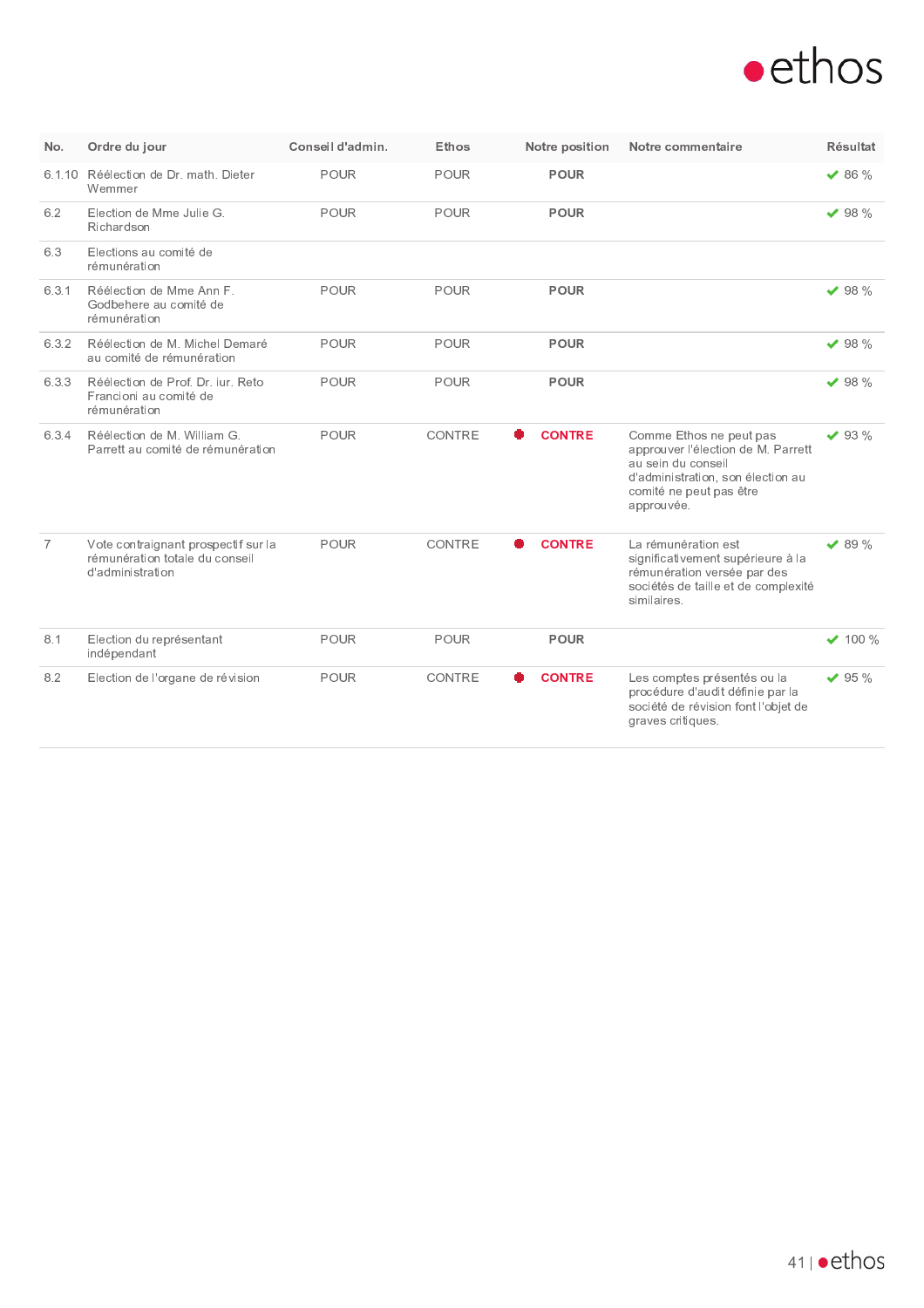

# Zurich Insurance Group

Assemblée générale ordinaire du 29 mars 2017 14:15

| No.            | Ordre du jour                                                                      | Conseil d'admin. | Ethos         | Notre position | Notre commentaire                                                                                  | Résultat       |
|----------------|------------------------------------------------------------------------------------|------------------|---------------|----------------|----------------------------------------------------------------------------------------------------|----------------|
| 1.1            | Approbation du rapport annuel,<br>des comptes consolidés et des<br>comptes annuels | <b>POUR</b>      | POUR          | <b>POUR</b>    |                                                                                                    | $\vee$ 100 %   |
| 1.2            | Vote consultatif sur le rapport de<br>rémunération                                 | <b>POUR</b>      | <b>CONTRE</b> | <b>CONTRE</b>  | La structure des rémunérations ne $\sqrt{89\%}$<br>respecte pas les lignes directrices<br>d'Ethos. |                |
| $\overline{2}$ | Décision sur l'emploi du bénéfice<br>et sur le dividende                           |                  |               |                |                                                                                                    |                |
| 2.1            | Emploi du bénéfice                                                                 | POUR             | POUR          | <b>POUR</b>    |                                                                                                    | $\times$ 100 % |
| 2.2            | Décision sur l'emploi des réserves<br>issues d'apports de capital                  | POUR             | <b>POUR</b>   | <b>POUR</b>    |                                                                                                    | $\vee$ 100 %   |
| 3              | Décharge aux membres du<br>conseil d'administration et de la<br>direction générale | <b>POUR</b>      | POUR          | <b>POUR</b>    |                                                                                                    | $\times$ 99 %  |
| 4.1            | Elections au conseil<br>d'administration                                           |                  |               |                |                                                                                                    |                |
| 4.1.1          | Réélection de M. Tom de Swaan<br>en tant que membre et président                   | <b>POUR</b>      | POUR          | <b>POUR</b>    |                                                                                                    | $\vee$ 95 %    |
| 4.1.2          | Réélection de Mme Joan Amble                                                       | <b>POUR</b>      | POUR          | <b>POUR</b>    |                                                                                                    | $\times$ 99 %  |
| 4.1.3          | Réélection de Dr. oec. Susan<br><b>Schmidt Bies</b>                                | <b>POUR</b>      | POUR          | <b>POUR</b>    |                                                                                                    | $\times$ 99 %  |
| 4.1.4          | Réélection de Mme Dame Alison<br>J. Carnwath                                       | POUR             | POUR          | <b>POUR</b>    |                                                                                                    | $\vee$ 99 %    |
| 4.1.5          | Réélection de Dr. rer. pol.<br>Christoph Franz                                     | <b>POUR</b>      | <b>POUR</b>   | <b>POUR</b>    |                                                                                                    | $\vee$ 99 %    |
| 4.1.6          | Réélection de M. Jeffrey L.<br>Hayman                                              | <b>POUR</b>      | POUR          | <b>POUR</b>    |                                                                                                    | $\vee$ 99 %    |
| 4.1.7          | Réélection de M. Fred Kindle                                                       | <b>POUR</b>      | POUR          | <b>POUR</b>    |                                                                                                    | $\vee$ 99 %    |
| 4.1.8          | Réélection de Dr. Monica Mächler                                                   | POUR             | <b>POUR</b>   | <b>POUR</b>    |                                                                                                    | $\vee$ 100 %   |
| 4.1.9          | Réélection de M. Kishore<br>Mahbubani                                              | <b>POUR</b>      | POUR          | <b>POUR</b>    |                                                                                                    | $\vee$ 99 %    |
|                | 4.1.10 Réélection de M. David Nish                                                 | <b>POUR</b>      | POUR          | <b>POUR</b>    |                                                                                                    | $\vee$ 99 %    |
|                | 4.1.11 Election de Mme Catherine P.<br><b>Bessant</b>                              | <b>POUR</b>      | POUR          | <b>POUR</b>    |                                                                                                    | $\times$ 99 %  |
| 4.2            | Elections au comité de<br>rémunération                                             |                  |               |                |                                                                                                    |                |
| 4.2.1          | Réélection de M. Tom de Swaan<br>au comité de rémunération                         | <b>POUR</b>      | POUR          | <b>POUR</b>    |                                                                                                    | $\times$ 95 %  |
| 4.2.2          | Réélection de Dr. rer. pol.<br>Christoph Franz au comité de<br>rémunération        | POUR             | POUR          | <b>POUR</b>    |                                                                                                    | $\times$ 99 %  |
| 4.2.3          | Réélection de M. Fred Kindle au<br>comité de rémunération                          | POUR             | POUR          | <b>POUR</b>    |                                                                                                    | $\times$ 99 %  |
| 4.2.4          | Réélection de M. Kishore<br>Mahbubani au comité de<br>rémunération                 | <b>POUR</b>      | POUR          | <b>POUR</b>    |                                                                                                    | $\times$ 99 %  |
| 4.3            | Election du représentant<br>indépendant                                            | POUR             | POUR          | <b>POUR</b>    |                                                                                                    | $\times$ 100 % |